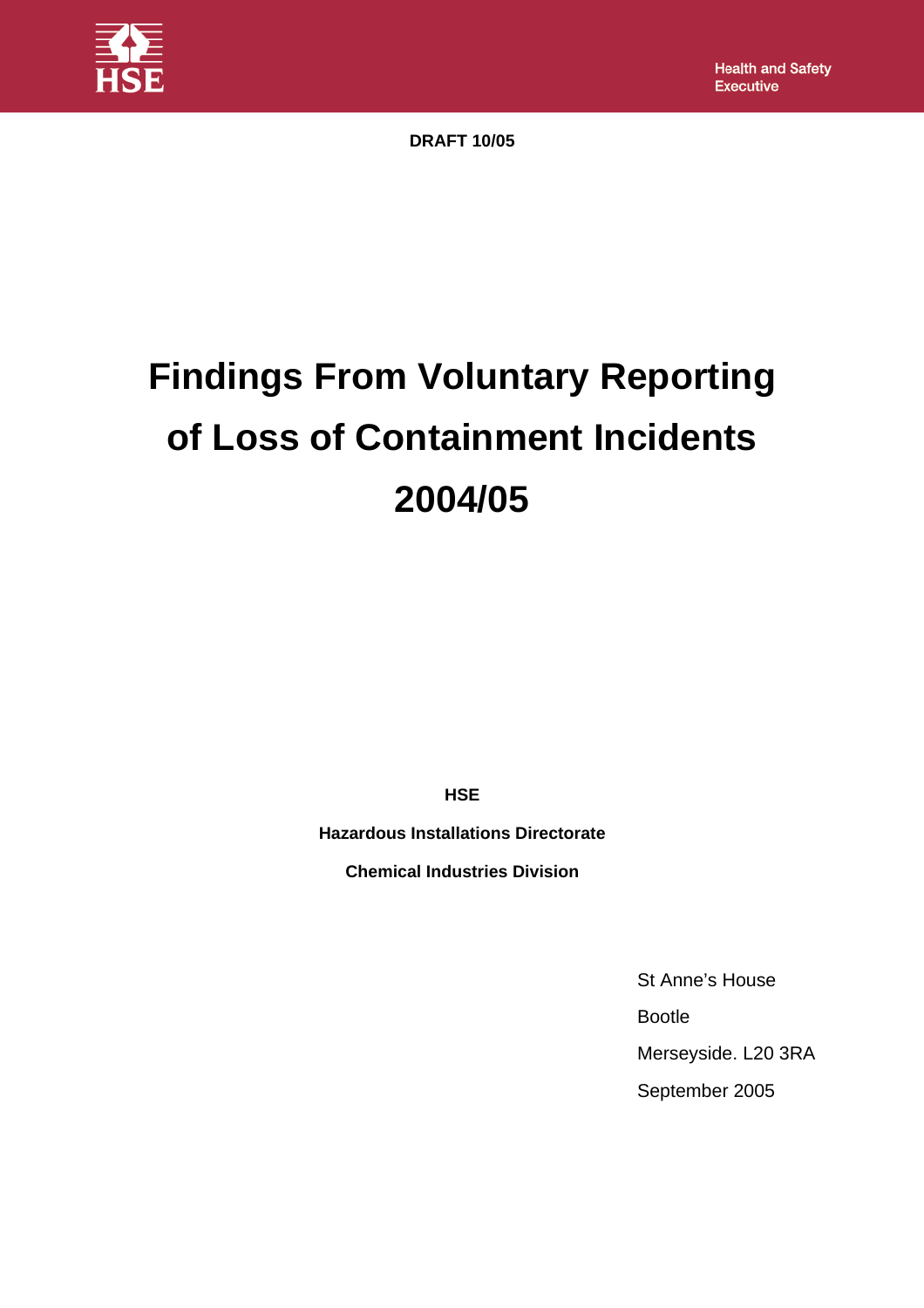# **Lessons Learnt From Chemical Loss of Containment**

# **Incidents: 2004/05**

| <b>CONTENTS</b> |  |
|-----------------|--|
|                 |  |
|                 |  |
|                 |  |
|                 |  |
|                 |  |
|                 |  |
|                 |  |
|                 |  |
|                 |  |
|                 |  |
|                 |  |
|                 |  |
|                 |  |
|                 |  |
|                 |  |
|                 |  |
|                 |  |
|                 |  |
|                 |  |
|                 |  |
|                 |  |
|                 |  |
|                 |  |
|                 |  |
|                 |  |
|                 |  |
|                 |  |
|                 |  |
|                 |  |
|                 |  |
|                 |  |
|                 |  |
|                 |  |
|                 |  |
|                 |  |
|                 |  |
|                 |  |
|                 |  |
|                 |  |
|                 |  |
|                 |  |
|                 |  |
|                 |  |
|                 |  |
|                 |  |
|                 |  |
|                 |  |
|                 |  |
|                 |  |
|                 |  |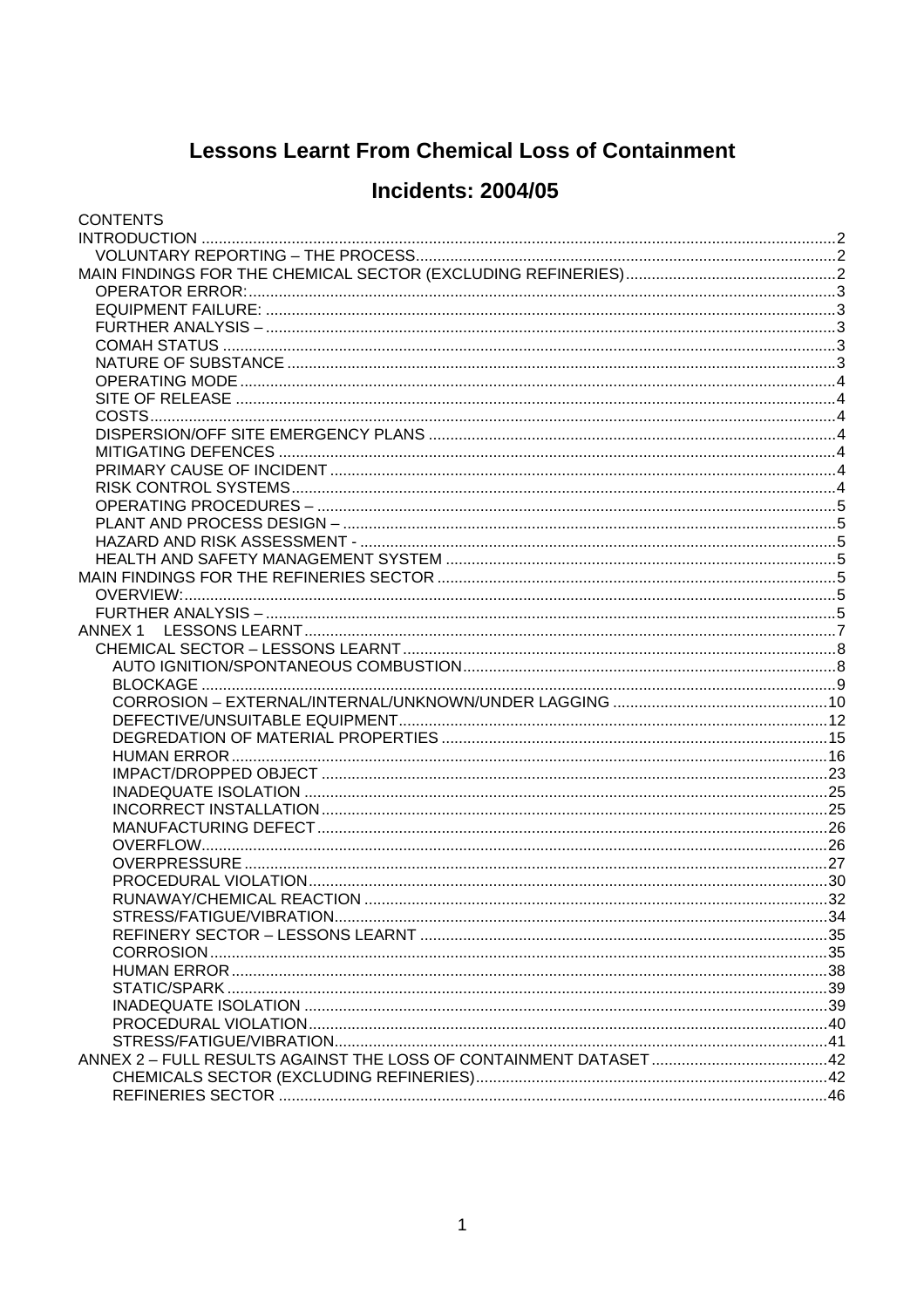#### <span id="page-2-0"></span>**Introduction**

During 2004/05 HSE and the onshore chemical and major hazard industries collaborated in the collection of causation information and lessons learnt from loss of containment incidents reported to HSE under RIDDOR<sup>1</sup>[.](#page-2-1) This was a voluntary scheme aimed at collecting information on the underlying causes of loss of containment events. The aim being to identify common failure mechanisms that feature in chemical incidents. As part of that initiative participants were asked to provide a lesson learnt from the incident, which they would wish to pass on to others within the sector.

Sharing such information others was a key message from the BP Grangemouth Report<sup>[2](#page-2-2)</sup> which recommended that:

"*Major hazard industries should ensure that the knowledge available from previous incidents both within their own organisation and externally are incorporated into current safety management systems*."

There are two sets of data, one for the chemicals sector (excluding refineries) and one for the refineries sector.

Trade Associations and employee representatives should be able to use these findings as a prompt for further discussion on where process safety management systems may be weak or failing. Individual organisations should use the findings to check whether similar circumstances feature in their own operations.

#### *The full set of results against the chemical sector and refinery dataset can be found at:*

#### **Annex 1 – Lessons Learnt**

#### **Annex 2 – Full Data Results**

HSE would like to thank all those companies who provided information under the voluntary reporting of underlying causes and lessons learnt from chemical loss of containment incidents project. This project is continuing in 2005/06. The information provided is handled with strict confidence and kept in an anonymous format by HSE. All major hazard and chemical site operators are encouraged to support this scheme.

For more information please contact:

[operationsanalysis.admin@hse.gsi.gov.uk](mailto:operationsanalysis.admin@hse.gsi.gov.uk)

#### **Voluntary Reporting – The Process**

Following a RIDDOR loss of containment event the company is invited to supply additional information on causation. The company self codes the incident against the causation framework and provides a description of the incident together with any information in the form of 'lessons learnt', which they would want to pass on to other operators. The results are collated in an anonymised form by the HID data analysis team and the original form is destroyed.

#### **Main Findings for the Chemical Sector (excluding refineries)**

**Overview -** 69 % of incidents can be categorised as either being as the result of an incorrect action by an operator (37%), or the equipment or plant failure (32%). The remaining 31% of incidents are spread across the other primary cause categories.

<span id="page-2-1"></span><sup>&</sup>lt;sup>1</sup> The Reporting of Injuries, Diseases and Dangerous Occurrences Regulations 1995

<span id="page-2-2"></span> $2$  Major Incident Investigation Report, BP Grangemouth Scotland, 29 May  $-$  10 June 2000. COMAH Competent Authority Report, August 2003.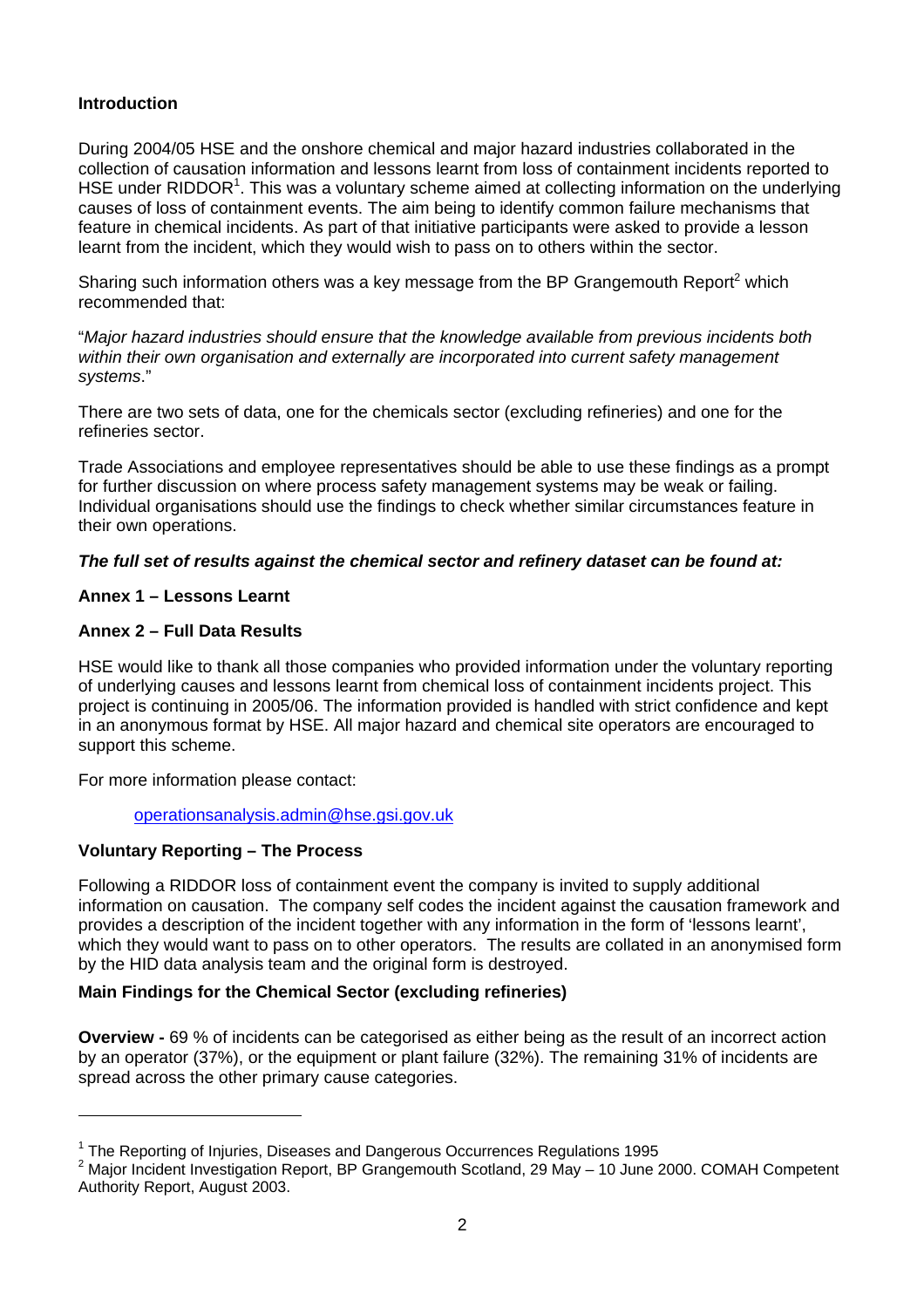<span id="page-3-0"></span>The underlying causes of operator error and equipment failure were:

#### **Operator Error:**

- 34% inadequate operating procedures
- 18% inadequate plant design
- **14%** inadequate supervision
- **12% management of change**

#### **Equipment Failure:**

- 30% inadequate maintenance
- 28% inadequate design

9. Across all incidents the three most common Risk Control Systems to fail, which may warrant further attention are:

- 37% Operating Procedures
- 32% Plant Design, and
- 26% Hazard Analysis

#### **Further Analysis –**

The following section contains a summary of data by reporting category.

In all 73 reports were submitted and analysed.

#### **COMAH Status**

68% occurred at COMAH sites

32% occurred at non-COMAH sites

The higher level of incidents at COMAH sites may be surprising given that COMAH establishments are subject to more stringent regulatory regime. However, COMAH sites tend to be larger and more complex operations than non-COMAH sites and therefore the opportunity for loss of containment incidents is grater at these sites. Additionally due to the high level of scrutiny at COMAH establishments, operators may be more likely to report RIDDOR incidents.

#### **Nature of Substance**

45% of incidents occurred from the use of flammable substances (including extremely flammable, highly flammable, flammable and flammable liquids).

27% of incidents involved non-COMAH substances.

14% of incidents involved the release of a toxic or very toxic substance.

Only 5% of Operating Mode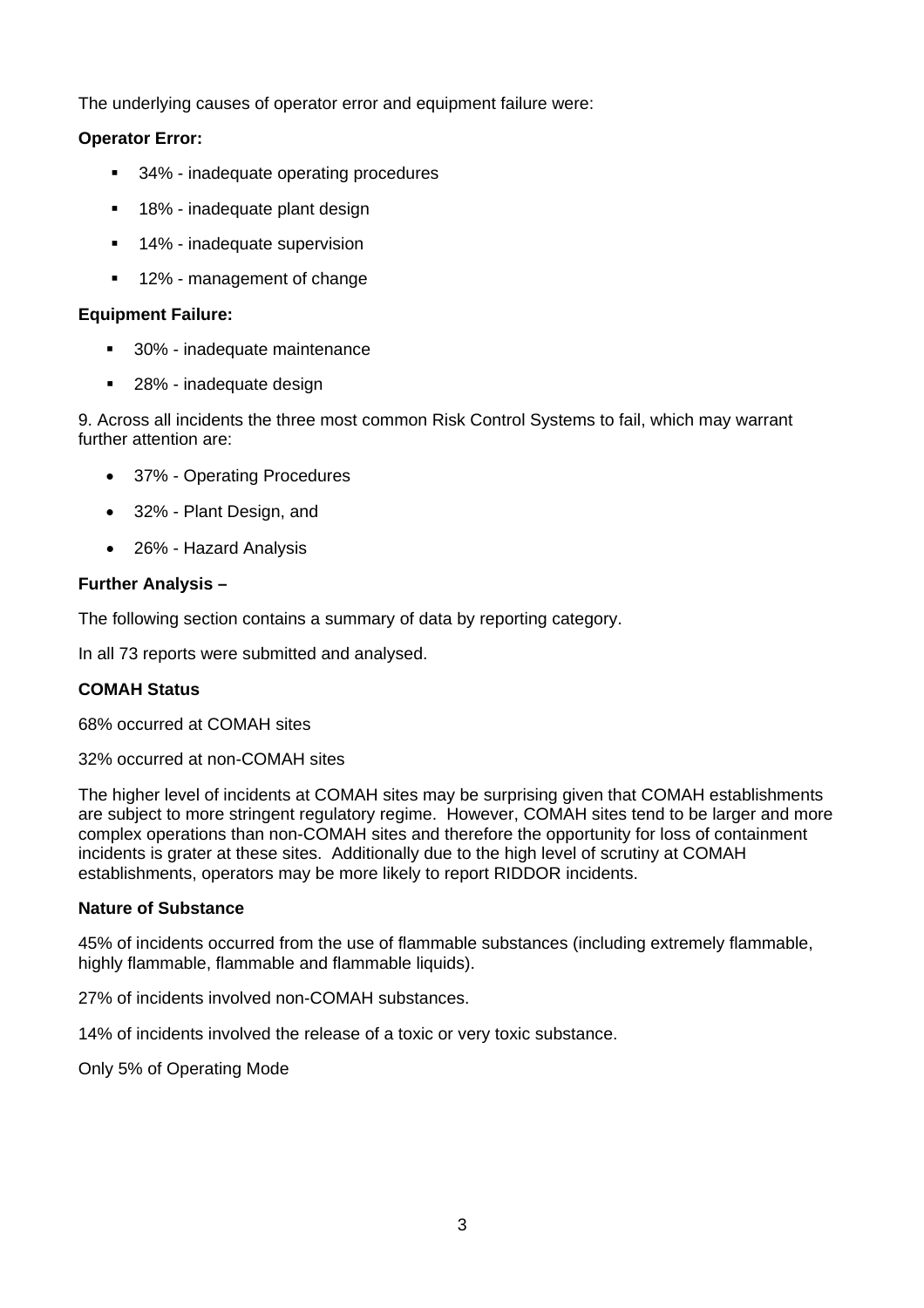#### <span id="page-4-0"></span>**Operating Mode**

56% of incidents occurred during normal operating mode. This information tallies with the information coded as part of the HSL loss of containment analysis<sup>3</sup>. It has always been presumed that the majority of incidents occur outside of normal operations.

#### **Site of Release**

No problems highlighted with any particular parts of plant or equipment. The results were spread across all the categories, with the highest results being against:

Flexible hoses – 18%

Storage Vessels – 14%

Pipework – 12%

#### **Costs**

Not all companies were able to provide costs of incidents however, the majority did:

Damage to property & plant in the establishment - £252,545

Business Interruption - £645,280

Clean up costs - £259,109

#### **Total Cost - £1,156,934**

#### **Dispersion/Off Site Emergency Plans**

Only 11% of incidents spread offsite, with 8% of incidents involving the activation of the offsite emergency plan.

#### **Mitigating Defences**

42% of incidents involved either no mitagatory action or the mitigating measure was unknown.

For 19% of incidents the mitigation was that the process was stopped.

For 19% of incidents the loss of containment was contained within the bund or effluent system.

#### **Primary Cause of Incident**

Information on primary cause has been given under 'Overview'. The two main causes of Operator Error and Equipment Failure comprise of the following categories:

*Operator Error*: human error, impact/dropped object, procedural violation, inadequate isolation, incorrect installation.

*Equipment Failure:* corrosion, defective equipment, overpressure, stress/fatigue/vibration, and unsuitable equipment.

#### **Risk Control Systems**

 $\overline{a}$ 

The risk control systems found to have weaknesses/failures where:

1. Operating Procedures – 37%

<span id="page-4-1"></span> $3$  Loss of Containment Incident Analysis. HSL/2003/07. Health and Safety Laboratory, Broad Lane Sheffield.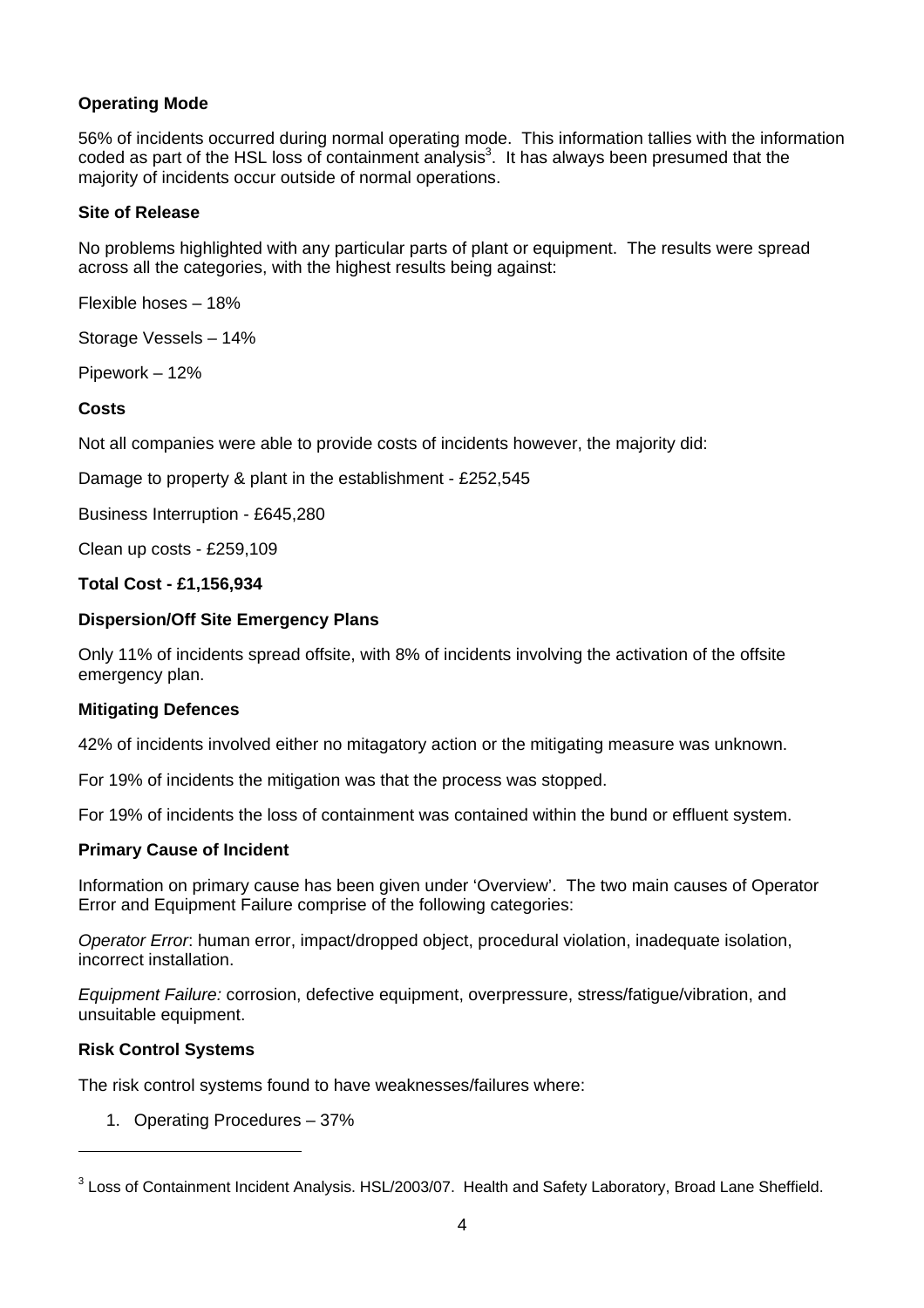- <span id="page-5-0"></span>2. Plant and Process Design – 32%
- 3. Hazard and Risk Assessment 26%

#### **Operating Procedures –**

A failure of the operating procedure risk control system can occur for a number of reasons:

- 1. a work activity is deficient,
- 2. procedure is documented adequately but not followed or an error is still made by an operator/contractor,
- 3. procedure is not documented, or inadequately documented causing operator/contractor error.

From the brief descriptions given it was difficult to allocate an incident to any of the above scenarios, however we can presume that incidents that fall under option 2 will have been coded under 'Procedural Violation'.

The HSE Human Factors Team will soon publish information on poor written procedures leading to procedural violations or operator/contractor error.

#### **Plant and Process Design –**

There were no particular problems highlighted in any aspects of design. The incidents were due to many different design faults: non return valves not fitted, restricted views or shut off valves etc not accessible, drums/barrels falling off FLTs and shelving systems, pressure vessel bursting discs set too high, bungs/valves being able to be manually opened closed, flexi hose used instead of hard piping etc.

#### **Hazard and Risk Assessment -**

Upon further analysis there are four main areas of failure: Choosing unsuitable equipment, not knowing/obtaining information on intrinsic hazards of substances in the context of their use, overreliance on prevention rather than linking hazard assessments to mitigation and management of change – not assessing risks attached to changing a process, not complying with a HAZOP action.

#### **Health and Safety Management System**

37% incidents were caused by a failure of the planning and implementation aspect of the Safety Management System.

16%, by organising – control and 16% by monitoring.

#### **Main Findings for the Refineries Sector**

#### **Overview:**

As the total number of incidents for the refineries sector is so small, it is difficult to identify emerging findings. Notably in comparison with the rest of the chemicals sector was the severity of the incident and the impact in terms of cost. Failure of pipework is the most common site of release for a loss of containment.

#### **Further Analysis –**

The following section contains a summary of data by reporting category.

In all 15 reports were submitted and analysed.

*Category of Event –* 9 out of the 15 incidents were coded as 'significant'.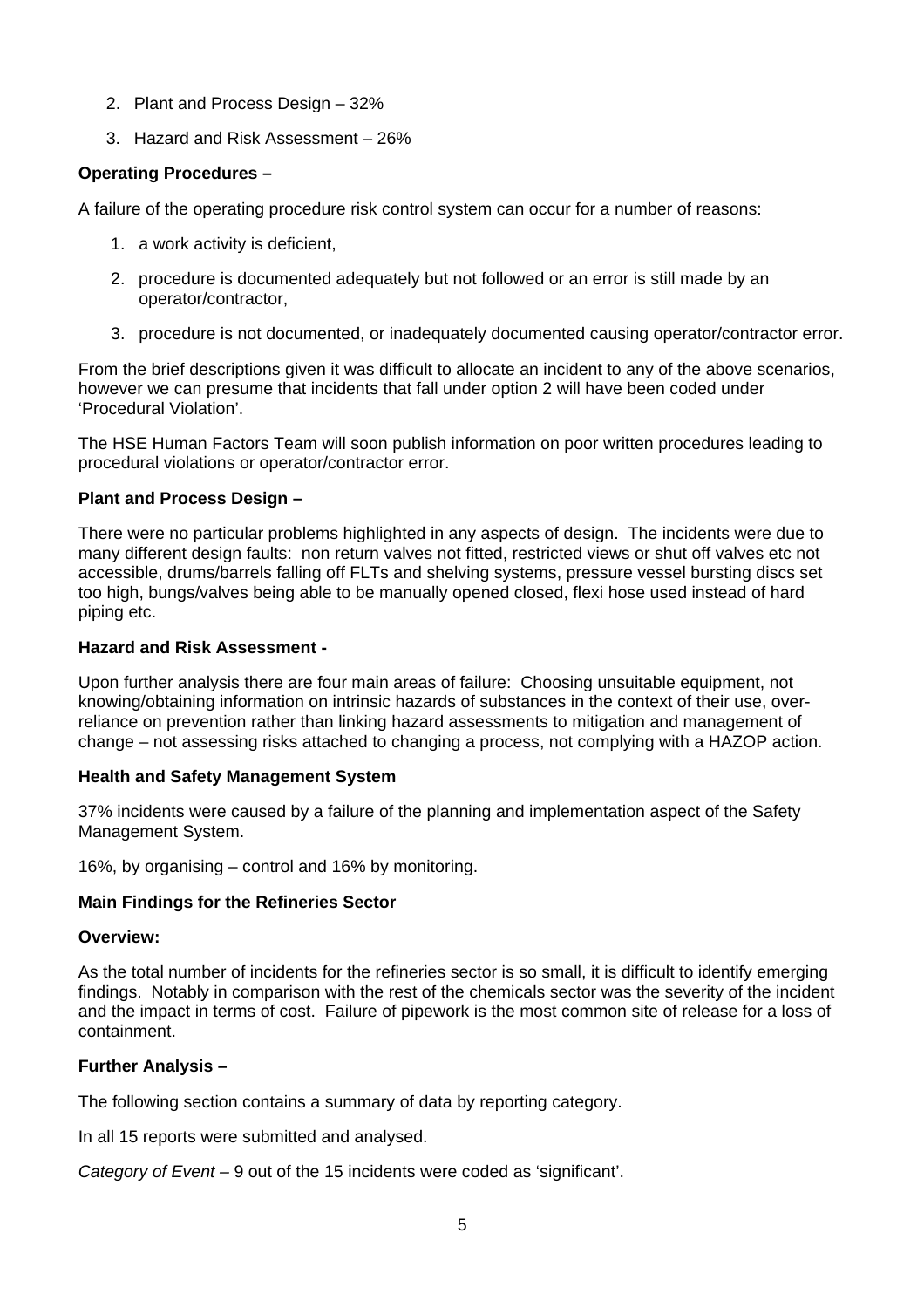*Nature of substance* – 15 of the substances released were flammable (8 were extremely flammable).

*Plant Installation/Site of Release* – no particular problems identified, although for 'site of release' pipework predominates.

*Operating Mode* – 53% of incidents occurred during normal operations.

*Cost* – Around 50% of companies provided us with cost details:

Damage to property/plant in the establishment - £1,009,500

Damage to property outside the establishment - £1, 425,000

Business Interruption - £815,000

Clean Up Costs - £501,500

#### **Total Costs - £3,751,000**

Despite damage outside the establishment amounting to around £1.5 million, no off site dispersion was notified and only one incident caused damage to the environment.

*Primary Cause* – Over a third of incidents (6) were caused by corrosion, the underlying causes of the corrosion were quite spread:

- Operating procedures 2
- Maintenance Procedures 2
- Selection/Management of Contractors 1
- Plant Inspection 4
- Management of Change 1
- Plant/Process Design 3

*Risk Control Systems* – 5 RCS were coded evenly as being those that failed to result in LoC:

- Planned Plant Inspection 4
- Permit to Work 4
- Operating Procedures 4
- Planned Maintenance Procedures 4
- Plant and Process Design 4

*Health and Safety management Systems* – a third of incidents were due to poor planning and implementation.

*Mitigating Defences* – in 47% of incidents the shut off valve was operated.

*Emergency Action* – Only 1 incident resulted in the offsite emergency plan to be actioned.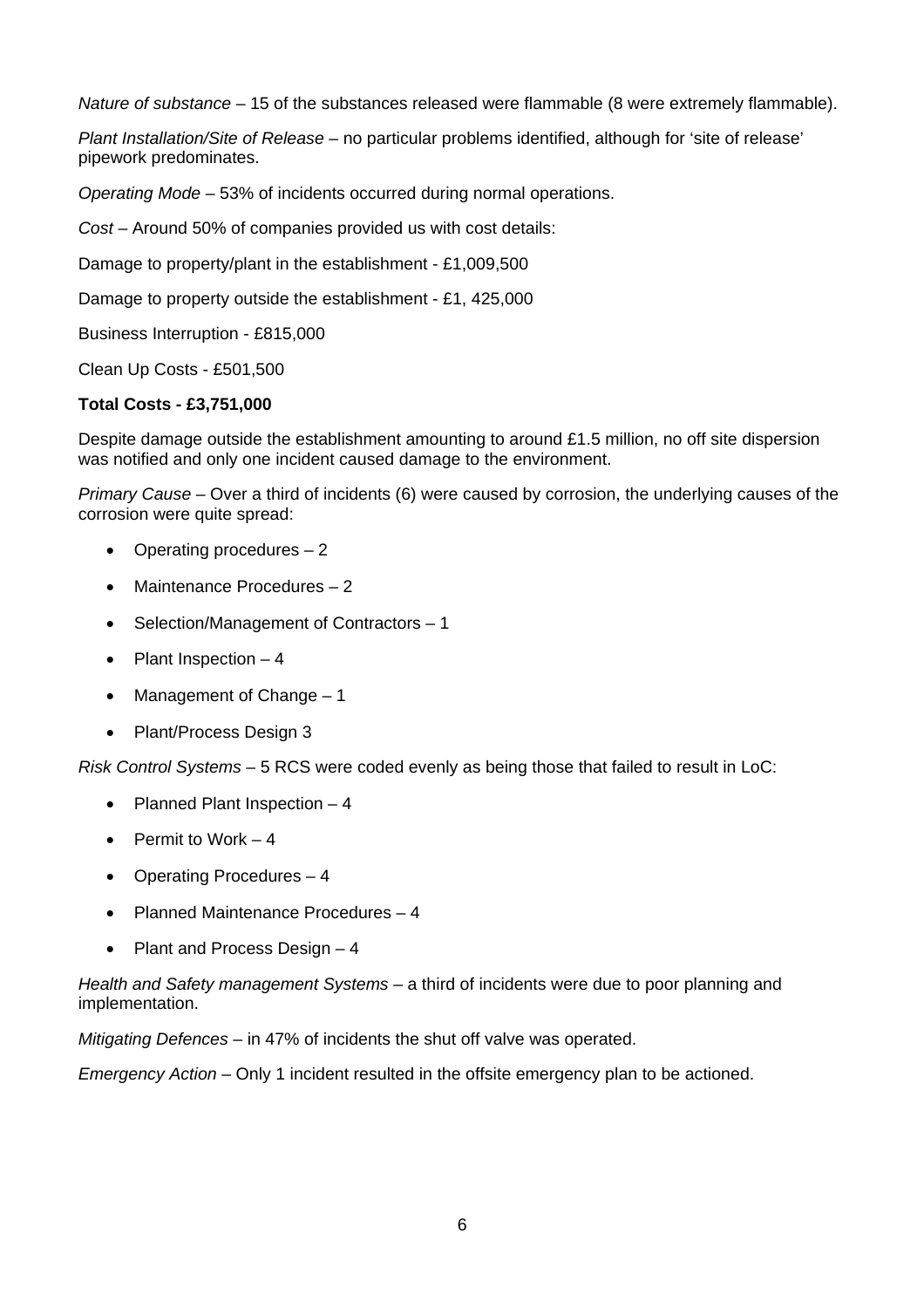#### **Annex 1 Lessons Learnt**

<span id="page-7-0"></span>The lessons have been grouped by 'Primary Cause of the Incident' headings used in the Underlying Causes Voluntary Reporting project. For each incident as well as the lesson learnt a brief description of the incident is provided together with the Risk Control Systems which were considered to be fault. Finally, the overarching part of the safety management system $<sup>4</sup>$  involved has been included.</sup>

 $\overline{a}$ 

<span id="page-7-1"></span><sup>&</sup>lt;sup>4</sup> Based on Successful Health and Safety Management, HS(G)65. HSE Books.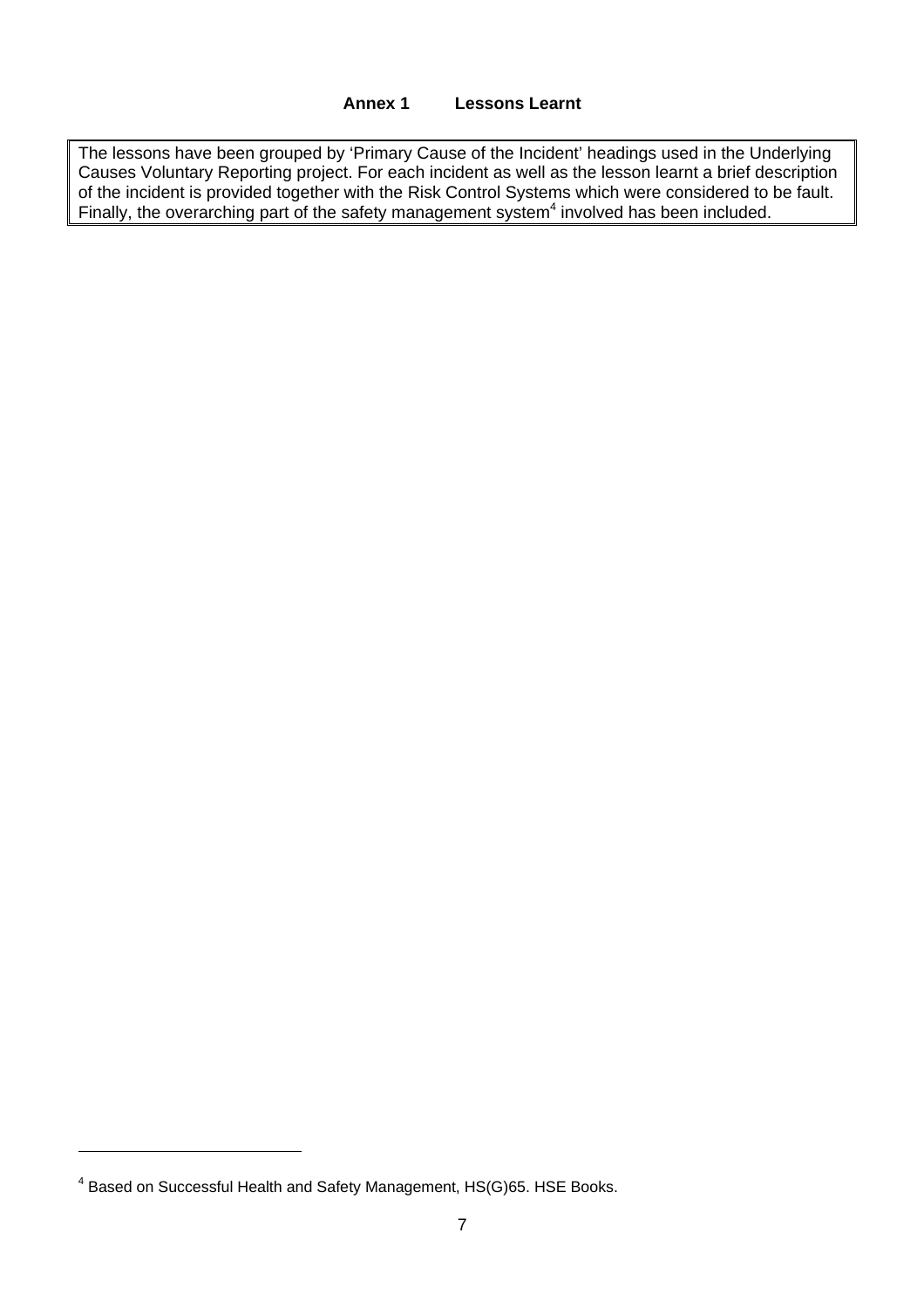#### **CHEMICAL SECTOR – LESSONS LEARNT AUTO IGNITION/SPONTANEOUS COMBUSTION**

<span id="page-8-0"></span>

| <b>LESSONS LEARNT</b>                               | Routine checks should be made on the status of safety critical detection systems.<br>Inspection routines should cover isolated, unmanned areas.                                                                                                                                                                                                                                                                                                                                                                                                                                                    |
|-----------------------------------------------------|----------------------------------------------------------------------------------------------------------------------------------------------------------------------------------------------------------------------------------------------------------------------------------------------------------------------------------------------------------------------------------------------------------------------------------------------------------------------------------------------------------------------------------------------------------------------------------------------------|
| <b>PRIMARY CAUSE</b><br><b>OF INCIDENT</b>          | Auto ignition/spontaneous combustion                                                                                                                                                                                                                                                                                                                                                                                                                                                                                                                                                               |
| <b>DESCRIPTION OF</b><br><b>INCIDENT</b>            | During the manufacture of a batch of varnish the fire alarm sounded. Staff evacuated and alarm<br>investigated. Small fire in boiler room caused by small leak from boiler flange dripping onto hot<br>pipe. Fire extinguished with CO2 extinguisher, some damage found to boiler's instrumentation<br>wiring preventing boiler start up.<br>The area was controlled by a gas fire suppression system which was found to be in manual mode<br>after the event, meaning the system would not have activated automatically. Now included in the<br>permit to work system under a lock-off procedure. |
| <b>RISK CONTROL</b><br>SYSTEM(S)                    | Permit to Work<br><b>Operating Procedures</b>                                                                                                                                                                                                                                                                                                                                                                                                                                                                                                                                                      |
| <b>SAFETY</b><br><b>MANAGEMENT</b><br><b>SYSTEM</b> | Planning and Implementation                                                                                                                                                                                                                                                                                                                                                                                                                                                                                                                                                                        |

| <b>LESSONS LEARNT</b>                               | Particulate filter installed in sample hose to reduce likelihood of ingress and internal hose<br>"coil" angle reduced.                                                                                                            |
|-----------------------------------------------------|-----------------------------------------------------------------------------------------------------------------------------------------------------------------------------------------------------------------------------------|
| <b>PRIMARY CAUSE</b><br><b>OF INCIDENT</b>          | Auto ignition/spontaneous combustion                                                                                                                                                                                              |
| <b>DESCRIPTION OF</b><br><b>INCIDENT</b>            | During the quality control check of a medical oxygen cylinder, the 0.5mm sample hose had an<br>ignition, resulting in a localised minor fire, the process was stopped, site evacuated (as a<br>precaution) and fire extinguished. |
| <b>RISK CONTROL</b><br>SYSTEM(S)                    | <b>Plant and Process Design</b><br><b>Plant Maintenance Procedures</b>                                                                                                                                                            |
| <b>SAFETY</b><br><b>MANAGEMENT</b><br><b>SYSTEM</b> | Planning and Implementation                                                                                                                                                                                                       |

| <b>LESSONS LEARNT</b>                               | Inspection is made easier if hot oil pumps are located outside and the lagging is removed<br>from pipework around the pump. |
|-----------------------------------------------------|-----------------------------------------------------------------------------------------------------------------------------|
| <b>PRIMARY CAUSE</b><br><b>OF INCIDENT</b>          | Auto ignition/spontaneous combustion                                                                                        |
| <b>DESCRIPTION OF</b><br><b>INCIDENT</b>            | Small lagging fire at Hot Oil House, extinguished with hand held extinguishers by on site fire team<br>members.             |
| <b>RISK CONTROL</b><br>SYSTEM(S)                    | Planned plant inspection                                                                                                    |
| <b>SAFETY</b><br><b>MANAGEMENT</b><br><b>SYSTEM</b> | Planning and Implementation                                                                                                 |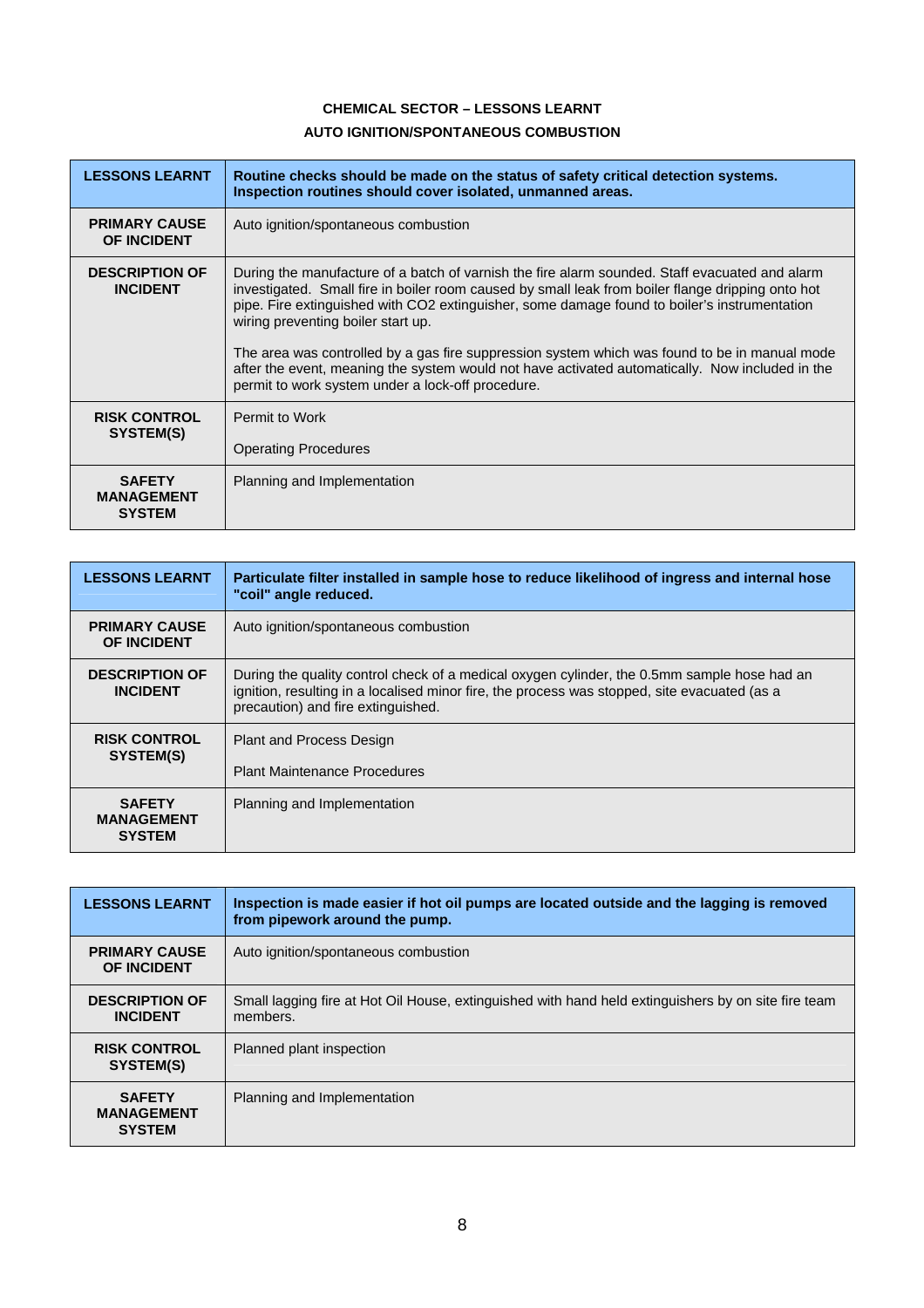<span id="page-9-0"></span>

| <b>LESSONS LEARNT</b>                               | Consider treating loads as discrete batches and not mixing with other wastes, reducing the<br>risk of adverse reactions. Mixtures for waste blends could be allowed to stand for 48 hours<br>to allow for slow reactions.<br>Good process design allows the reacting mixture to be isolated in the line, stopping the<br>materials getting further into the storage tank system and reducing the likelihood of a larger<br>scale reaction.                                                                                                                                                                                                                                                                                                                                                                                                                                                                                                                                                                                                                                                                                                                                                                                                                                                                                                                                                                                                                                                                                                                                                                                                                                                                                                                                                                                                                     |
|-----------------------------------------------------|----------------------------------------------------------------------------------------------------------------------------------------------------------------------------------------------------------------------------------------------------------------------------------------------------------------------------------------------------------------------------------------------------------------------------------------------------------------------------------------------------------------------------------------------------------------------------------------------------------------------------------------------------------------------------------------------------------------------------------------------------------------------------------------------------------------------------------------------------------------------------------------------------------------------------------------------------------------------------------------------------------------------------------------------------------------------------------------------------------------------------------------------------------------------------------------------------------------------------------------------------------------------------------------------------------------------------------------------------------------------------------------------------------------------------------------------------------------------------------------------------------------------------------------------------------------------------------------------------------------------------------------------------------------------------------------------------------------------------------------------------------------------------------------------------------------------------------------------------------------|
| <b>PRIMARY CAUSE</b><br>OF INCIDENT                 | Auto ignition/spontaneous combustion                                                                                                                                                                                                                                                                                                                                                                                                                                                                                                                                                                                                                                                                                                                                                                                                                                                                                                                                                                                                                                                                                                                                                                                                                                                                                                                                                                                                                                                                                                                                                                                                                                                                                                                                                                                                                           |
| <b>DESCRIPTION OF</b><br><b>INCIDENT</b>            | Two operatives were bulking up material in the early evening. The materials had been checked<br>and left to stand for 24 hours. No reactions were observed in the samples. Written instructions,<br>including PPE requirements, were left and started by the evening shift. About three drums of one<br>code were bulked followed by some materials from another customer. On the seventh drum on the<br>list, SIH silozone loop drainings, pressure was observed coming from the filter pot. This comes<br>before the pump but after the drum draining dipleg. Very quickly what appeared to be whitish<br>fumes were observed from the pot then almost immediately pressure blew back along the lines and<br>back into the drum. The operatives were unsure but thought they could see clear flames so they<br>went for an extinguisher. As the pressure blew back clear flames seemed to be visible above the<br>surface of the drum, briefly, but these were immediately extinguished. As a precaution the area<br>was doused with the extinguisher and the manager called to attend. The drum was monitored for<br>the next four hours. No re-ignition occurred. There was a small release of fumes from the<br>pressurisation. One of the operatives fell over and bruised his arm. Some white powder was<br>pushed out of the drum as it pressurised. This was deemed to be calcium Carbonate after<br>investigation and was safely contained. The cause of the pressurisation was traced after further<br>investigation by ourselves and our customer to be a reaction of a resin stream. In some cases this<br>can decompose in this way.<br>Following an investigation it was learnt that this part process resin has the capacity to break down<br>and form small amounts of hydrogen. Although this was not obvious from the information supplied. |
| <b>RISK CONTROL</b><br>SYSTEM(S)                    | <b>Operating Procedures</b><br>Hazard Analysis/Risk Assessment                                                                                                                                                                                                                                                                                                                                                                                                                                                                                                                                                                                                                                                                                                                                                                                                                                                                                                                                                                                                                                                                                                                                                                                                                                                                                                                                                                                                                                                                                                                                                                                                                                                                                                                                                                                                 |
| <b>SAFETY</b><br><b>MANAGEMENT</b><br><b>SYSTEM</b> | <b>Organising Competence</b>                                                                                                                                                                                                                                                                                                                                                                                                                                                                                                                                                                                                                                                                                                                                                                                                                                                                                                                                                                                                                                                                                                                                                                                                                                                                                                                                                                                                                                                                                                                                                                                                                                                                                                                                                                                                                                   |

#### **BLOCKAGE**

| <b>LESSONS LEARNT</b>                               | Planned maintenance should always consider the risk of loss of containment.                                                                                                   |
|-----------------------------------------------------|-------------------------------------------------------------------------------------------------------------------------------------------------------------------------------|
| <b>PRIMARY CAUSE</b><br><b>OF INCIDENT</b>          | <b>Blockage</b>                                                                                                                                                               |
| <b>DESCRIPTION OF</b><br><b>INCIDENT</b>            | A sealed pump was being repaired in the filtration dept – a quantity of alcohol spirit at 40% was<br>spilled onto the floor. Spirit retrieved and contained in overflow tank. |
|                                                     | Spill-pigs will be positioned on floor before opening up of pumps take place in the future.                                                                                   |
| <b>RISK CONTROL</b>                                 | <b>Operating Procedures</b>                                                                                                                                                   |
| SYSTEM(S)                                           | <b>Planned Maintenance Procedures</b>                                                                                                                                         |
| <b>SAFETY</b><br><b>MANAGEMENT</b><br><b>SYSTEM</b> | Organising - Control                                                                                                                                                          |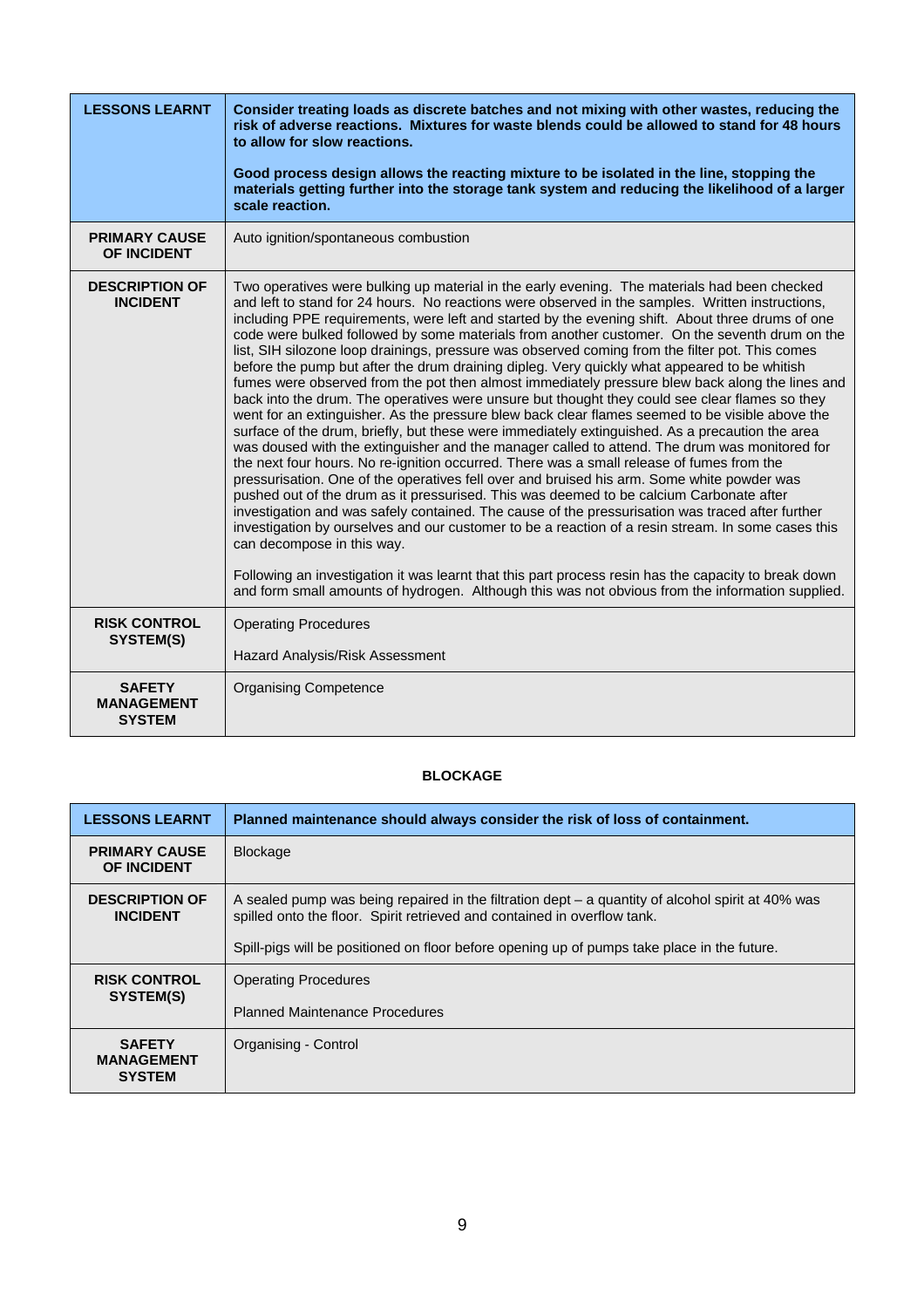<span id="page-10-0"></span>

| <b>LESSONS LEARNT</b>                               | Safety critical valves on process reactor vessels should be maintained to a high standard.                                                                                                                                                                                                                       |
|-----------------------------------------------------|------------------------------------------------------------------------------------------------------------------------------------------------------------------------------------------------------------------------------------------------------------------------------------------------------------------|
| <b>PRIMARY CAUSE</b><br><b>OF INCIDENT</b>          | <b>Blockage</b>                                                                                                                                                                                                                                                                                                  |
| <b>DESCRIPTION OF</b><br><b>INCIDENT</b>            | Plant operators were attempting to clear a blockage in the bottom of the drain valve of a reactor<br>containing 4,000 litres of recovered heptane. An attempt was made to open and close the valve.<br>The valve failed to close fully, resulting in the loss of the contents to a local process effluent drain. |
| <b>RISK CONTROL</b><br>SYSTEM(S)                    | Planned inspection/maintenance                                                                                                                                                                                                                                                                                   |
| <b>SAFETY</b><br><b>MANAGEMENT</b><br><b>SYSTEM</b> | Planning and Implementation                                                                                                                                                                                                                                                                                      |

#### **CORROSION – EXTERNAL/INTERNAL/UNKNOWN/UNDER LAGGING**

| <b>LESSONS LEARNT</b>                               | Inspection and maintenance systems should cover minor leaks, which have the potential<br>over time to affect plant integrity.                                                                                                                                                                                                                                                                                                                                                                                                                                            |
|-----------------------------------------------------|--------------------------------------------------------------------------------------------------------------------------------------------------------------------------------------------------------------------------------------------------------------------------------------------------------------------------------------------------------------------------------------------------------------------------------------------------------------------------------------------------------------------------------------------------------------------------|
| <b>PRIMARY CAUSE</b><br><b>OF INCIDENT</b>          | Corrosion (External)                                                                                                                                                                                                                                                                                                                                                                                                                                                                                                                                                     |
| <b>DESCRIPTION OF</b><br><b>INCIDENT</b>            | Major leak from aqueous waste tank over 75 minutes. Entire contents drained to bund. Saunder's<br>valve, attached to the discharge pipe work had become detached as bolts securing the Saunder's<br>valve had corroded to the point they had sheared, allowing the valve to break free.<br>The evidence suggests that a small leak, resulting from a missing bolt, allowed acidic aqueous<br>waste to wash over the remaining three bolts securing the Saunders valve to the pipe work. Over<br>a period of time the bolts corroded until catastrophic failure occurred. |
| <b>RISK CONTROL</b><br>SYSTEM(S)                    | <b>Plant Inspection</b>                                                                                                                                                                                                                                                                                                                                                                                                                                                                                                                                                  |
| <b>SAFETY</b><br><b>MANAGEMENT</b><br><b>SYSTEM</b> | Monitoring                                                                                                                                                                                                                                                                                                                                                                                                                                                                                                                                                               |

| <b>LESSONS LEARNT</b>                               | Ensure the expected lifetime of a material is known before tests are carried out.<br>Ensure maintenance schedule for replacement of corrosive systems is adequate.                                                                                                                                                            |
|-----------------------------------------------------|-------------------------------------------------------------------------------------------------------------------------------------------------------------------------------------------------------------------------------------------------------------------------------------------------------------------------------|
|                                                     | Consider fitting a non-return valve on all inlet lines before the reaction vessel, to prevent<br>uncontrolled discharge of vessel contents.                                                                                                                                                                                   |
| <b>PRIMARY CAUSE</b><br><b>OF INCIDENT</b>          | Corrosion (Internal)                                                                                                                                                                                                                                                                                                          |
| <b>DESCRIPTION OF</b><br><b>INCIDENT</b>            | Aqueos HCI (500 ml) was being pumped into a pressure vessel via a pre-heating oven through a<br>small volume tubing (1/8 inch). During the charging process, the tubing in the oven failed, causing<br>a release of a small amount of HCI. The premises were evacuated and the fire brigade attended to<br>vent the building. |
| <b>RISK CONTROL</b><br>SYSTEM(S)                    | Plant and process design                                                                                                                                                                                                                                                                                                      |
| <b>SAFETY</b><br><b>MANAGEMENT</b><br><b>SYSTEM</b> | Planning and Implementation                                                                                                                                                                                                                                                                                                   |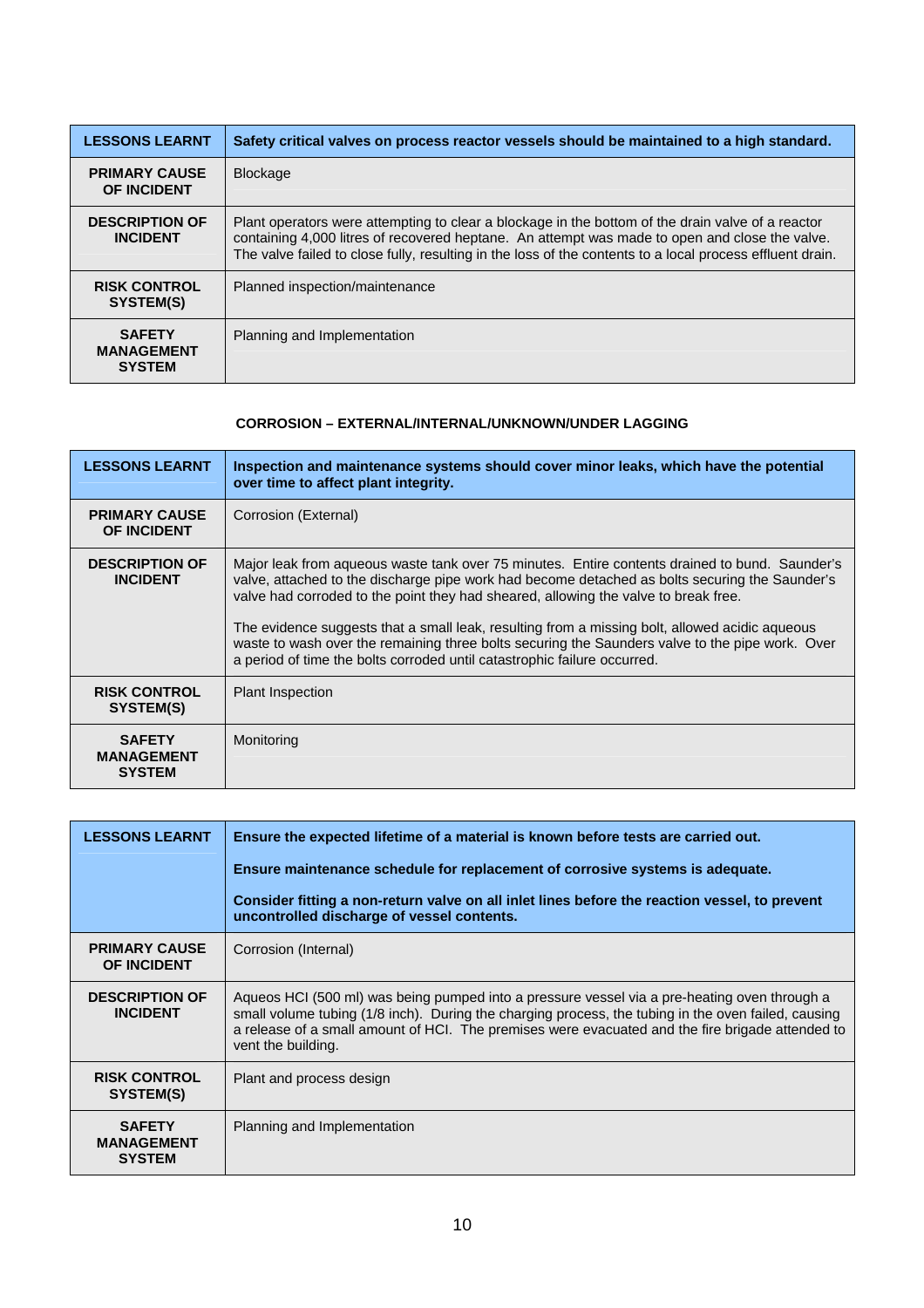| <b>LESSONS LEARNT</b>                      | Ensure the tops of tanks are inspected adequately.                                                                                                                                                                                                                                                                                                                                                                                                                                                                                                                                                                                                                                                                                |
|--------------------------------------------|-----------------------------------------------------------------------------------------------------------------------------------------------------------------------------------------------------------------------------------------------------------------------------------------------------------------------------------------------------------------------------------------------------------------------------------------------------------------------------------------------------------------------------------------------------------------------------------------------------------------------------------------------------------------------------------------------------------------------------------|
|                                            | Consider replacing mild steel bolts with stainless steel ones.                                                                                                                                                                                                                                                                                                                                                                                                                                                                                                                                                                                                                                                                    |
| <b>PRIMARY CAUSE</b><br><b>OF INCIDENT</b> | Corrosion (Internal)                                                                                                                                                                                                                                                                                                                                                                                                                                                                                                                                                                                                                                                                                                              |
| <b>DESCRIPTION OF</b><br><b>INCIDENT</b>   | The site was receiving a bulk delivery of Hydrochloric Acid 36% from a road tanker into a bulk<br>storage tank. During the delivery a fire engine arrived on site in response to a telephone call from a<br>local petrol station. It stated that some of their customers were suffering coughing and sore throats.<br>On investigation it was discovered that the hydrochloric acid bulk tank fume abatement pipework<br>had become detached thus releasing vapour into the air. Further investigation revealed that some<br>securing bolts had become corroded so allowing the vapour duct to leak. As a precaution<br>surrounding roads were closed to the public for a short time. There were no reports of any<br>casualties. |
| <b>RISK CONTROL</b><br>SYSTEM(S)           | Planned plant inspection<br>Plant process design                                                                                                                                                                                                                                                                                                                                                                                                                                                                                                                                                                                                                                                                                  |
| <b>SMS</b>                                 | Monitoring                                                                                                                                                                                                                                                                                                                                                                                                                                                                                                                                                                                                                                                                                                                        |

| <b>LESSONS LEARNT</b>                               | Planned inspection should be able to detect degradation of all safety critical equipment. |
|-----------------------------------------------------|-------------------------------------------------------------------------------------------|
|                                                     | Pre-start up checks should confirm integrity of plant/equipment.                          |
| <b>PRIMARY CAUSE</b><br><b>OF INCIDENT</b>          | Corrosion (Internal)                                                                      |
| <b>DESCRIPTION OF</b><br><b>INCIDENT</b>            | Corrosion of flange & flange bolts leading to an emission of SO3                          |
| <b>RISK CONTROL</b><br>SYSTEM(S)                    | Planned maintenance procedures<br>Planned plant inspection                                |
| <b>SAFETY</b><br><b>MANAGEMENT</b><br><b>SYSTEM</b> | Planning and Implementation                                                               |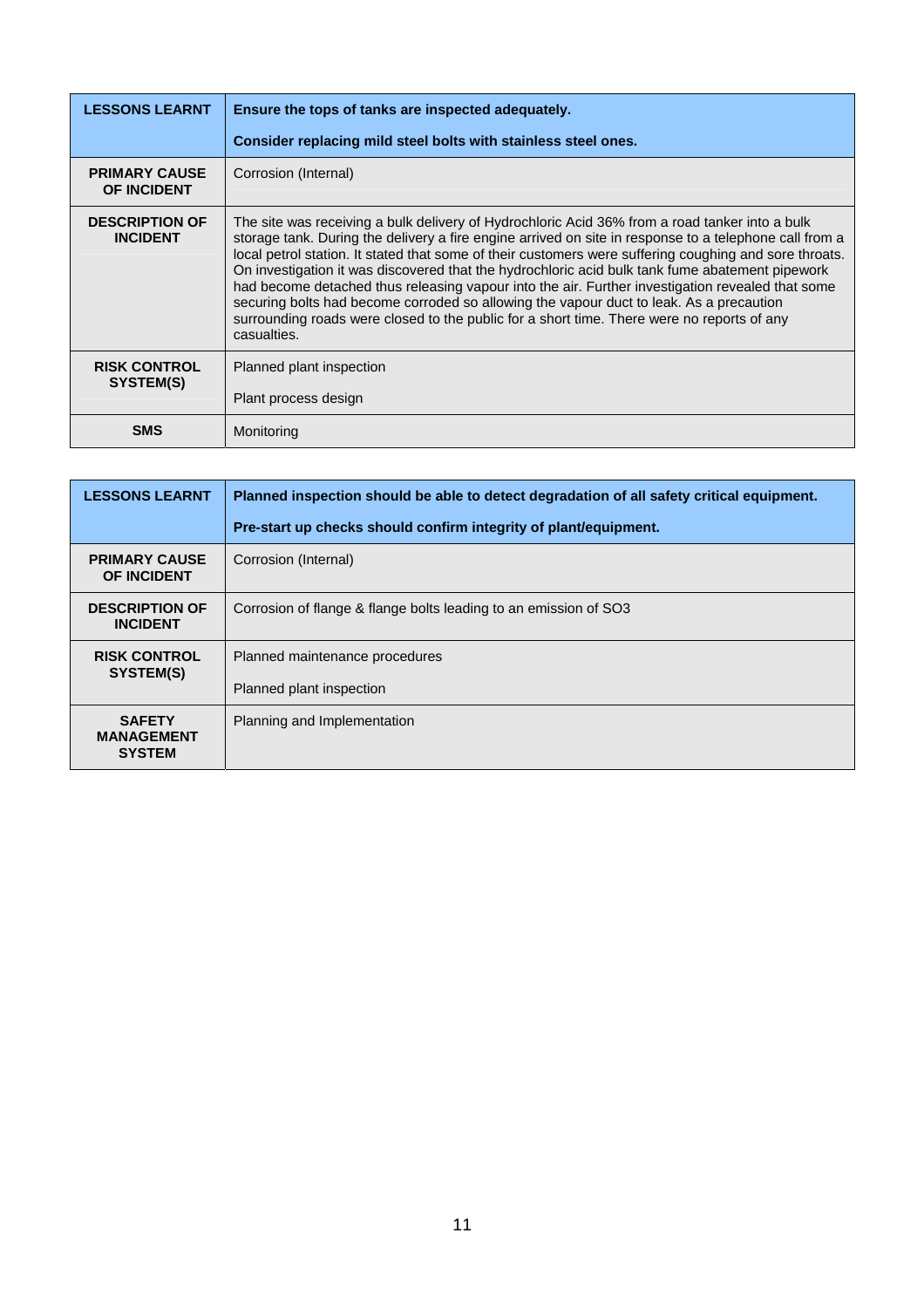## **DEFECTIVE/UNSUITABLE EQUIPMENT**

<span id="page-12-0"></span>

| <b>LESSONS LEARNT</b>                               | Consignors, hauliers and drivers need to ensure vehicles and properly matched to<br>hazardous loads. Recipients should check the vehicle and load are compatible before<br>allowing on-site. Emergency arrangements must take account of loss of containment during<br>loading and off-loading.                                                                                                                                                                                                                                                                                                                                                                                                                                                                                                                                                                                                                                                                                                                                                                                                                                                                                                   |
|-----------------------------------------------------|---------------------------------------------------------------------------------------------------------------------------------------------------------------------------------------------------------------------------------------------------------------------------------------------------------------------------------------------------------------------------------------------------------------------------------------------------------------------------------------------------------------------------------------------------------------------------------------------------------------------------------------------------------------------------------------------------------------------------------------------------------------------------------------------------------------------------------------------------------------------------------------------------------------------------------------------------------------------------------------------------------------------------------------------------------------------------------------------------------------------------------------------------------------------------------------------------|
| <b>PRIMARY CAUSE</b><br><b>OF INCIDENT</b>          | Unsuitable Equipment                                                                                                                                                                                                                                                                                                                                                                                                                                                                                                                                                                                                                                                                                                                                                                                                                                                                                                                                                                                                                                                                                                                                                                              |
| <b>DESCRIPTION OF</b><br><b>INCIDENT</b>            | A tanker was parked up waiting for authority to unload waste solvent. Driver was not with vehicle.<br>The tankers sight-glass shattered and the contents started to spill from the sight-glass as the<br>isolation valves were not closed. Site spill containment initiated and driver called to vehicle, site<br>staff and driver attempted to close sight-glass valves but failed and tanker's donkey engine used to<br>vacuum up the tanker barrel to stem the leak so valves could be closed.<br>On inspection the vehicle was not suitable for carrying hazardous materials. There were no<br>preventative fittings for control of static and no flame arrestors or electrical protection/isolators to<br>prevent ignition of a flammable vapour. The haulier indicated that an error had been made in<br>specifying the tanker for that job.<br>Consignor's responsibilities poorly understood so the unsuitable vehicle was not identified prior to<br>loading and dispatch. The waste hauliers failed to ensure the vehicle they used was suitable for the<br>load carried. Driver did not ensure sight-glass was closed and also did not ensure the load was<br>suitable for the tanker. |
| <b>RISK CONTROL</b><br>SYSTEM (S)                   | Hazard analysis/Risk Assessment<br>Handover/communication                                                                                                                                                                                                                                                                                                                                                                                                                                                                                                                                                                                                                                                                                                                                                                                                                                                                                                                                                                                                                                                                                                                                         |
| <b>SAFETY</b><br><b>MANAGEMENT</b><br><b>SYSTEM</b> | Organising - Control                                                                                                                                                                                                                                                                                                                                                                                                                                                                                                                                                                                                                                                                                                                                                                                                                                                                                                                                                                                                                                                                                                                                                                              |

| <b>LESSONS LEARNT</b>                              | Bund shut off valves should be re-closed following routine draining. Careful HAZOP needed<br>when plant change undertaken.                                                                                                                                                                                        |
|----------------------------------------------------|-------------------------------------------------------------------------------------------------------------------------------------------------------------------------------------------------------------------------------------------------------------------------------------------------------------------|
| <b>PRIMARY CAUSE</b><br><b>OF INCIDENT</b>         | Defective equipment                                                                                                                                                                                                                                                                                               |
| <b>DESCRIPTION OF</b><br><b>INCIDENT</b>           | Leak of benzene ignited at a pumping station for a dedicated storage tank serving an acetic<br>anhydride manufacturing plant. Fire quickly brought under control, allowed to continue to burn<br>under controlled conditions, extinguished after 4 hours. Damage limited to pumping station and<br>adjacent area. |
|                                                    | Equipment critically underestimated due to change in mode of operation (intermittent to<br>continuous)                                                                                                                                                                                                            |
|                                                    | Pumps installed below sill level leading to occasional partial immersion in sill contents.                                                                                                                                                                                                                        |
|                                                    | Pressure gauges on the adjacent pumps failed in the fire and provided secondary fuel source<br>above the foam blanket.                                                                                                                                                                                            |
|                                                    | Local shut-off valve in the tank bund was inaccessible during the fire.                                                                                                                                                                                                                                           |
| <b>RISK CONTROL</b><br>SYSTEM (S)                  | Plant and Process Design                                                                                                                                                                                                                                                                                          |
|                                                    | <b>Planned Maintenance Procedures</b>                                                                                                                                                                                                                                                                             |
| <b>SAFETY</b><br><b>MANGEMENT</b><br><b>SYSTEM</b> | Monitoring                                                                                                                                                                                                                                                                                                        |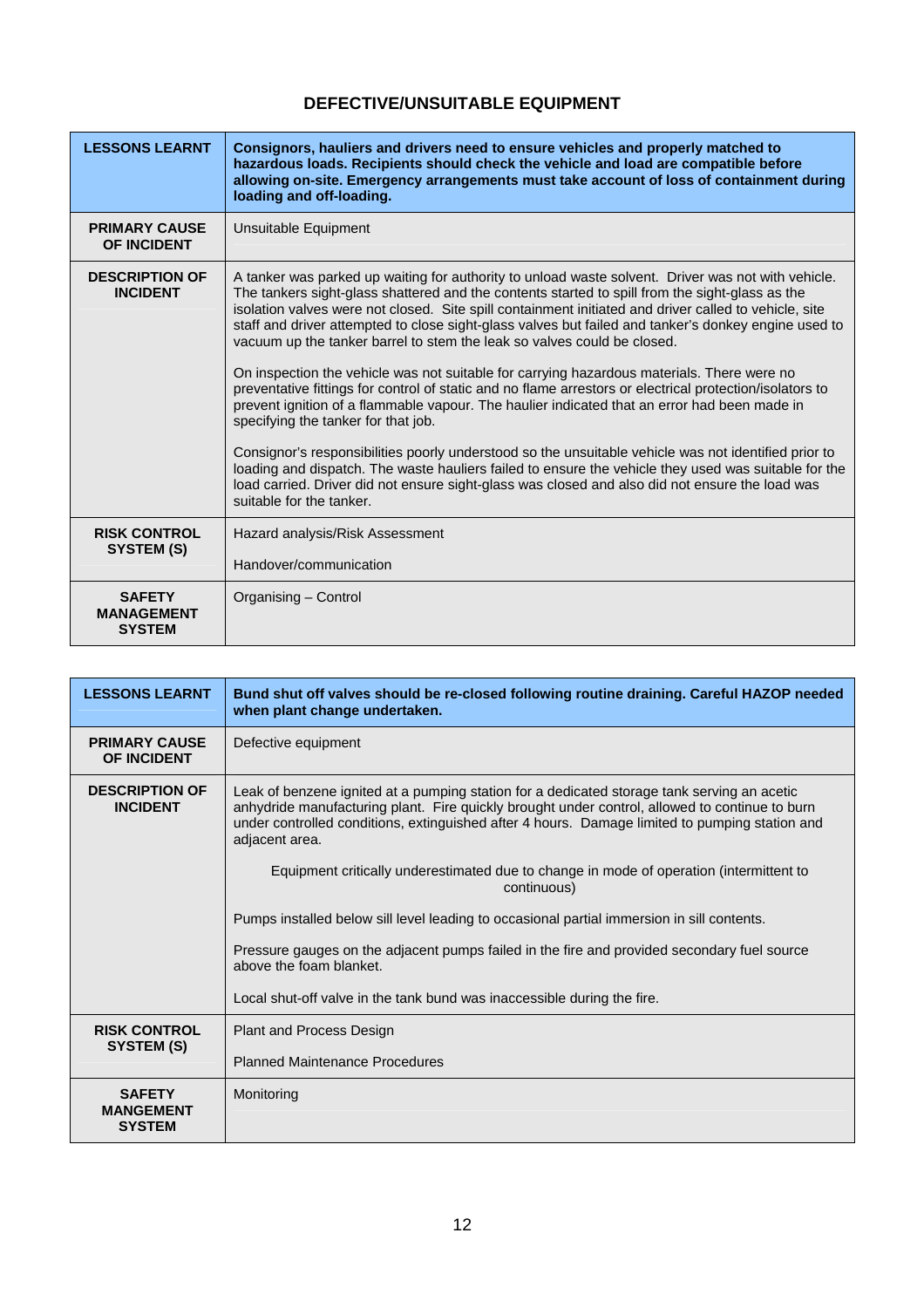| <b>LESSONS LEARNT</b>                                | Having completed a plant change it is important to check the adequacy before re-<br>commissioning with hazardous material.                                                                                                                                                                                                                                                                                                                                                                                                                                                                                         |
|------------------------------------------------------|--------------------------------------------------------------------------------------------------------------------------------------------------------------------------------------------------------------------------------------------------------------------------------------------------------------------------------------------------------------------------------------------------------------------------------------------------------------------------------------------------------------------------------------------------------------------------------------------------------------------|
| <b>PRIMARY CAUSE</b><br><b>OF INCIDENT</b>           | Unsuitable Equipment                                                                                                                                                                                                                                                                                                                                                                                                                                                                                                                                                                                               |
| <b>DESCRIPTION OF</b><br><b>INCIDENT</b>             | The incident occurred when a production team leader tried to use a newly installed HF sampling<br>point on a Condenser in the electronic grade HF plant. When the sample valves were opened the<br>HF flow rate from the sample point was too high. There were ventilation holes in the front of the<br>sample box. As a consequence of high flow rate and inadequate containment by the sample box<br>HF splashed out of the sample box and onto adjacent gantry and handrails. The incident resulted<br>in LOC of approx. 100ml 65% HF. The spillage did not contact the team leader, his PPE or anyone<br>else. |
| <b>RISK CONTROL</b><br>SYSTEM (S)                    | Management of change including plant mods.<br><b>Plant Commissioning</b>                                                                                                                                                                                                                                                                                                                                                                                                                                                                                                                                           |
| <b>SAFETY</b><br><b>MANAGEMENT</b><br><b>SYSTEMS</b> | Planning and Implementation                                                                                                                                                                                                                                                                                                                                                                                                                                                                                                                                                                                        |

| <b>LESSONS LEARNT</b>                              | Inspection and maintenance systems should include flanges and valves to ensure small<br>leaks are detected early.                                                                                                                                                                           |
|----------------------------------------------------|---------------------------------------------------------------------------------------------------------------------------------------------------------------------------------------------------------------------------------------------------------------------------------------------|
| <b>PRIMARY CAUSE</b><br><b>OF INCIDENT</b>         | Defective Equipment                                                                                                                                                                                                                                                                         |
| <b>DESCRIPTION OF</b><br><b>INCIDENT</b>           | Maintenance fitters were to repair a leaking flange, after deciding how best to tackle the repair,<br>they set about removing the lagging from around the flange, this made the leak worse. The MAA<br>leaked out (approx 1 ton) and the area was evacuated and a major incident was called |
| <b>RISK CONTROL</b><br>SYSTEM (S)                  | Permit to Work                                                                                                                                                                                                                                                                              |
|                                                    | <b>Planned Maintenance Procedures</b>                                                                                                                                                                                                                                                       |
| <b>SAFETY</b><br><b>MANGEMENT</b><br><b>SYSTEM</b> | Planning and Implementation                                                                                                                                                                                                                                                                 |

| <b>LESSONS LEARNT</b>                               | Double check alignment of flanges and gasket condition during routine maintenance.                                                                                                                                              |
|-----------------------------------------------------|---------------------------------------------------------------------------------------------------------------------------------------------------------------------------------------------------------------------------------|
| <b>PRIMARY CAUSE</b><br><b>OF INCIDENT</b>          | Defective Equipment                                                                                                                                                                                                             |
| <b>DESCRIPTION OF</b><br><b>INCIDENT</b>            | A leak of Acetic acid occurred as the result of a gasket failure on the sump line of a large storage<br>vessel. The leak was discovered early and corrective action taken. All material was maintained<br>within the tank bund. |
| <b>RISK CONTROL</b><br>SYSTEM (S)                   | <b>Planned Maintenance Procedures</b>                                                                                                                                                                                           |
| <b>SAFETY</b><br><b>MANAGEMENT</b><br><b>SYSTEM</b> | Planning and Implementation                                                                                                                                                                                                     |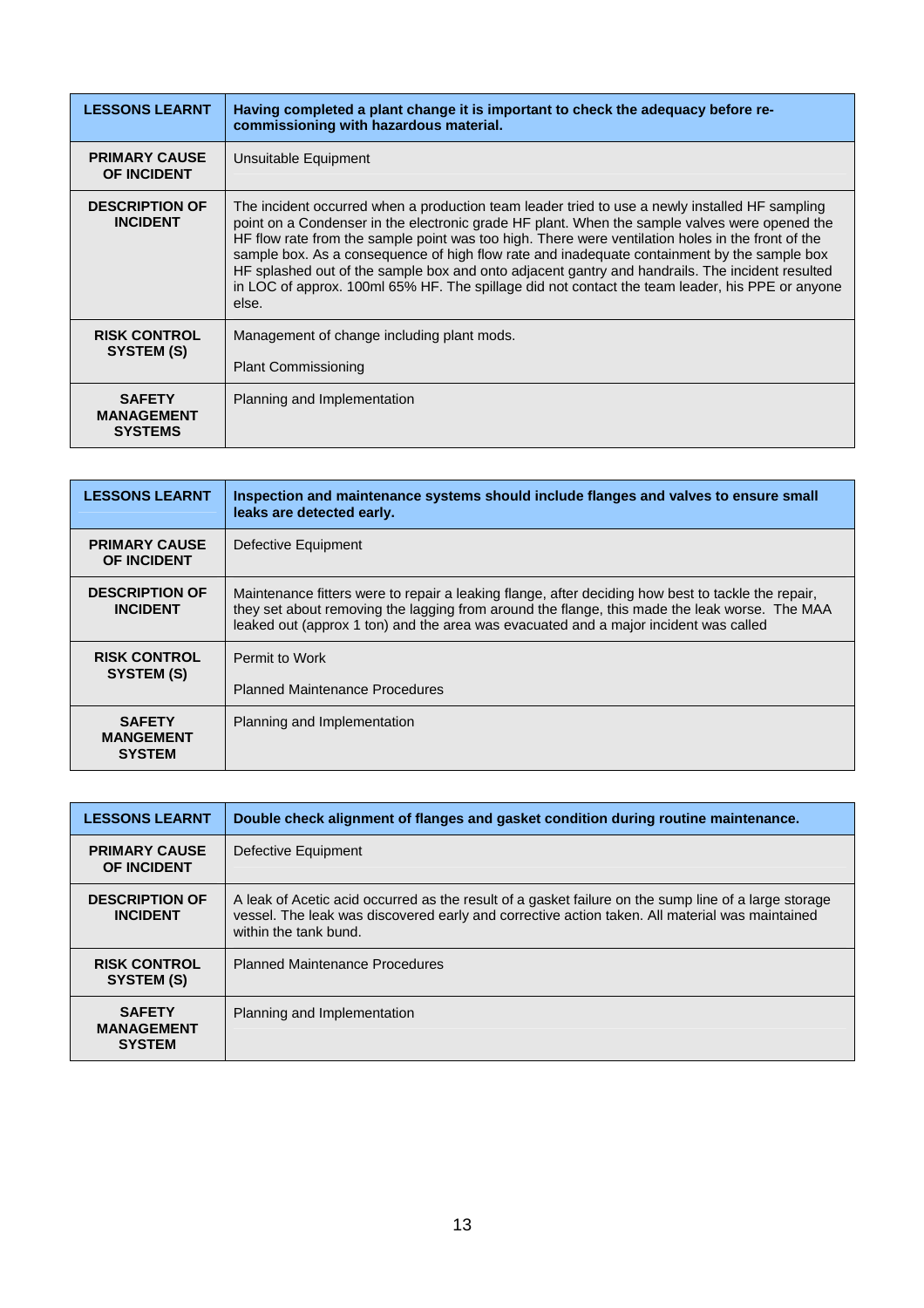| <b>LESSONS LEARNT</b>                              | Risk assessment should have highlighted the need for more frequent inspection of safety<br>critical equipment.                                                      |
|----------------------------------------------------|---------------------------------------------------------------------------------------------------------------------------------------------------------------------|
| <b>PRIMARY CAUSE</b><br><b>OF INCIDENT</b>         | Defective Equipment                                                                                                                                                 |
| <b>DESCRIPTION OF</b><br><b>INCIDENT</b>           | A fault with a high level probe in a bottling filling machine failed to shut the automatic valve,<br>resulting in a spillage of 300 I/alc (750 bulk litres at 40%). |
| <b>RISK CONTROL</b><br>SYSTEM (S)                  | <b>Planned Maintenance Procedures</b><br><b>Operating Procedures</b>                                                                                                |
| <b>SAFETY</b><br><b>MANGEMENT</b><br><b>SYSTEM</b> | Organising (Control)                                                                                                                                                |

| <b>LESSONS LEARNT</b>                               | Secondary inspection or alternative check procedure required when calibration of<br>hydrostatic gauges is not a viable or practicable to carry out.                                                                                                                                                                                                                                                                                                                                 |
|-----------------------------------------------------|-------------------------------------------------------------------------------------------------------------------------------------------------------------------------------------------------------------------------------------------------------------------------------------------------------------------------------------------------------------------------------------------------------------------------------------------------------------------------------------|
| <b>PRIMARY CAUSE</b><br><b>OF INCIDENT</b>          | Defective Equipment                                                                                                                                                                                                                                                                                                                                                                                                                                                                 |
| <b>DESCRIPTION OF</b><br><b>INCIDENT</b>            | During a bulk raw material offloading operation into a bulk storage tank in flammables tank farm<br>area, 2500 kilos of solvent escaped via the overflow line into the containment bund. A defective<br>tank gauge, which was showing an incorrect tank volume reading, caused the dangerous<br>occurrence. On investigation it was discovered that there was insufficient capacity in the storage<br>tank to received delivery volume which consequently overflowed from the tank. |
| <b>RISK CONTROL</b><br>SYSTEM (S)                   | Operating procedures<br>Management of change incl plant mods                                                                                                                                                                                                                                                                                                                                                                                                                        |
| <b>SAFETY</b><br><b>MANAGEMENT</b><br><b>SYSTEM</b> | Planning and Implementation                                                                                                                                                                                                                                                                                                                                                                                                                                                         |

| <b>LESSONS LEARNT</b>                               | Ensure all containers on site are in date and fit for purpose. Ensure that risk assessment<br>for decommissioning considers hazards such as LoC due to defective containers. Ensure<br>the roads used for transportation are adequately maintained. |
|-----------------------------------------------------|-----------------------------------------------------------------------------------------------------------------------------------------------------------------------------------------------------------------------------------------------------|
| <b>PRIMARY CAUSE</b><br><b>OF INCIDENT</b>          | Defective Equipment                                                                                                                                                                                                                                 |
| <b>DESCRIPTION OF</b><br><b>INCIDENT</b>            | A process operator was transporting an IBC containing 1500kg of aqueous solution by FLT.<br>During the operation the IBC fell from the truck and ruptured on impact on the ground.                                                                  |
|                                                     | The IBC was not suitable for the storage of the product due to its age and condition. The IBC was<br>not safe to transport. The IBC fell because the truck driver ran over a pothole in the site roadway.                                           |
| <b>RISK CONTROL</b><br>SYSTEM (S)                   | Permit to Work                                                                                                                                                                                                                                      |
|                                                     | Hazard analysis/risk assessment                                                                                                                                                                                                                     |
| <b>SAFETY</b><br><b>MANAGEMENT</b><br><b>SYSTEM</b> | Planning and Implementation                                                                                                                                                                                                                         |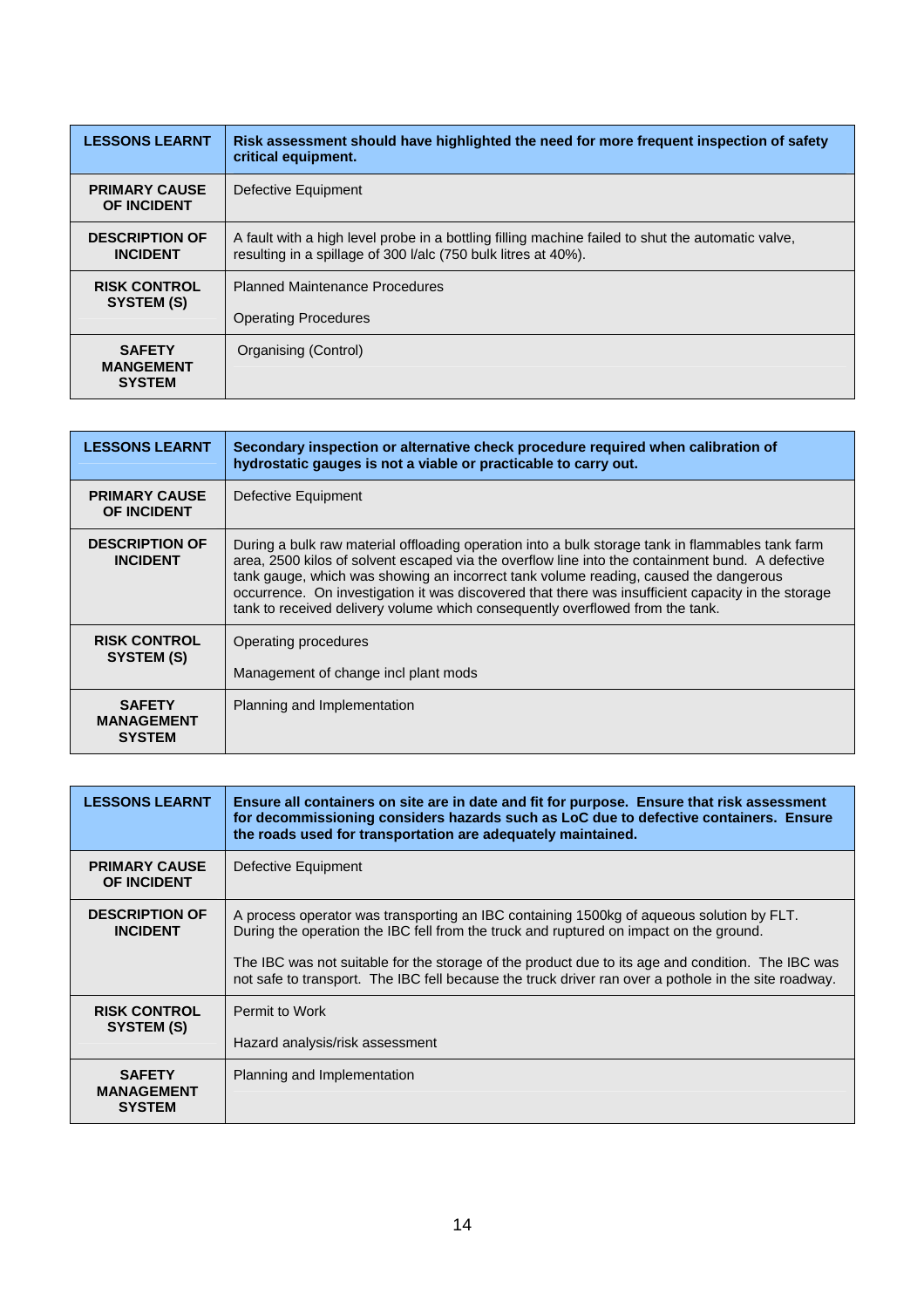## **DEGREDATION OF MATERIAL PROPERTIES**

<span id="page-15-0"></span>

| <b>LESSONS LEARNT</b>                               | Ensure that process reactions are complete and material stable prior to transfer and<br>storage.                                                                                                                                                                                                                                                                                                                                                                                                                     |
|-----------------------------------------------------|----------------------------------------------------------------------------------------------------------------------------------------------------------------------------------------------------------------------------------------------------------------------------------------------------------------------------------------------------------------------------------------------------------------------------------------------------------------------------------------------------------------------|
| <b>PRIMARY CAUSE</b><br><b>OF INCIDENT</b>          | Degradation of Material Properties                                                                                                                                                                                                                                                                                                                                                                                                                                                                                   |
| <b>DESCRIPTION OF</b><br><b>INCIDENT</b>            | 30 litres of contaminated material was isolated into a 200-litre drum. After 30 mins the drum was<br>sealed. After another 30 minutes, the drum ruptured and was thrown up into the air, causing local<br>damage to the plant. Material in the drum had continued to react, causing an over pressurisation<br>to occur when the drum was sealed.<br>Miscommunication at a shift handover. Other issues - plant design, operating instructions and<br>management of abnormal circumstances during routine operations. |
| <b>RISK CONTROL</b><br>SYSTEM (S)                   | <b>Operating Procedures</b><br>Plant and Process design                                                                                                                                                                                                                                                                                                                                                                                                                                                              |
| <b>SAFETY</b><br><b>MANAGEMENT</b><br><b>SYSTEM</b> | Organising - Control                                                                                                                                                                                                                                                                                                                                                                                                                                                                                                 |

| <b>LESSONS LEARNT</b>                               | Ensure adequate quality assurance systems are in place to ensure the integrity of cylinders<br>prior to filling at high pressure.                                                                                                                                                                                                                                                                                       |
|-----------------------------------------------------|-------------------------------------------------------------------------------------------------------------------------------------------------------------------------------------------------------------------------------------------------------------------------------------------------------------------------------------------------------------------------------------------------------------------------|
| <b>PRIMARY CAUSE</b><br><b>OF INCIDENT</b>          | Degradation of Material Properties                                                                                                                                                                                                                                                                                                                                                                                      |
| <b>DESCRIPTION OF</b><br><b>INCIDENT</b>            | Failure of a residual pressure cassette retaining nut / plug on the back of a Ceodeux residual<br>pressure brass cylinder valve, in industrial oxygen service. The component parted company from<br>the valve body at 2000psig during the normal cylinder filling process and was ejected across the<br>filling area - nobody was injured as a result of this failure. Failed component and valve sent for<br>analysis. |
| <b>RISK CONTROL</b><br>SYSTEM (S)                   | <b>Plant Design</b><br>Inspection/maintenance                                                                                                                                                                                                                                                                                                                                                                           |
| <b>SAFETY</b><br><b>MANAGEMENT</b><br><b>SYSTEM</b> | Organising – Control.                                                                                                                                                                                                                                                                                                                                                                                                   |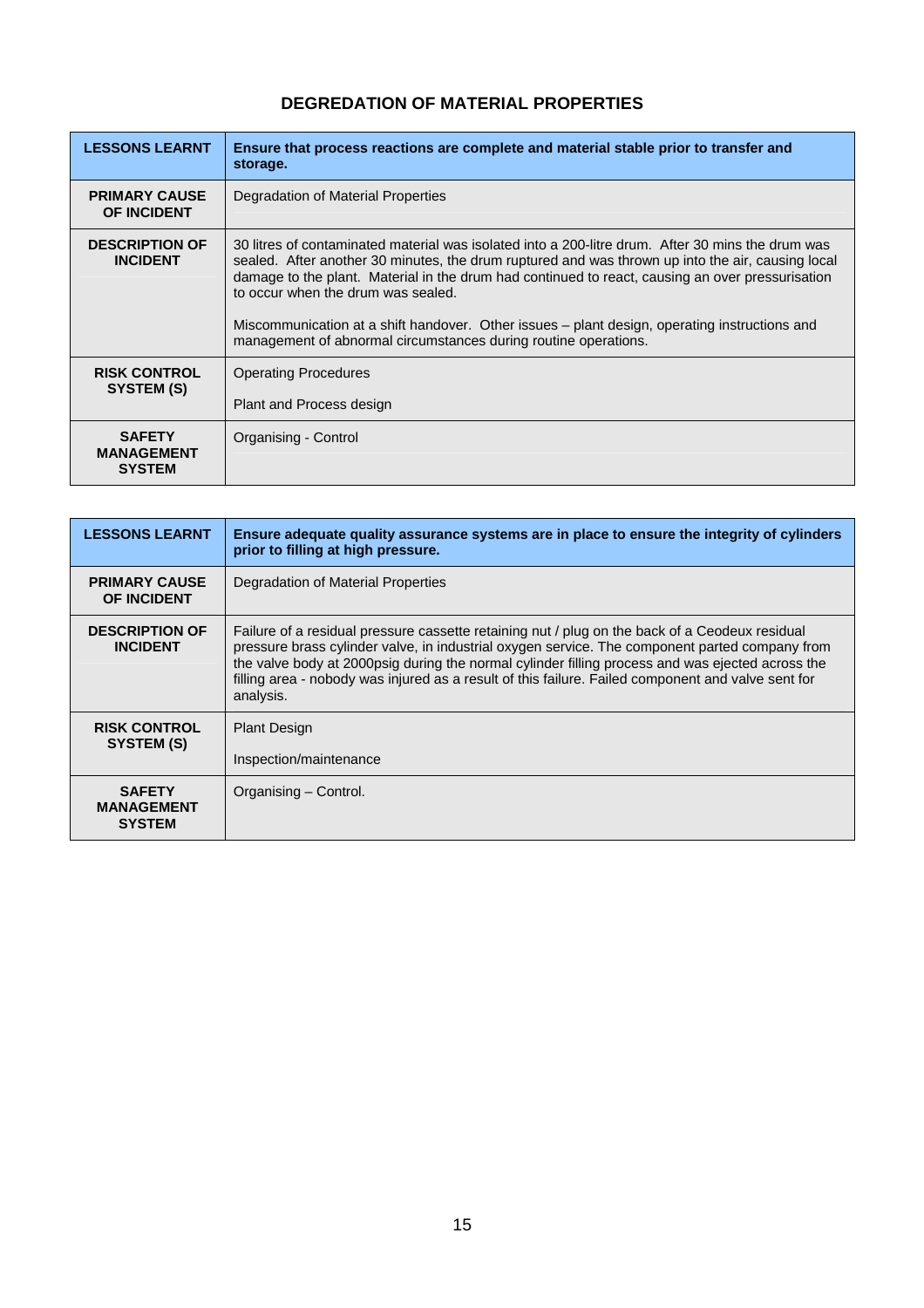<span id="page-16-0"></span>

| <b>LESSONS LEARNT</b>                               | Ensure full assessment of each substance and its use is carried out. Do not rely purely on<br>information in MSDS but conduct wider research of the properties associated with the<br>intended use.                                                                                                                                                                                                            |
|-----------------------------------------------------|----------------------------------------------------------------------------------------------------------------------------------------------------------------------------------------------------------------------------------------------------------------------------------------------------------------------------------------------------------------------------------------------------------------|
| <b>PRIMARY CAUSE</b><br><b>OF INCIDENT</b>          | Degradation of Material Properties                                                                                                                                                                                                                                                                                                                                                                             |
| <b>DESCRIPTION OF</b><br><b>INCIDENT</b>            | An explosion/fire occurred when opening a valve in the line between a quench vessel and the<br>Phosphorus acid storage tank. The cause is due to the decomposition of Phosphorus acid in the<br>line and exposure to air when the valve was opened.<br>We were not aware of the chemistry related to phosphorus acid and the MSDS did not give enough<br>detail as to the hazards associated with degradation. |
| <b>RISK CONTROL</b><br>SYSTEM (S)                   | Hazard/risk assessment<br><b>Operating Procedures</b>                                                                                                                                                                                                                                                                                                                                                          |
| <b>SAFETY</b><br><b>MANAGEMENT</b><br><b>SYSTEM</b> | Organising - Communication                                                                                                                                                                                                                                                                                                                                                                                     |

| <b>LESSONS LEARNT</b>                               | If the gasket specification is suitable for the service temperature, consider undertaking<br>chemical analysis to see if the chemicals are affecting the integrity in the system.                                                                                                                         |
|-----------------------------------------------------|-----------------------------------------------------------------------------------------------------------------------------------------------------------------------------------------------------------------------------------------------------------------------------------------------------------|
| <b>PRIMARY CAUSE</b><br><b>OF INCIDENT</b>          | Degradation of Material Properties                                                                                                                                                                                                                                                                        |
| <b>DESCRIPTION OF</b><br><b>INCIDENT</b>            | Uncontrolled release of a product at 160 degc from a pipe flange, due to a gasket failure (small<br>segment). No persons present at the time, but due to the release position at approx head height<br>and the frequency of occupancy in the area, it was considered "high potential" to cause an injury. |
| <b>RISK CONTROL</b><br>SYSTEM (S)                   | Hazard and Risk Assessment<br><b>Plant and Process Design</b>                                                                                                                                                                                                                                             |
| <b>SAFETY</b><br><b>MANAGEMENT</b><br><b>SYSTEM</b> | Planning and Implementation                                                                                                                                                                                                                                                                               |

#### **HUMAN ERROR**

| <b>LESSONS LEARNT</b>                               | When changing plant layout, conduct a HAZOP review. Ensure that work instructions are<br>reviewed after plant modifications. Where possible, avoid the use of flexible hoses by hard<br>piping. |
|-----------------------------------------------------|-------------------------------------------------------------------------------------------------------------------------------------------------------------------------------------------------|
| <b>PRIMARY CAUSE</b><br><b>OF INCIDENT</b>          | Human error                                                                                                                                                                                     |
| <b>DESCRIPTION OF</b><br><b>INCIDENT</b>            | Intermediate paint product spilled onto factory floor when operator tried to pump it across to<br>another location from the process tank.                                                       |
| <b>RISK CONTROL</b><br>SYSTEMS (S)                  | Management of Change inc Plant Mods                                                                                                                                                             |
|                                                     | <b>Operating Procedures</b>                                                                                                                                                                     |
| <b>SAFETY</b><br><b>MANAGEMENT</b><br><b>SYSTEM</b> | Planning and Implementation                                                                                                                                                                     |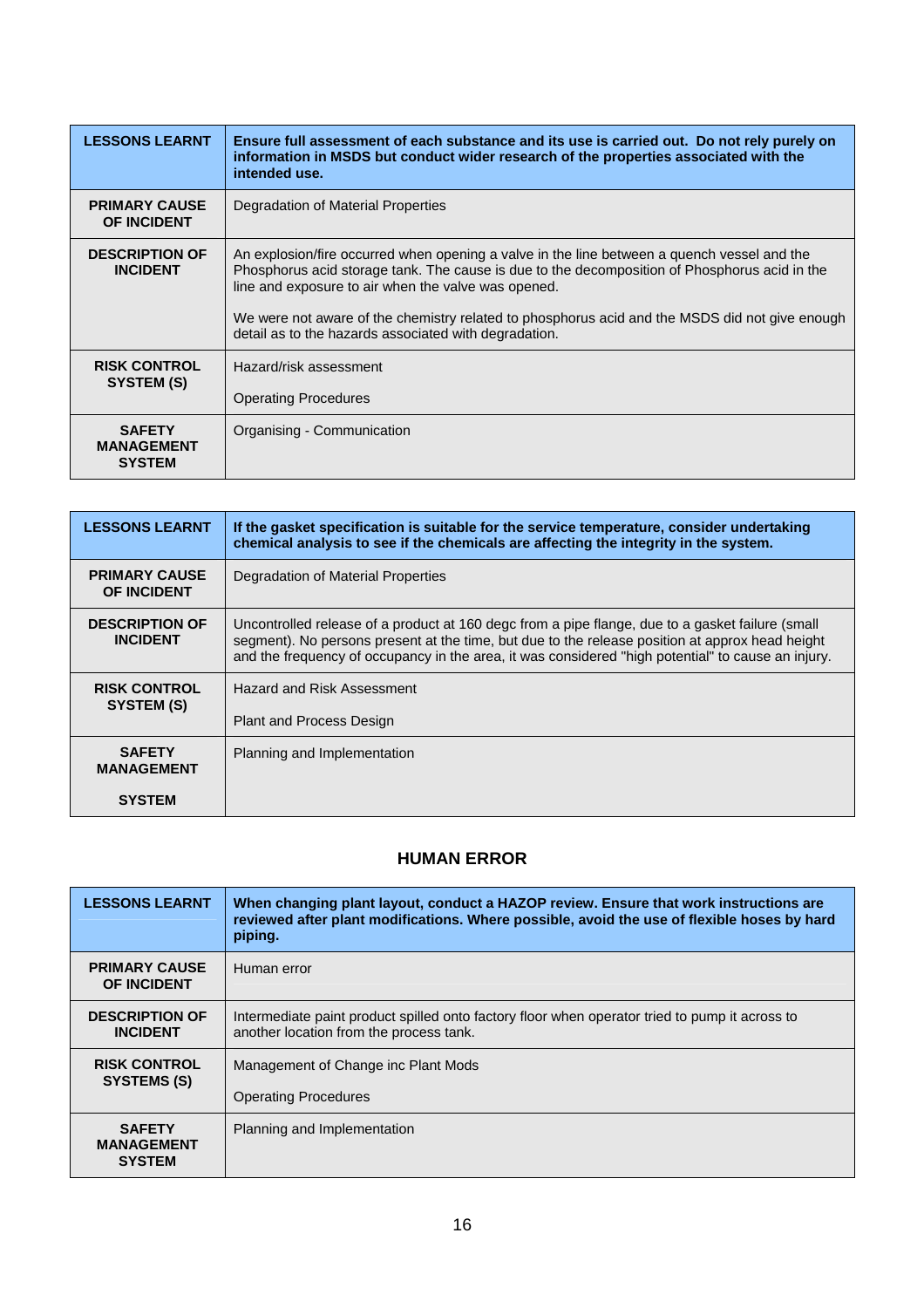| <b>LESSONS LEARNT</b>                               | Even for temporary activities undertake risk assessment before overriding an automated<br>control system.                                                                                                                                                                                                                                                                                                                                                                                                                                                                                                                                                                                                                                                                                                                                                                                                                      |
|-----------------------------------------------------|--------------------------------------------------------------------------------------------------------------------------------------------------------------------------------------------------------------------------------------------------------------------------------------------------------------------------------------------------------------------------------------------------------------------------------------------------------------------------------------------------------------------------------------------------------------------------------------------------------------------------------------------------------------------------------------------------------------------------------------------------------------------------------------------------------------------------------------------------------------------------------------------------------------------------------|
| <b>PRIMARY CAUSE</b><br><b>OF INCIDENT</b>          | Human error                                                                                                                                                                                                                                                                                                                                                                                                                                                                                                                                                                                                                                                                                                                                                                                                                                                                                                                    |
| <b>DESCRIPTION OF</b><br><b>INCIDENT</b>            | During an inter-vessel transfer / filtration, vacuum was manually applied to the receiving vessel<br>because the filtration was slow. The temperature is critical to ensure the material does not solidify<br>and cause blockages, as is the duration of the filtration stage. Because the filtration / transfer was<br>being done at 70C, the vacuum caused the solvent to vaporise and condense in the building<br>ductwork. This was not detected by the vapour flow detection as it had been manually overridden,<br>which resulted in the occurrence.<br>The root cause was the manual overriding of the computerised control system to such an extent<br>that the computer did not detect vapour flow. Had it done so it would have stopped the operation.<br>Vapour flow cannot now be manually overridden. All manual interventions are now logged and<br>have to be approved by a manager / team leader prior to use. |
| <b>RISK CONTROL</b><br>SYSTEMS (S)                  | <b>Operating Procedures</b><br>Management of Change inc plants mods                                                                                                                                                                                                                                                                                                                                                                                                                                                                                                                                                                                                                                                                                                                                                                                                                                                            |
| <b>SAFETY</b><br><b>MANAGEMENT</b><br><b>SYSTEM</b> | Organising - Control                                                                                                                                                                                                                                                                                                                                                                                                                                                                                                                                                                                                                                                                                                                                                                                                                                                                                                           |

| <b>LESSONS LEARNT</b>                               | Consider fitting a non-return valve where back siphonage can occur.                                                                                                                                                                                                                                                                                                                                                                                                                                                                                                                                                                                                                                                                                                                                                       |
|-----------------------------------------------------|---------------------------------------------------------------------------------------------------------------------------------------------------------------------------------------------------------------------------------------------------------------------------------------------------------------------------------------------------------------------------------------------------------------------------------------------------------------------------------------------------------------------------------------------------------------------------------------------------------------------------------------------------------------------------------------------------------------------------------------------------------------------------------------------------------------------------|
| <b>PRIMARY CAUSE</b><br><b>OF INCIDENT</b>          | Human Error                                                                                                                                                                                                                                                                                                                                                                                                                                                                                                                                                                                                                                                                                                                                                                                                               |
| <b>DESCRIPTION OF</b><br><b>INCIDENT</b>            | Spillage of Kerosine water mixture from a Slops tank occurred due to a siphoning action,<br>discharging a product/water mix into a pit, which in turn overflowed into the surrounding ground<br>(including a small brook).                                                                                                                                                                                                                                                                                                                                                                                                                                                                                                                                                                                                |
|                                                     | Several factors contributed to the incident, two were human error and one was poor design. If a<br>non-return valve had been fitted into the Slops return line this would have acted as a 'Fail Safe'<br>and prevented the incident from happening. There is a gate valve in the system that prevents any<br>siphoning action of slops back into underground pits, but this was not isolated. Another operation<br>linked to this incident was that of the interceptor cleaning operation. Clean water is removed from<br>the interceptor and stored in the Slops tank bund whilst the interceptor is being cleaned. A bung is<br>placed in the bund wall whilst this operation is being carried out, this prevents clean water going<br>into the pits, but also prevents the pits overflowing back into the interceptor. |
|                                                     | Since the incident: procedures have been examined and re-issued; return pipe line modified to<br>incorporate a non-return valve, a Bentonite seal has been installed to prevent any future offsite<br>contamination.                                                                                                                                                                                                                                                                                                                                                                                                                                                                                                                                                                                                      |
| <b>RISK CONTROL</b><br>SYSTEMS (S)                  | <b>Plant and Process Design</b>                                                                                                                                                                                                                                                                                                                                                                                                                                                                                                                                                                                                                                                                                                                                                                                           |
| <b>SAFETY</b><br><b>MANAGEMENT</b><br><b>SYSTEM</b> | Monitoring                                                                                                                                                                                                                                                                                                                                                                                                                                                                                                                                                                                                                                                                                                                                                                                                                |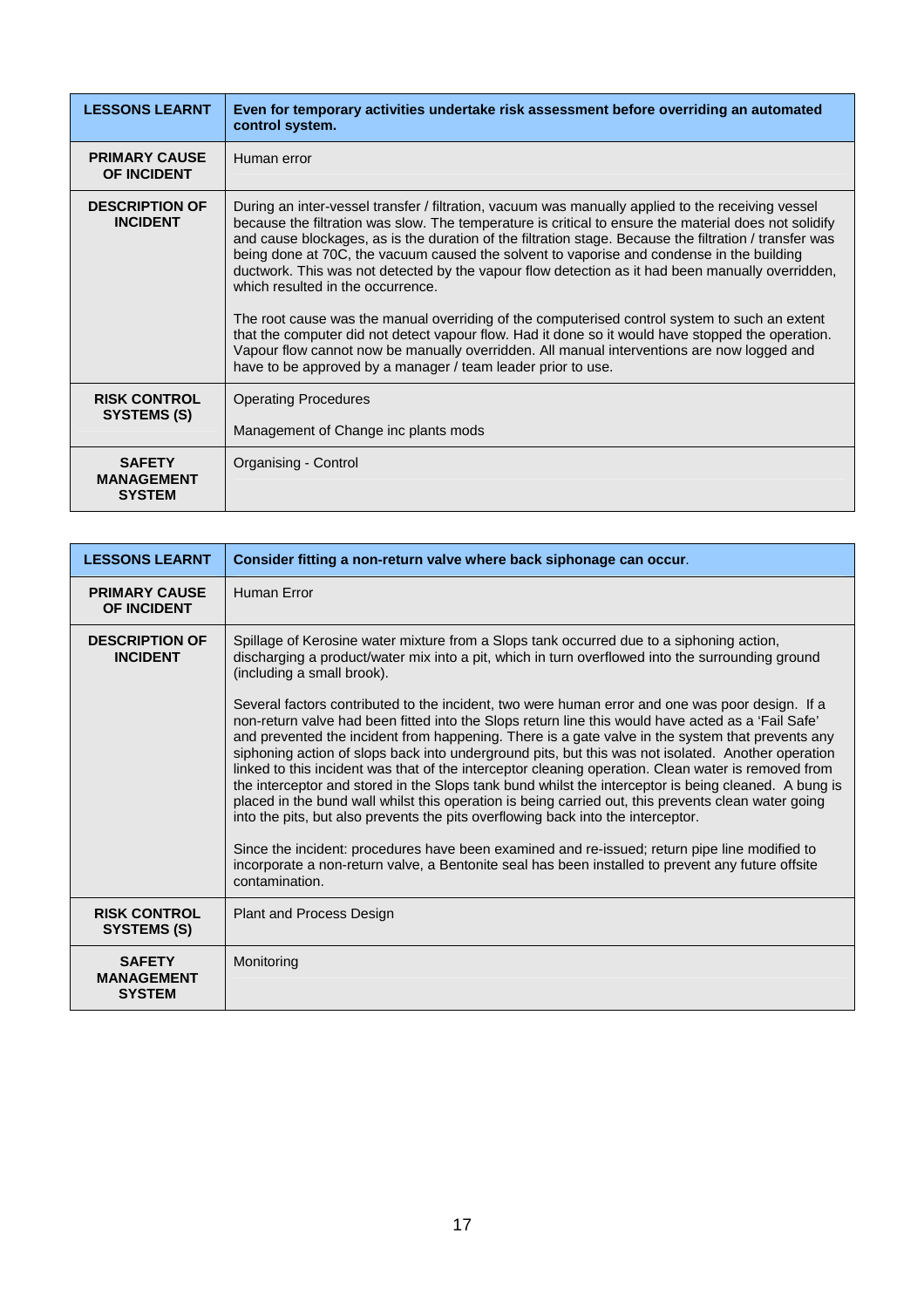| <b>LESSONS LEARNT</b>                               | Review Risk Assessment to ensure any manual valves that can be accidentally left open are<br>removed/upgraded to prevent this type of loss occurring.                                                                                                                                                                                                                                                                                 |
|-----------------------------------------------------|---------------------------------------------------------------------------------------------------------------------------------------------------------------------------------------------------------------------------------------------------------------------------------------------------------------------------------------------------------------------------------------------------------------------------------------|
| <b>PRIMARY CAUSE</b><br><b>OF INCIDENT</b>          | Human Error                                                                                                                                                                                                                                                                                                                                                                                                                           |
| <b>DESCRIPTION OF</b><br><b>INCIDENT</b>            | A spillage of 190 litres of alcohol (40% vol) occurred in the filtration room. Alcohol had been<br>diverted into a temporary holding vat to allow filter sheets to be changed. When this was completed<br>the connection from the filter station to the holding vat was removed and the station put back<br>online. The operator forgot to close the hose connection manual valve and alcohol subsequently<br>spilled onto the floor. |
| <b>RISK CONTROL</b><br>SYSTEMS (S)                  | Plant & Process Design<br>Supervision                                                                                                                                                                                                                                                                                                                                                                                                 |
| <b>SAFETY</b><br><b>MANAGEMENT</b><br><b>SYSTEM</b> | Planning and Implementation                                                                                                                                                                                                                                                                                                                                                                                                           |

| <b>LESSONS LEARNT</b>                               | Ensure staff are prepared for emergency situations and provide adequate training and<br>instruction on the control of incidents.                                                                                                                                                                                                                                                                                           |
|-----------------------------------------------------|----------------------------------------------------------------------------------------------------------------------------------------------------------------------------------------------------------------------------------------------------------------------------------------------------------------------------------------------------------------------------------------------------------------------------|
| <b>PRIMARY CAUSE</b><br><b>OF INCIDENT</b>          | Human error                                                                                                                                                                                                                                                                                                                                                                                                                |
| <b>DESCRIPTION OF</b><br><b>INCIDENT</b>            | During the manual charging of red amorphous phosphorous from 25kg bags through an open<br>reactor manway, the bag of phosphorous ignited in the operators. The operator dropped the bag<br>onto the floor adjacent to the reactor. This caused another six bags to ignite in the fire. A large<br>amount of dense white smoke was produced causing the plant to be evacuated and the off-site<br>emergency plan initiated. |
| <b>RISK CONTROL</b><br>SYSTEMS (S)                  | Hazard analysis/Risk Assessment<br><b>Operating Procedures</b>                                                                                                                                                                                                                                                                                                                                                             |
| <b>SAFETY</b><br><b>MANAGEMENT</b><br><b>SYSTEM</b> | Organising - communication                                                                                                                                                                                                                                                                                                                                                                                                 |

| <b>LESSONS LEARNT</b>                               | Before new operations are carried out ensure adequate training is provided and written<br>procedures are in place.             |
|-----------------------------------------------------|--------------------------------------------------------------------------------------------------------------------------------|
| <b>PRIMARY CAUSE</b><br><b>OF INCIDENT</b>          | Human Error                                                                                                                    |
| <b>DESCRIPTION OF</b><br><b>INCIDENT</b>            | To reduce manual handling, a new type of operation was being used, when 9 drums rolled out of<br>the rear of a racked trailer. |
| <b>RISK CONTROL</b><br>SYSTEMS (S)                  | <b>Operating Procedures</b><br>Supervision                                                                                     |
| <b>SAFETY</b><br><b>MANAGEMENT</b><br><b>SYSTEM</b> | Organising - Competence                                                                                                        |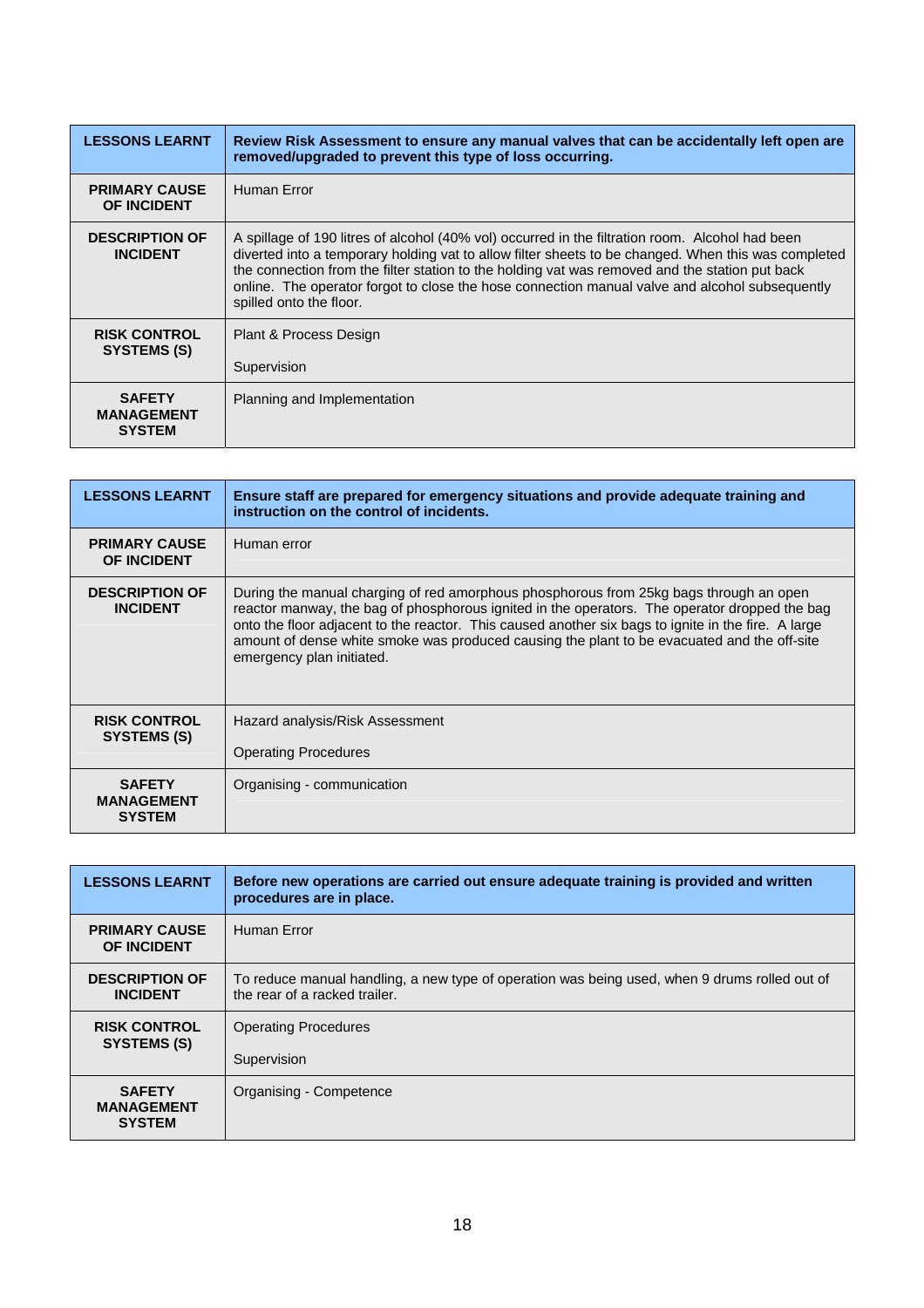| <b>LESSONS LEARNT</b>                              | Consider eradicating unbanded stock and only use secured drums.                              |
|----------------------------------------------------|----------------------------------------------------------------------------------------------|
| <b>PRIMARY CAUSE</b><br><b>OF INCIDENT</b>         | Human error                                                                                  |
| <b>DESCRIPTION OF</b><br><b>INCIDENT</b>           | FLT driver was driving up a slope and braked causing an unbanded drum to fall from a pallet. |
| <b>RISK CONTROL</b><br>SYSTEMS (S)                 | <b>Plant and Process Design</b><br><b>Operating Procedures</b>                               |
| <b>SAFETY</b><br><b>MANGEMENT</b><br><b>SYSTEM</b> | Organising - Competence                                                                      |

| <b>LESSONS LEARNT</b>                                | Establish a temporary modifications procedure with a timeframe to adopt as permanent or<br>removed. Regular reassessments of initial risk assessments are required.<br>Consider involving recently appointed operators in the risk assessment process as they<br>often ask questions, which may highlight problems.<br>Consider restricting access during loading to minimum personnel, but have one other<br>person aware of the operation during its progress.      |
|------------------------------------------------------|-----------------------------------------------------------------------------------------------------------------------------------------------------------------------------------------------------------------------------------------------------------------------------------------------------------------------------------------------------------------------------------------------------------------------------------------------------------------------|
| <b>PRIMARY CAUSE</b><br><b>OF INCIDENT</b>           | Human error                                                                                                                                                                                                                                                                                                                                                                                                                                                           |
| <b>DESCRIPTION OF</b><br><b>INCIDENT</b>             | A tanker driver was washing the wheels of his vehicle on a tanker loading hard stand when liquid<br>came out of the loading arm, showering him causing irritation to his eyes, shoulders, chest and<br>ankles.<br>When the system was installed, the process was acceptable as there was a clear line of vision to<br>the outside of the building where the discharge is affected. The introduction of additional tanks and<br>increased production has altered this. |
| <b>RISK CONTROL</b><br><b>SYSTEMS (S)</b>            | <b>Plant and Process Design</b><br><b>Operating Procedures</b>                                                                                                                                                                                                                                                                                                                                                                                                        |
| <b>SAFETY</b><br><b>MANAGEMENT</b><br><b>SYSTEMS</b> | Planning and Implementation                                                                                                                                                                                                                                                                                                                                                                                                                                           |

| <b>LESSONS LEARNT</b>                               | Ensure management of change to processes is handled effectively and new processes are<br>communicated to all employees.                                                                                                                                                                      |
|-----------------------------------------------------|----------------------------------------------------------------------------------------------------------------------------------------------------------------------------------------------------------------------------------------------------------------------------------------------|
| <b>PRIMARY CAUSE</b><br><b>OF INCIDENT</b>          | Human error                                                                                                                                                                                                                                                                                  |
| <b>DESCRIPTION OF</b><br><b>INCIDENT</b>            | Pallets of drums were being unloaded from a roller bed trailer, the pallets being lifted out snagged<br>on the following pallets, causing 6 drums to fall from vehicle. Contents of 3 drums were lost.<br>Operations had been recently changed to remove the manual handling risks involved. |
| <b>RISK CONTROL</b><br>SYSTEMS (S)                  | <b>Operating Procedures</b><br>Hazard analysis/Risk assessment                                                                                                                                                                                                                               |
| <b>SAFETY</b><br><b>MANAGEMENT</b><br><b>SYSTEM</b> | <b>Audit and Review</b>                                                                                                                                                                                                                                                                      |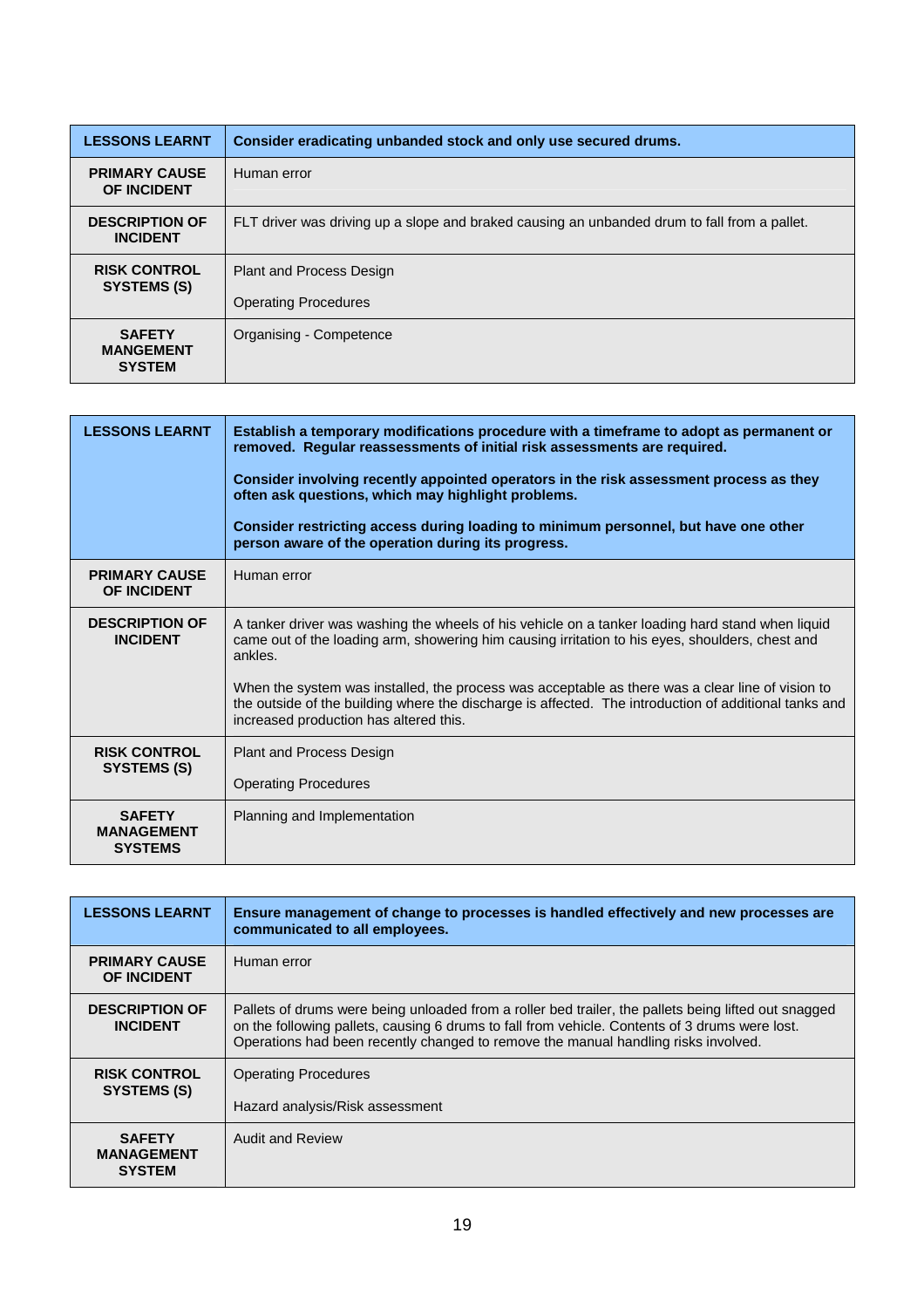| <b>LESSONS LEARNT</b>                               | Don't make assumptions about the status of equipment and where facilities exist to check<br>the integrity of isolations, these must be used immediately prior to breaking containment. |
|-----------------------------------------------------|----------------------------------------------------------------------------------------------------------------------------------------------------------------------------------------|
| <b>PRIMARY CAUSE</b><br><b>OF INCIDENT</b>          | Human error                                                                                                                                                                            |
| <b>DESCRIPTION OF</b><br><b>INCIDENT</b>            | During the mechanical isolation of an Acetic Acid final product storage tank in readiness for internal<br>inspection a release of between 0.9 and 1.5tes of Acetic Acid occurred.      |
| <b>RISK CONTROL</b><br>SYSTEMS (S)                  | Planned maintenance procedures                                                                                                                                                         |
|                                                     | Supervision                                                                                                                                                                            |
| <b>SAFETY</b><br><b>MANAGEMENT</b><br><b>SYSTEM</b> | Planning and Implementation                                                                                                                                                            |

| <b>LESSONS LEARNT</b>                               | Ensure operators are fully trained in the process and are aware of their actions downstream<br>of the process they are involved in.<br>Implement engineering controls, such as high level alarms. |
|-----------------------------------------------------|---------------------------------------------------------------------------------------------------------------------------------------------------------------------------------------------------|
| <b>PRIMARY CAUSE</b><br><b>OF INCIDENT</b>          | Human error                                                                                                                                                                                       |
| <b>DESCRIPTION OF</b><br><b>INCIDENT</b>            | A vat was accidentally overfilled, when adding water to dilute a mixture.                                                                                                                         |
| <b>RISK CONTROL</b><br>SYSTEMS (S)                  | <b>Operating Procedures</b><br>Handover/communication                                                                                                                                             |
| <b>SAFETY</b><br><b>MANAGEMENT</b><br><b>SYSTEM</b> | Organising - Control                                                                                                                                                                              |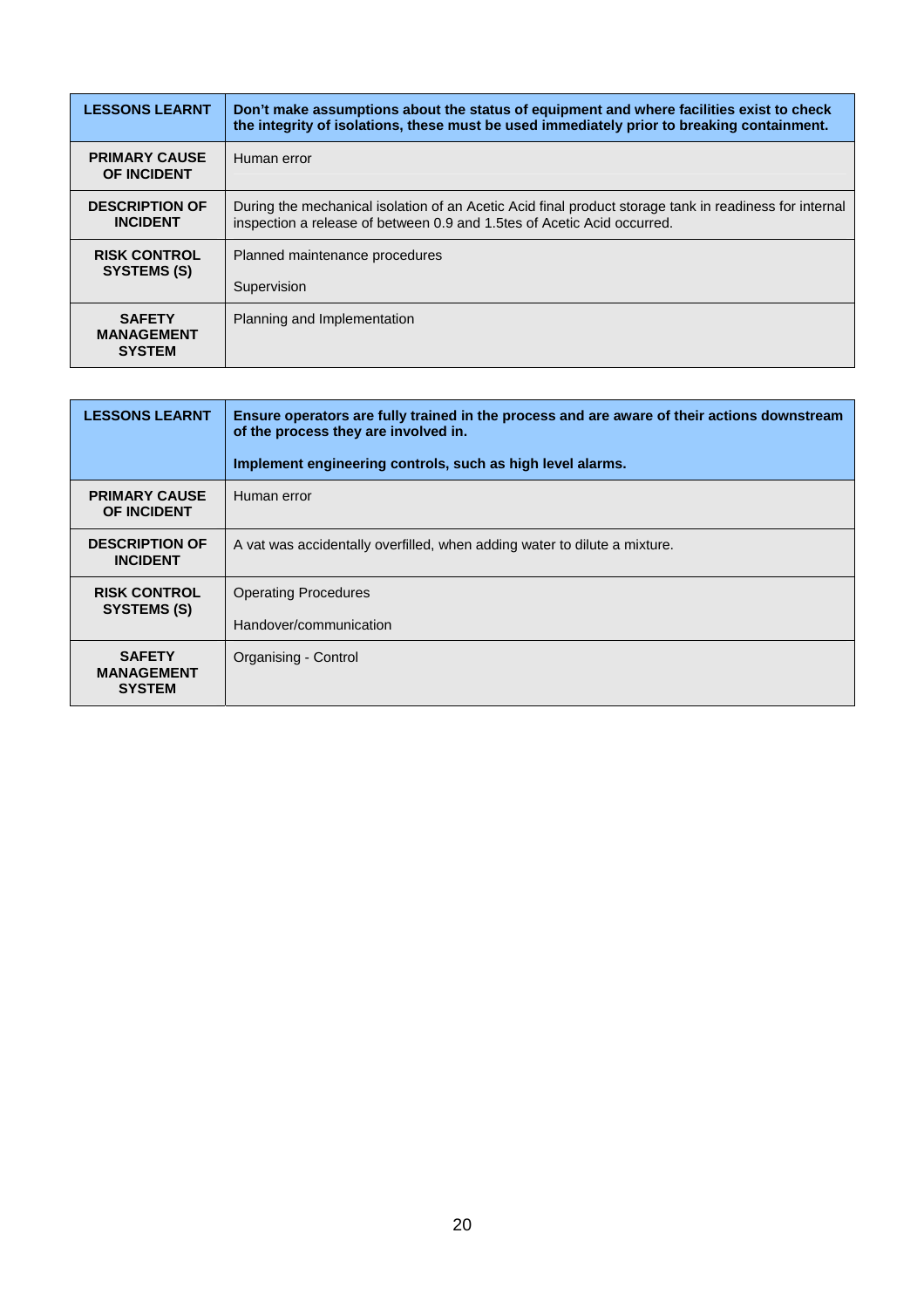| <b>LESSONS LEARNT</b>                                | Re-asses the method statement before making any amendments.                                                                                                                                                                                                                                                                                                                                                                                                                                                                                                                                                                                                                                                                                                                                                                                                                                                                                                                                                                                                                                                                                                                                                                                                                                                                                                                                                                                                                                                                                                                                                                                                                                                                                                                                                                                                                                       |
|------------------------------------------------------|---------------------------------------------------------------------------------------------------------------------------------------------------------------------------------------------------------------------------------------------------------------------------------------------------------------------------------------------------------------------------------------------------------------------------------------------------------------------------------------------------------------------------------------------------------------------------------------------------------------------------------------------------------------------------------------------------------------------------------------------------------------------------------------------------------------------------------------------------------------------------------------------------------------------------------------------------------------------------------------------------------------------------------------------------------------------------------------------------------------------------------------------------------------------------------------------------------------------------------------------------------------------------------------------------------------------------------------------------------------------------------------------------------------------------------------------------------------------------------------------------------------------------------------------------------------------------------------------------------------------------------------------------------------------------------------------------------------------------------------------------------------------------------------------------------------------------------------------------------------------------------------------------|
|                                                      | Ensure monitoring of the area is done frequently (in this instance it was only checked twice<br>in 7 hours)                                                                                                                                                                                                                                                                                                                                                                                                                                                                                                                                                                                                                                                                                                                                                                                                                                                                                                                                                                                                                                                                                                                                                                                                                                                                                                                                                                                                                                                                                                                                                                                                                                                                                                                                                                                       |
|                                                      | Always use BA protection in such circumstances.                                                                                                                                                                                                                                                                                                                                                                                                                                                                                                                                                                                                                                                                                                                                                                                                                                                                                                                                                                                                                                                                                                                                                                                                                                                                                                                                                                                                                                                                                                                                                                                                                                                                                                                                                                                                                                                   |
| <b>PRIMARY CAUSE</b><br><b>OF INCIDENT</b>           | Human error                                                                                                                                                                                                                                                                                                                                                                                                                                                                                                                                                                                                                                                                                                                                                                                                                                                                                                                                                                                                                                                                                                                                                                                                                                                                                                                                                                                                                                                                                                                                                                                                                                                                                                                                                                                                                                                                                       |
| <b>DESCRIPTION OF</b><br><b>INCIDENT</b>             | Three members of a sub division of the company, were working packing down solid avermectin /<br>rhodium catalyst contaminated with Acetonitrile. The operation involved repacking in a fume<br>extracted area wearing respiratory protection, Drums of around 40 kilos were to be packed to 25<br>kilos. The solid was meant to be lightly wetted but when the operation commenced was found to be<br>more heavily contaminated. In addition the customer was worried about contamination of the<br>equipment and asked the team to reduce the levels of fume extraction. This was contrary to the<br>method statement agreed. The personnel agreed to try the repack and commenced the operation<br>wearing respiratory filters only. During the operation levels of acetonitrile built up in the tented area<br>and swamped the filters. The persons felt reasonably well while working but when they left the<br>tented area felt tired. Two of the personnel felt unwell in the night and were sick. They were still<br>unwell in the morning and had to be taken into hospital. They had breathing difficulties and were<br>nauseous and disorientated. They were taken in by the chemical incident team to Hospital. They<br>were given Oxygen therapy and antibiotics and a battery of tests carried out over the next few<br>days. All tests came back negative except for one of the blood test, which showed the presence of<br>cyanide, a breakdown product of acetonitrile. The personnel were kept in for five and seven days<br>respectively. They recovered from all of their symptoms fully and show no long terms effects. The<br>cause was traced to a) Non use of BA equipment which would have protected the persons in the<br>tented area. b) non use of the fume extraction provided. c) Amendment of the agreed method<br>statement without fully reassessing the results. |
| <b>RISK CONTROL</b><br><b>SYSTEMS (S)</b>            | Plant change (including temporary modifications)                                                                                                                                                                                                                                                                                                                                                                                                                                                                                                                                                                                                                                                                                                                                                                                                                                                                                                                                                                                                                                                                                                                                                                                                                                                                                                                                                                                                                                                                                                                                                                                                                                                                                                                                                                                                                                                  |
| <b>SAFETY</b><br><b>MANAGEMENT</b><br><b>SYSTEMS</b> | Monitoring                                                                                                                                                                                                                                                                                                                                                                                                                                                                                                                                                                                                                                                                                                                                                                                                                                                                                                                                                                                                                                                                                                                                                                                                                                                                                                                                                                                                                                                                                                                                                                                                                                                                                                                                                                                                                                                                                        |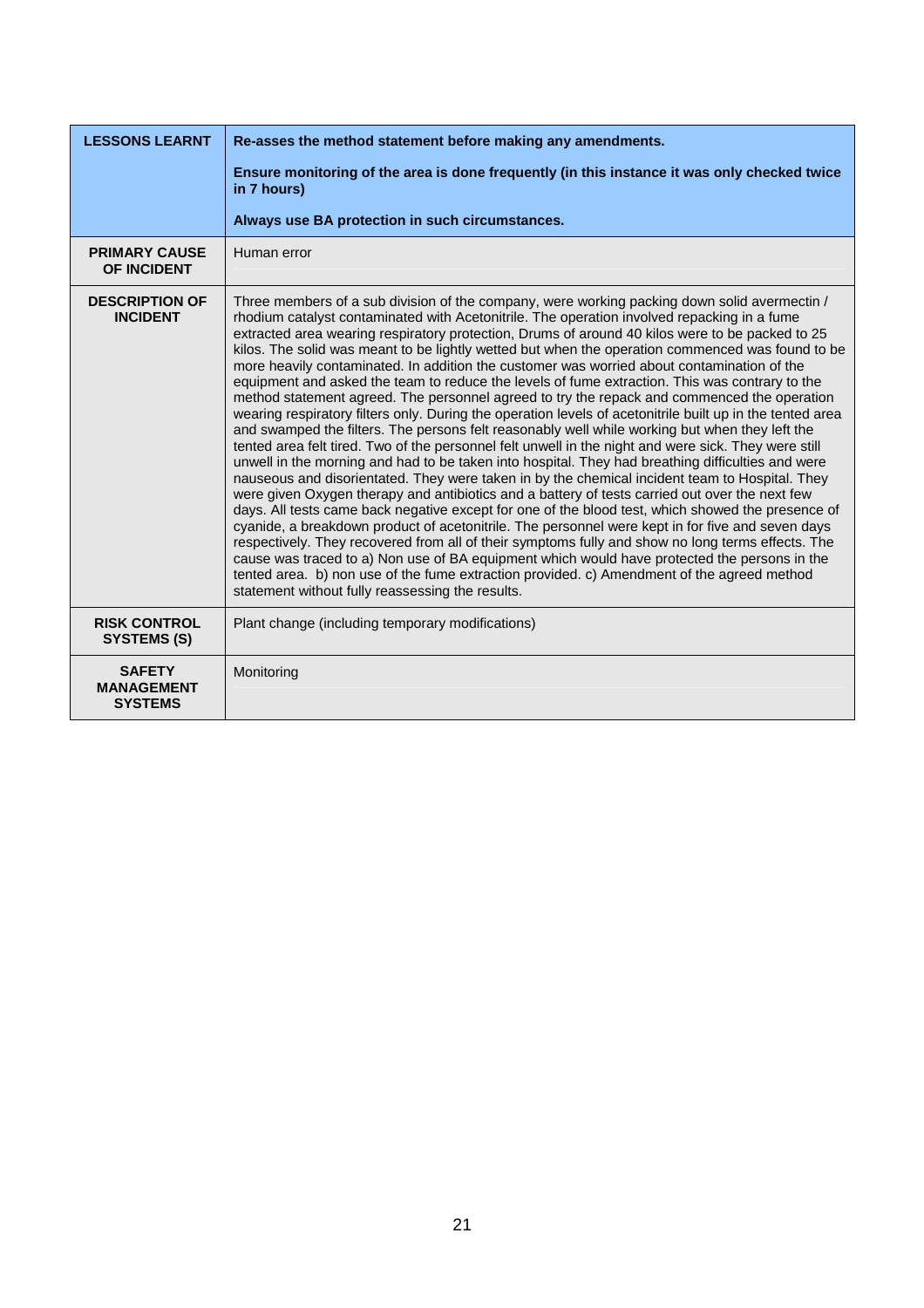| <b>LESSONS LEARNT</b>                               | Ensure that there is a clear and unambiguous commissioning procedure for new plant and<br>equipment particularly regarding the formal handover to site staff. Ensure that the local<br>Management of Change procedure deals specifically with changes where the design criteria<br>are not fully met during projects. Ensure that business demands do not place undue<br>pressure on project staff to proceed with formal handover of new plant before the design<br>intent is met unless a safe system of work (albeit temporary) is in place.                                                                                                                                                                                                                                                                                                                                                                                                                                                                                                                                                                                                                                                                                                                                                                                                                                                                                                                                                                                           |
|-----------------------------------------------------|-------------------------------------------------------------------------------------------------------------------------------------------------------------------------------------------------------------------------------------------------------------------------------------------------------------------------------------------------------------------------------------------------------------------------------------------------------------------------------------------------------------------------------------------------------------------------------------------------------------------------------------------------------------------------------------------------------------------------------------------------------------------------------------------------------------------------------------------------------------------------------------------------------------------------------------------------------------------------------------------------------------------------------------------------------------------------------------------------------------------------------------------------------------------------------------------------------------------------------------------------------------------------------------------------------------------------------------------------------------------------------------------------------------------------------------------------------------------------------------------------------------------------------------------|
| <b>PRIMARY CAUSE</b><br>OF INCIDENT                 | Human Error                                                                                                                                                                                                                                                                                                                                                                                                                                                                                                                                                                                                                                                                                                                                                                                                                                                                                                                                                                                                                                                                                                                                                                                                                                                                                                                                                                                                                                                                                                                               |
| <b>DESCRIPTION OF</b><br><b>INCIDENT</b>            | High temperature oil based heating system from a redundant reaction vessel had been re-installed<br>on a new reaction vessel. The system was being used as a heat transfer medium to manufacture<br>product in a new reactor when a gasket on a flange in the oil heater service room ruptured leading<br>to a release of 50-100 litres of hot heating oil.<br>The flange ruptured because a shutoff valve ahead of the oil heating unit was left in the closed<br>position preventing circulation of the hot oil under pressure, causing the oil to increase in<br>temperature to a point when the gasket material ruptured and hot oil was released into the<br>enclosed unoccupied service room. This hazard had been identified during the project HAZOP<br>and two appropriate control measures had been identified to control the risk. Had one or both<br>control measure been in place the incident would not have happened? An attempt to fit one of the<br>control measures (a valve interlock which would isolate the oil heating system when the valve was<br>in the closed position) was made on the Friday immediately preceding the Monday on which<br>incident happened. This had proved unsuccessful and it is believed that the valve was left in the<br>closed position at some time during this work. There were outstanding orders for the high<br>temperature product, which could only be made on this reactor system, and a production batch had<br>been scheduled for the Monday on which the incident occurred. |
| <b>RISK CONTROL</b><br><b>SYSTEMS (S)</b>           | Management of change including temp mods<br>Plant commissioning                                                                                                                                                                                                                                                                                                                                                                                                                                                                                                                                                                                                                                                                                                                                                                                                                                                                                                                                                                                                                                                                                                                                                                                                                                                                                                                                                                                                                                                                           |
| <b>SAFETY</b><br><b>MANAGEMENT</b><br><b>SYSTEM</b> | <b>Organising Control</b>                                                                                                                                                                                                                                                                                                                                                                                                                                                                                                                                                                                                                                                                                                                                                                                                                                                                                                                                                                                                                                                                                                                                                                                                                                                                                                                                                                                                                                                                                                                 |

| <b>LESSONS LEARNT</b>                               | Consider carrying out a complete Hazop of the affected process.                                                                                                                                                                                                                                                                                                                                                                                                                                                                                                                                                                                                      |
|-----------------------------------------------------|----------------------------------------------------------------------------------------------------------------------------------------------------------------------------------------------------------------------------------------------------------------------------------------------------------------------------------------------------------------------------------------------------------------------------------------------------------------------------------------------------------------------------------------------------------------------------------------------------------------------------------------------------------------------|
|                                                     | The amount of spirit released to the drain could have been minimised with better training of<br>the operator and supervisor who dealt with the event.                                                                                                                                                                                                                                                                                                                                                                                                                                                                                                                |
| <b>PRIMARY CAUSE</b><br><b>OF INCIDENT</b>          | Human error                                                                                                                                                                                                                                                                                                                                                                                                                                                                                                                                                                                                                                                          |
| <b>DESCRIPTION OF</b><br><b>INCIDENT</b>            | A leak was reported on a sight glass at the base of the re-rectifier. The column was closed down<br>for repair the next day. The spirit in the column dropped to the base but was above the level of the<br>sight glass. The glass shattered later in the day and there was a release of spirit estimated to be<br>between 1 to 2 tonnes.<br>There are a significant number of risk assessments carried out for the distillation process and<br>equipment. Even with a significant number of years experience between operators and<br>management we failed to see the risk of the sight glass shattering and no planned preventive<br>maintenance was put in place. |
| <b>RISK CONTROL</b><br>SYSTEMS (S)                  | <b>Planned Plant Inspection</b><br>Hazard/Risk Assessment                                                                                                                                                                                                                                                                                                                                                                                                                                                                                                                                                                                                            |
| <b>SAFETY</b><br><b>MANAGEMENT</b><br><b>SYSTEM</b> | Planning and Implementation                                                                                                                                                                                                                                                                                                                                                                                                                                                                                                                                                                                                                                          |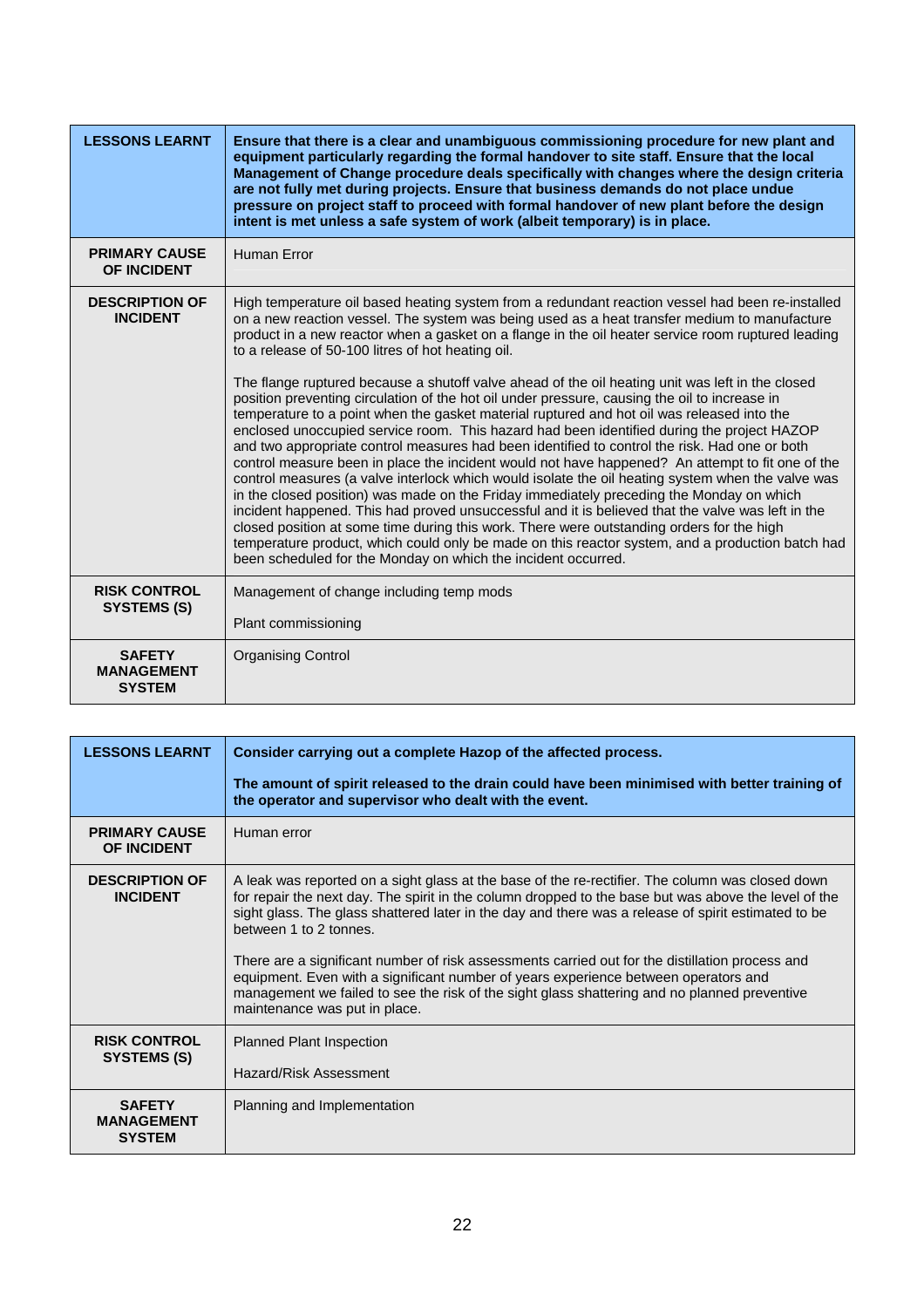<span id="page-23-0"></span>

| <b>LESSONS LEARNT</b>                               | Ensure full risk assessment is carried out before any temporary modifications are made.                                                                                                                                                                                                                                                                                                                                                                                                                                                                          |
|-----------------------------------------------------|------------------------------------------------------------------------------------------------------------------------------------------------------------------------------------------------------------------------------------------------------------------------------------------------------------------------------------------------------------------------------------------------------------------------------------------------------------------------------------------------------------------------------------------------------------------|
| <b>PRIMARY CAUSE</b><br>OF INCIDENT                 | Human error                                                                                                                                                                                                                                                                                                                                                                                                                                                                                                                                                      |
| <b>DESCRIPTION OF</b><br><b>INCIDENT</b>            | As a temporary measure, due to a vital piece of equipment having broken down and waiting repair,<br>we had to resort to using a flexible hosepipe to pump Ammonia Solution 25% from an IBC into a<br>mixing vessel. During the operation the hosepipe dislodged itself from the mixing vessel causing a<br>small amount of material to splash out. Fortunately the operator was able to shut the valve quickly,<br>but not before an operator working nearby received a minor splash to his forehead, which he<br>washed of immediately with cold running water. |
| <b>RISK CONTROL</b><br>SYSTEMS (S)                  | Hazard analysis/Risk assessment                                                                                                                                                                                                                                                                                                                                                                                                                                                                                                                                  |
| <b>SAFETY</b><br><b>MANAGEMENT</b><br><b>SYSTEM</b> | Organising - competence                                                                                                                                                                                                                                                                                                                                                                                                                                                                                                                                          |

| <b>LESSONS LEARNT</b>                               | Ensure signage is very clear.                                                                                                                                                                                                                                                                                                                                                                                                                                                       |
|-----------------------------------------------------|-------------------------------------------------------------------------------------------------------------------------------------------------------------------------------------------------------------------------------------------------------------------------------------------------------------------------------------------------------------------------------------------------------------------------------------------------------------------------------------|
|                                                     | Consider implementing a unique key flange guard system.                                                                                                                                                                                                                                                                                                                                                                                                                             |
| <b>PRIMARY CAUSE</b><br><b>OF INCIDENT</b>          | Human error                                                                                                                                                                                                                                                                                                                                                                                                                                                                         |
| <b>DESCRIPTION OF</b><br><b>INCIDENT</b>            | Routine maintenance work was being carried out on a paint-mixing vessel. The engineer had<br>isolated the vessel on the top floor and proceeded to the lower floor to remove the base flange<br>from the vessel. There are multiple vessels in the same location and all vessels are identified.<br>The engineer removed the base flange from the incorrect vessel which contained 5000lt of paint at<br>the time. This resulted in a spill which was contained within the factory. |
| <b>RISK CONTROL</b><br>SYSTEMS (S)                  | Planned maintenance procedures<br>Supervision                                                                                                                                                                                                                                                                                                                                                                                                                                       |
| <b>SAFETY</b><br><b>MANAGEMENT</b><br><b>SYSTEM</b> | Planning and Implementation                                                                                                                                                                                                                                                                                                                                                                                                                                                         |

## **IMPACT/DROPPED OBJECT**

| <b>LESSONS LEARNT</b>                               | Consider re-routing hazardous pipelines so they do not cross roadways etc.                                                                                                                                                                                                                                                                                                                                                                                                                                     |
|-----------------------------------------------------|----------------------------------------------------------------------------------------------------------------------------------------------------------------------------------------------------------------------------------------------------------------------------------------------------------------------------------------------------------------------------------------------------------------------------------------------------------------------------------------------------------------|
| <b>PRIMARY CAUSE</b><br><b>OF INCIDENT</b>          | Impact/Dropped Object                                                                                                                                                                                                                                                                                                                                                                                                                                                                                          |
| <b>DESCRIPTION OF</b><br><b>INCIDENT</b>            | Delivery vehicle reversing down site roadway collided with a pipebridge and severed a compressed<br>air pipeline by breaking cast iron saunders valve cutting off supply to a plant requiring the air for<br>pneumatic systems. This created disruption to operations on loss of supply.<br>Pipebridges were signed, speed limit of 10mph enforced, traffic routes designated and explained,<br>vehicle heights checked, vehicle types are specified with suppliers and when considered<br>necessary escorted. |
| <b>RISK CONTROL</b><br>SYSTEM (S)                   | Management of Change inc Plant Mods<br><b>Operating Procedures</b>                                                                                                                                                                                                                                                                                                                                                                                                                                             |
| <b>SAFETY</b><br><b>MANEGEMENT</b><br><b>SYSTEM</b> | Organising - Control                                                                                                                                                                                                                                                                                                                                                                                                                                                                                           |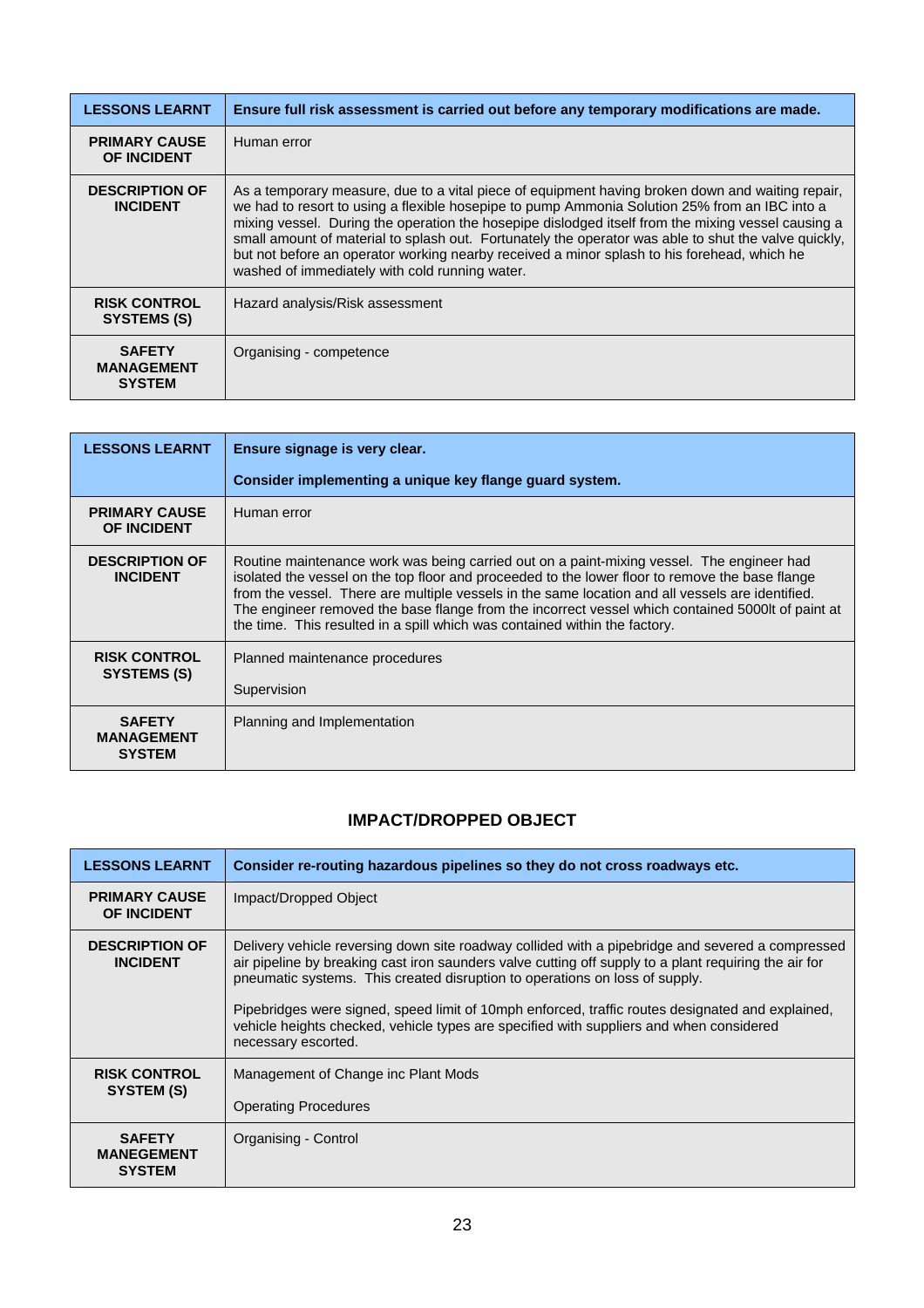| <b>LESSONS LEARNT</b>                              | Only use pallets of adequate specification for banding drums. This prevents movement of<br>polypropylene banding on polyethylene drums.                                                                                                                                                                                                                                                                                                                                                                                                                                                       |
|----------------------------------------------------|-----------------------------------------------------------------------------------------------------------------------------------------------------------------------------------------------------------------------------------------------------------------------------------------------------------------------------------------------------------------------------------------------------------------------------------------------------------------------------------------------------------------------------------------------------------------------------------------------|
| <b>PRIMARY CAUSE</b><br><b>OF INCIDENT</b>         | Impact/Dropped Object                                                                                                                                                                                                                                                                                                                                                                                                                                                                                                                                                                         |
| <b>DESCRIPTION OF</b><br><b>INCIDENT</b>           | A vehicle carrying mixed packaged chemicals was turning right where he had to brake sharply to<br>avoid a collision. On arrival at the customer's site it was noticed that potassium hydroxide 48/50%<br>was leaking from the vehicle. The spillage was prevented from entering the drains with spill<br>absorbent followed by dilution. The fire brigade were in attendance and Environment agency was<br>informed. Approximately 79kg of product was lost. On investigation it was found that the pallet<br>carrying 4 2001 drums was substandard and had snapped on the leading edge board |
| <b>RISK CONTROL</b><br>SYSTEM (S)                  | Operating procedures                                                                                                                                                                                                                                                                                                                                                                                                                                                                                                                                                                          |
| <b>SAFETY</b><br><b>MANGEMENT</b><br><b>SYSTEM</b> | <b>Audit and Review</b>                                                                                                                                                                                                                                                                                                                                                                                                                                                                                                                                                                       |

| <b>LESSONS LEARNT</b>                              | Ensure racking and storage systems are effectively designed to cope with<br>movement/storage of drums. |
|----------------------------------------------------|--------------------------------------------------------------------------------------------------------|
|                                                    | Make periodic checks of integrity of storage system.                                                   |
| <b>PRIMARY CAUSE</b><br><b>OF INCIDENT</b>         | Impact/Dropped Object                                                                                  |
| <b>DESCRIPTION OF</b><br><b>INCIDENT</b>           | Drum fell off pallet whilst stowing in warehouse, loss of 200 ltrs inside warehouse.                   |
| <b>RISK CONTROL</b><br>SYSTEM (S)                  | <b>Operating Procedures</b><br>Plant and Process design                                                |
| <b>SAFETY</b><br><b>MANGEMENT</b><br><b>SYSTEM</b> | Planning and Implementation                                                                            |

| <b>LESSONS LEARNT</b>                               | Always secure drums adequately before transportation.                                                                                                                                                               |
|-----------------------------------------------------|---------------------------------------------------------------------------------------------------------------------------------------------------------------------------------------------------------------------|
| <b>PRIMARY CAUSE</b><br><b>OF INCIDENT</b>          | Impact/Dropped Object                                                                                                                                                                                               |
| <b>DESCRIPTION OF</b><br><b>INCIDENT</b>            | Drum fell off a 6-barrel pallet inside warehouse.<br>The FLT driver was driving up the slope from the warehouse to the loading bay with 6 drums when<br>he braked causing an un-banded drum to fall off the pallet. |
| <b>RISK CONTROL</b><br>SYSTEM (S)                   | Plant and process design<br>Operating procedures                                                                                                                                                                    |
| <b>SAFETY</b><br><b>MANAGEMENT</b><br><b>SYSTEM</b> | Organising - competence                                                                                                                                                                                             |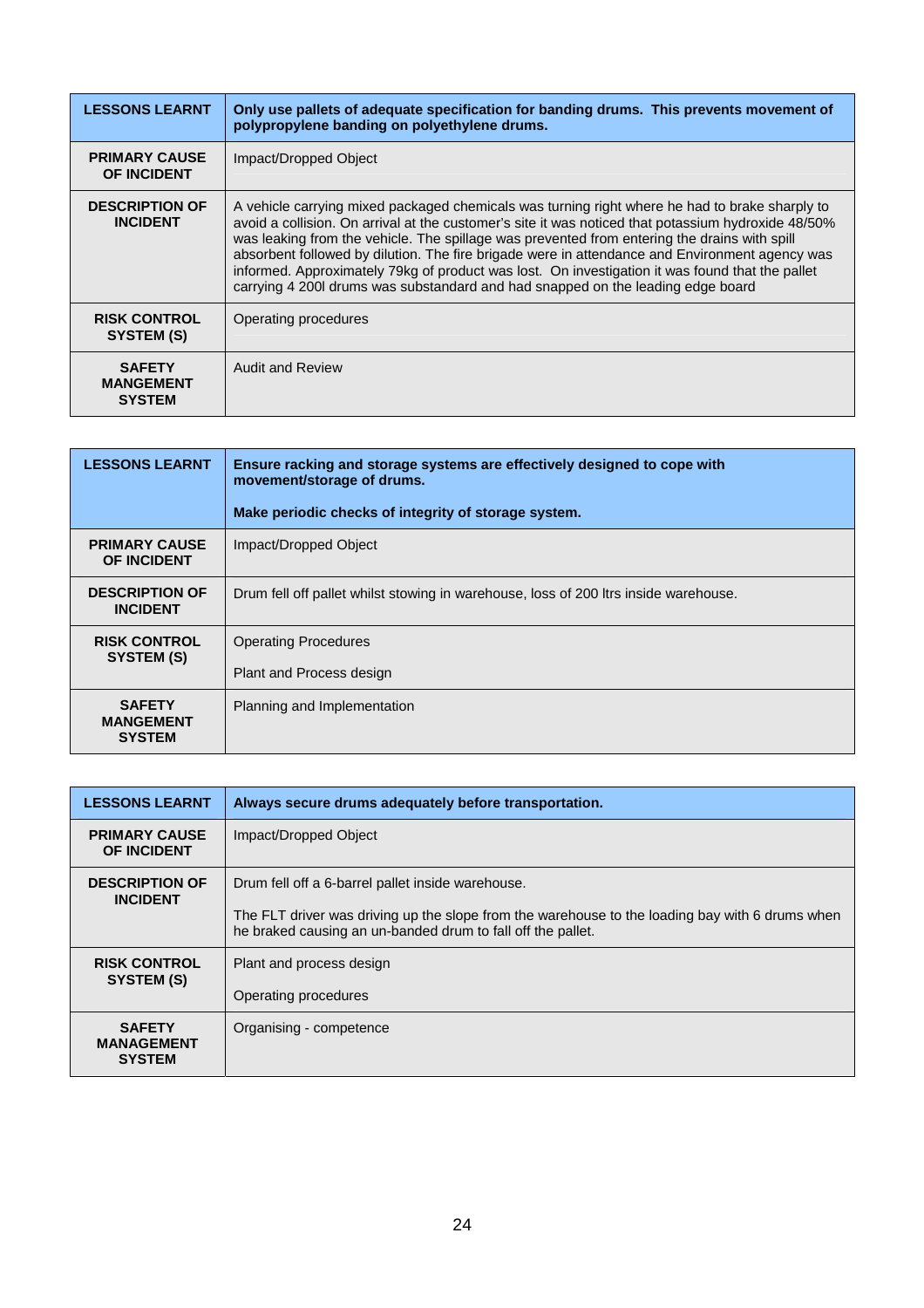#### **INADEQUATE ISOLATION**

<span id="page-25-0"></span>

| <b>LESSONS LEARNT</b>                               | Ensure all plant/equipment specified in the permit to work are securely isolated before work<br>commences.                                                                                                                                                                                                                                                                                                                                                                                                                                                                                                                                                                                                                  |
|-----------------------------------------------------|-----------------------------------------------------------------------------------------------------------------------------------------------------------------------------------------------------------------------------------------------------------------------------------------------------------------------------------------------------------------------------------------------------------------------------------------------------------------------------------------------------------------------------------------------------------------------------------------------------------------------------------------------------------------------------------------------------------------------------|
| <b>PRIMARY CAUSE</b><br><b>OF INCIDENT</b>          | Inadequate Isolation                                                                                                                                                                                                                                                                                                                                                                                                                                                                                                                                                                                                                                                                                                        |
| <b>DESCRIPTION OF</b><br><b>INCIDENT</b>            | A spillage of approx 300kgs of hot polymer at 85 Deg C spilled into an area where 3 contractors<br>had been working minutes before. The spillage was a polymer and so chemically inert and was<br>contained within the plant area and so did not cause environmental problems. The event happened<br>because a valve which should have been secured was opened. Severe scalds would have resulted<br>if the contractors had been in the line of fire of the polymer.<br>In this instance a technician who had not be told about the work which was going on saw the<br>opportunity to fill a tanker with polymer and found a valve handle to open the valve which should<br>have been locked off to prevent him opening it. |
| <b>RISK CONTROL</b><br>SYSTEM (S)                   | Permit to Work<br>Handover/Communication                                                                                                                                                                                                                                                                                                                                                                                                                                                                                                                                                                                                                                                                                    |
| <b>SAFETY</b><br><b>MANAGEMENT</b><br><b>SYSTEM</b> | Planning and Implementation                                                                                                                                                                                                                                                                                                                                                                                                                                                                                                                                                                                                                                                                                                 |

#### **INCORRECT INSTALLATION**

| <b>LESSONS LEARNT</b>                               | Ensure contractors are competent and adequately supervised.                                                                                                                                                                                                                                                                                                                                                                                                      |
|-----------------------------------------------------|------------------------------------------------------------------------------------------------------------------------------------------------------------------------------------------------------------------------------------------------------------------------------------------------------------------------------------------------------------------------------------------------------------------------------------------------------------------|
|                                                     | Ensure testing takes place following maintenance.                                                                                                                                                                                                                                                                                                                                                                                                                |
| <b>PRIMARY CAUSE</b><br><b>OF INCIDENT</b>          | Incorrect Installation                                                                                                                                                                                                                                                                                                                                                                                                                                           |
| <b>DESCRIPTION OF</b><br><b>INCIDENT</b>            | During the start up a leak of Di-acetone Sorbose and toluene occurred. The operators in the area<br>closed the valve on the transfer line after approximately 30 seconds, as a leak from a heat<br>exchanger was immediate. Approximately 250 litres of material was spilled. Internal ER team<br>called and shortly afterwards external fore brigade called. Foam blanket applied to spillage. Minor<br>splash injuries to operators in attendance at start up. |
| <b>RISK CONTROL</b><br>SYSTEM (S)                   | Plant commissioning<br>Selection and Management of Contractors                                                                                                                                                                                                                                                                                                                                                                                                   |
| <b>SAFETY</b><br><b>MANAGEMENT</b><br><b>SYSTEM</b> | Policy                                                                                                                                                                                                                                                                                                                                                                                                                                                           |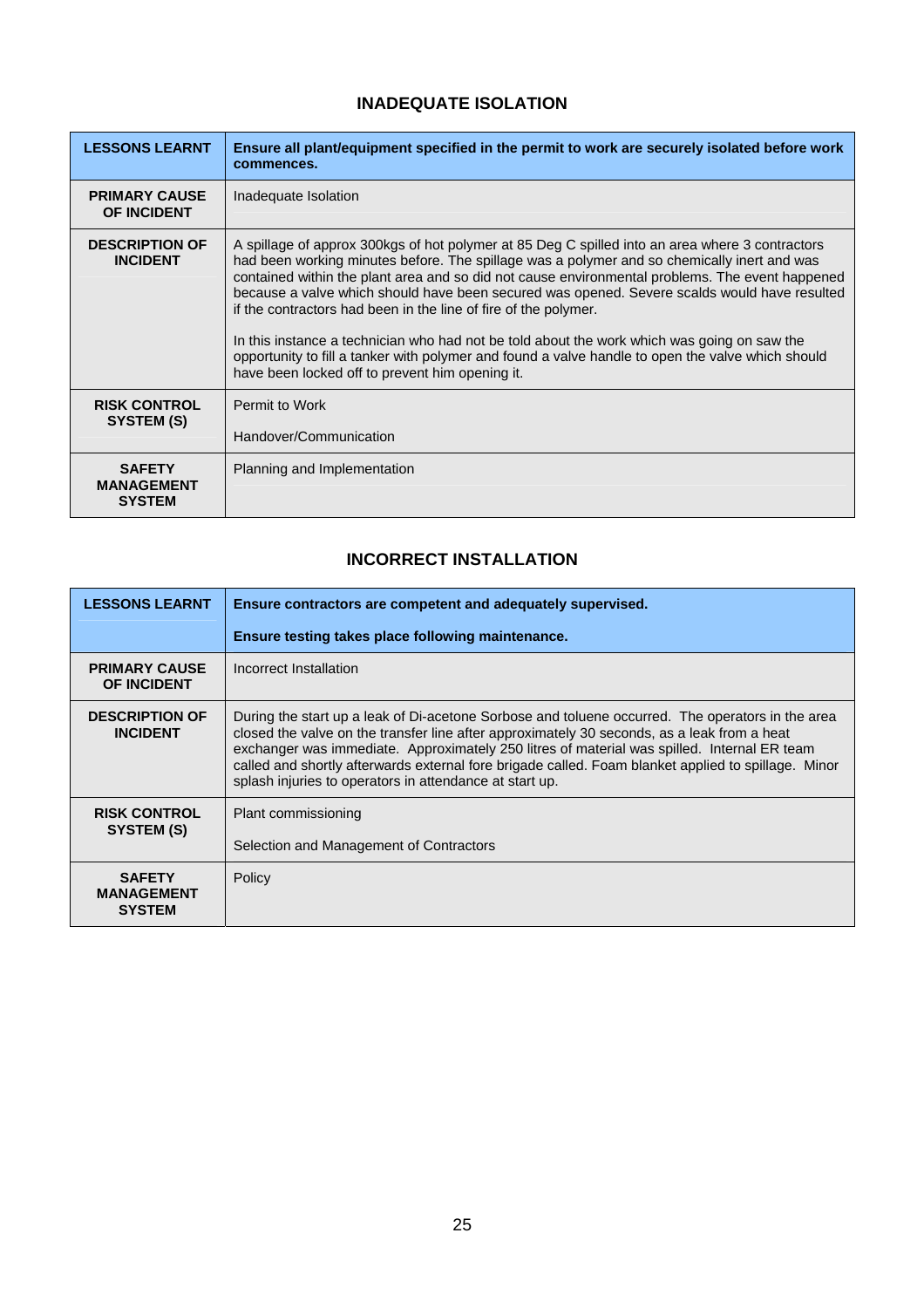#### **MANUFACTURING DEFECT**

<span id="page-26-0"></span>

| <b>LESSONS LEARNT</b>                                | Consider a review of the control mechanisms.                                                                                                                                                                                                                                                                                                                                                    |
|------------------------------------------------------|-------------------------------------------------------------------------------------------------------------------------------------------------------------------------------------------------------------------------------------------------------------------------------------------------------------------------------------------------------------------------------------------------|
|                                                      | Introduce mitigating measures to contain any potential for further release.                                                                                                                                                                                                                                                                                                                     |
| <b>PRIMARY CAUSE</b><br><b>OF INCIDENT</b>           | <b>Manufacturing Defect</b>                                                                                                                                                                                                                                                                                                                                                                     |
| <b>DESCRIPTION OF</b><br><b>INCIDENT</b>             | One of the three liquid nitrogen reciprocating pumps suffered mechanical failure of stud assembly<br>which subsequently damaged a flexible hose resulting in a release of LN. Immediate action taken<br>to carry our improvements to prevent a recurrence whilst longer term solution and full investigation<br>carried out to identify revised design criteria and improved levels of control. |
| <b>RISK CONTROL</b><br>SYSTEM (S)                    | Plant and process design                                                                                                                                                                                                                                                                                                                                                                        |
| <b>SAFETY</b><br><b>MANAGEMENT</b><br><b>SYSTEMS</b> | Monitoring                                                                                                                                                                                                                                                                                                                                                                                      |

| <b>LESSONS LEARNT</b>                                | Ensure the integrity of small bore connections on pressure systems prior to breaking into<br>the system for instrument testing                                                                                                                                           |
|------------------------------------------------------|--------------------------------------------------------------------------------------------------------------------------------------------------------------------------------------------------------------------------------------------------------------------------|
| <b>PRIMARY CAUSE</b><br><b>OF INCIDENT</b>           | <b>Manufacturing Defect</b>                                                                                                                                                                                                                                              |
| <b>DESCRIPTION OF</b><br><b>INCIDENT</b>             | A boiler was undergoing an accumulation and safety valve relief test, being witnessed by a third<br>party insurance inspector. The relief tapping failed between the relief valve and the steam drum.<br>There was an uncontrolled release of 56barg steam. No injuries. |
| <b>RISK CONTROL</b><br>SYSTEM (S)                    | Plant and process design                                                                                                                                                                                                                                                 |
|                                                      | Inspection and maintenance                                                                                                                                                                                                                                               |
| <b>SAFETY</b><br><b>MANAGEMENT</b><br><b>SYSTEMS</b> | Organising - communication                                                                                                                                                                                                                                               |

## **OVERFLOW**

| <b>LESSONS LEARNT</b>                               | Adequately identify all hazards and risks even for what appears to be the simplest of<br>activities.                                                                                                                                                                                                                                                                                                                                        |
|-----------------------------------------------------|---------------------------------------------------------------------------------------------------------------------------------------------------------------------------------------------------------------------------------------------------------------------------------------------------------------------------------------------------------------------------------------------------------------------------------------------|
| <b>PRIMARY CAUSE</b><br><b>OF INCIDENT</b>          | Overflow                                                                                                                                                                                                                                                                                                                                                                                                                                    |
| <b>DESCRIPTION OF</b><br><b>INCIDENT</b>            | A vessel of resin was being emptied using hot condensate as a flushing medium. The resin was<br>being emptied into a large bag via a special application hose. An engineer was holding the bag<br>when the hose came out and he received some hot condensate splashed on his neck. He was<br>immediately put under the safety shower. Although there was only a slight blistering to the skin<br>there was the potential for serious burns. |
| <b>RISK CONTROL</b><br>SYSTEMS (S)                  | Hazard analysis/Risk Assessment<br><b>Operating Procedures</b>                                                                                                                                                                                                                                                                                                                                                                              |
| <b>SAFETY</b><br><b>MANAGEMENT</b><br><b>SYSTEM</b> | Organising - Control                                                                                                                                                                                                                                                                                                                                                                                                                        |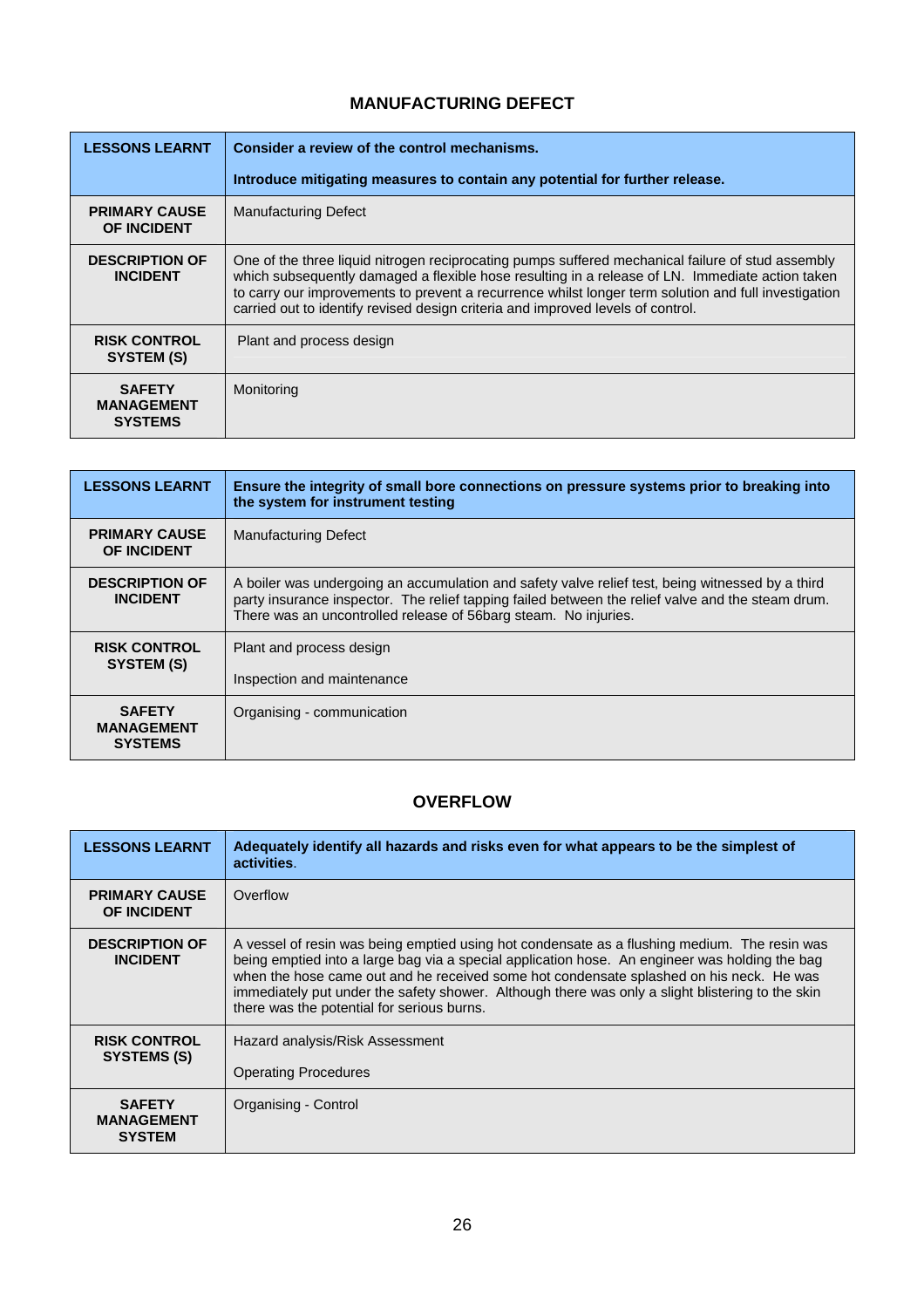#### **OVERPRESSURE**

<span id="page-27-0"></span>

| <b>LESSONS LEARNT</b>                               | Scope of a pressure system must include all associated pipework and connections that are<br>liable to become pressurised in the operation of a pressure system. Under normal<br>operating modes as well as abnormal.                                                                                                                                                                                                                                                                   |
|-----------------------------------------------------|----------------------------------------------------------------------------------------------------------------------------------------------------------------------------------------------------------------------------------------------------------------------------------------------------------------------------------------------------------------------------------------------------------------------------------------------------------------------------------------|
| <b>PRIMARY CAUSE</b><br><b>OF INCIDENT</b>          | Overpressure                                                                                                                                                                                                                                                                                                                                                                                                                                                                           |
| <b>DESCRIPTION OF</b><br><b>INCIDENT</b>            | A glass bottle containing 15 litres of 40% sodium hydroxide became pressurised and exploded<br>spraying its contents and glass pieces within an (empty) process room. Bottle was connected to a<br>pressure system which had a blocked vent filter leading to a build up of pressure. Glass bottle<br>failed below the operating pressure of the pressure vessel bursting disc. Dual failure of the<br>temperature control probe and independent temperature interlock probe occurred. |
| <b>RISK CONTROL</b><br>SYSTEM (S)                   | Plant and Process design / Management of change inc plant mods                                                                                                                                                                                                                                                                                                                                                                                                                         |
| <b>SAFETY</b><br><b>MANAGEMENT</b><br><b>SYSTEM</b> | Planning and Implementing                                                                                                                                                                                                                                                                                                                                                                                                                                                              |

| <b>LESSONS LEARNT</b>                              | Consider installing a pressure transmitter and high pressure interlock to valve under<br>tundish.<br>Failure to recognise that vent system may be unable to adequately relieve pressure<br>generated by abnormally high temperature and hence the risk of ejecting material via the<br>dip pipe.                                                                                                                                                    |
|----------------------------------------------------|-----------------------------------------------------------------------------------------------------------------------------------------------------------------------------------------------------------------------------------------------------------------------------------------------------------------------------------------------------------------------------------------------------------------------------------------------------|
| <b>PRIMARY CAUSE</b><br><b>OF INCIDENT</b>         | Overpressure                                                                                                                                                                                                                                                                                                                                                                                                                                        |
| <b>DESCRIPTION OF</b><br><b>INCIDENT</b>           | An atmospheric operated Washer Catch Tank ejected liquors via a dip pipe connected to an open<br>ended sample point tundish. A system over-pressure occurred due to over-temperature boiling of<br>an inter-connected Washer vessel. Failure of Washer Temperature control loop and independent<br>high temperature switch and valve had resulted in over temperature. Ejected liquors were<br>contained in plant floor secondary containment sump. |
| <b>RISK CONTROL</b><br>SYSTEM (S)                  | <b>Plant and Process Design</b><br>Hazard Analysis/Risk Assessment                                                                                                                                                                                                                                                                                                                                                                                  |
| <b>SAFETY</b><br><b>MANGEMENT</b><br><b>SYSTEM</b> | Planning and Implementation                                                                                                                                                                                                                                                                                                                                                                                                                         |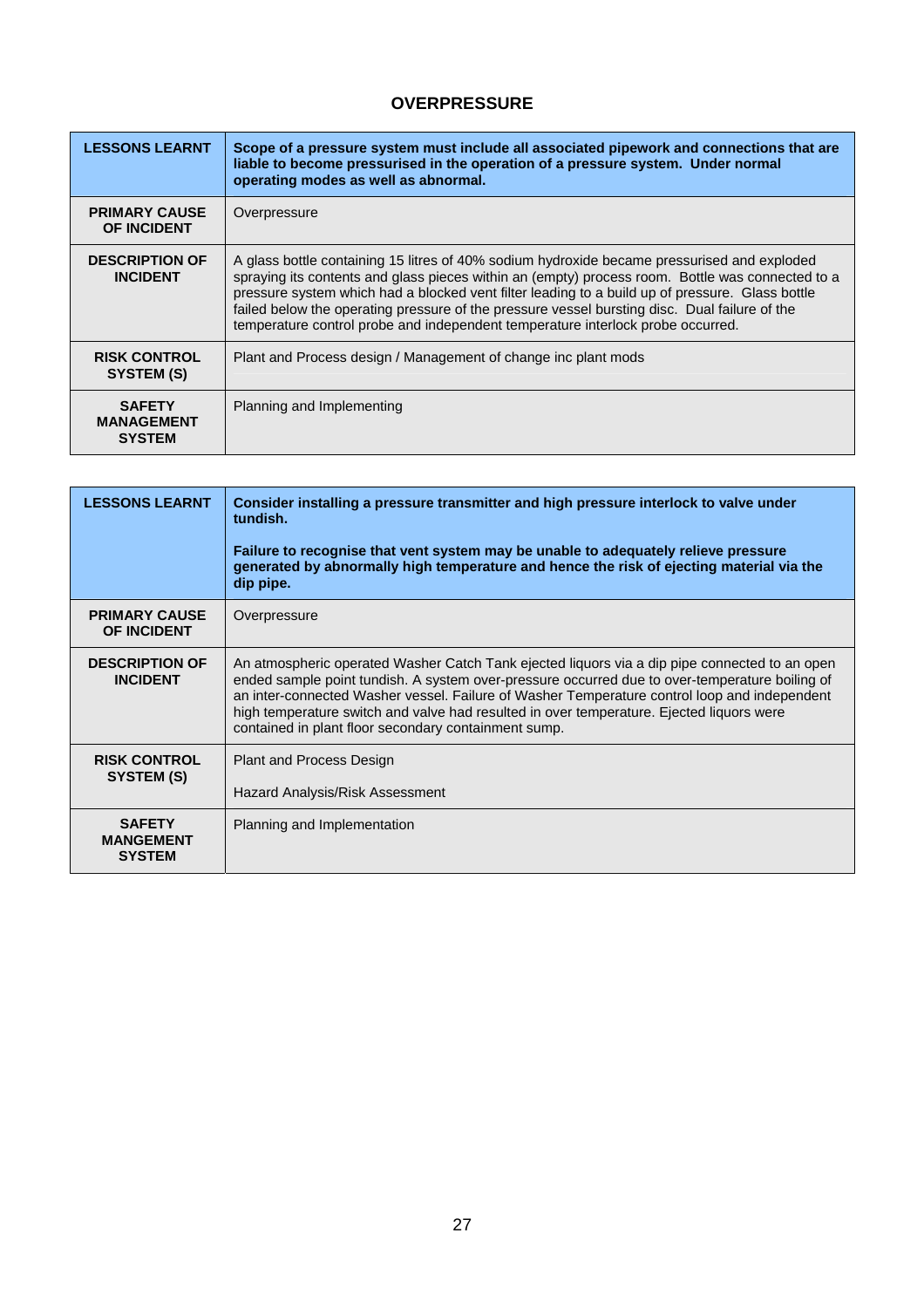| <b>LESSONS LEARNT</b>                               | Consider using a checklist approach for handover processes to ensure all aspects are<br>covered.                                                                                                                                                                                                                                                                                                                                                                                                                                             |
|-----------------------------------------------------|----------------------------------------------------------------------------------------------------------------------------------------------------------------------------------------------------------------------------------------------------------------------------------------------------------------------------------------------------------------------------------------------------------------------------------------------------------------------------------------------------------------------------------------------|
| <b>PRIMARY CAUSE</b><br><b>OF INCIDENT</b>          | Overpressure                                                                                                                                                                                                                                                                                                                                                                                                                                                                                                                                 |
| <b>DESCRIPTION OF</b><br><b>INCIDENT</b>            | A 210 litre polydrum containing waste materials from cleaning out of equipment became<br>pressurised and ruptured. It is believed that the reaction that occurred between Methanol and<br>Acetic Anhydride was catalysed by a tiny amount of Sulphuric Acid that may have been present in<br>the drum. A thorough risk assessment had been carried out and a detailed cleaning protocol had<br>been drawn up and adhered to. The resulting mixture in the drum proved to be incompatible due<br>to possible trace amounts of Sulphuric Acid. |
| <b>RISK CONTROL</b><br>SYSTEM (S)                   | Management of change inc plant mods<br>Handover/communication                                                                                                                                                                                                                                                                                                                                                                                                                                                                                |
| <b>SAFETY</b><br><b>MANAGEMENT</b><br><b>SYSTEM</b> | Organising - Communication                                                                                                                                                                                                                                                                                                                                                                                                                                                                                                                   |

| <b>LESSONS LEARNT</b>                              | This incident highlights the importance of effective review and close-out of HAZOP actions.                                                                                                                                                                                                                                                                                                                                                                                                  |
|----------------------------------------------------|----------------------------------------------------------------------------------------------------------------------------------------------------------------------------------------------------------------------------------------------------------------------------------------------------------------------------------------------------------------------------------------------------------------------------------------------------------------------------------------------|
|                                                    | Consider replacing flexible line with hard piping.                                                                                                                                                                                                                                                                                                                                                                                                                                           |
| <b>PRIMARY CAUSE</b><br><b>OF INCIDENT</b>         | Overpressure                                                                                                                                                                                                                                                                                                                                                                                                                                                                                 |
| <b>DESCRIPTION OF</b><br><b>INCIDENT</b>           | During the transfer of the Pyrosulphate salt of Dimethyl Sulphate and Sulphur Trioxide,<br>from the "pyro" reactor to the next stage reactor, a PTFE lined braided stainless steel<br>transfer hose developed a leak. Approximately, 400kg of pyrosulphate was released to the<br>plant sump. The material reacts rapidly with water and a cloud of Sulphuric acid mist was<br>generated.                                                                                                    |
|                                                    | The flexible transfer hose was $\sim$ 300mm long and formed part of the transfer line. It was there to<br>provide flexibility because the reactor is on load cells. Analysis of the process software identified<br>that high temperature in the receiving vessel tripped the transfer which led to the transfer line<br>became hydraulically locked. The line is both electrically and steam traced to prevent the material<br>solidifying but no pressure relief route existed in the line. |
|                                                    | The HAZOP study had identified that failure of the transfer line was a possible deviation, leading to<br>an uncontrolled release. However, the action specified, to replace the flexible line with hard-piping,<br>was not carried out.                                                                                                                                                                                                                                                      |
| <b>RISK CONTROL</b><br>SYSTEM (S)                  | <b>Plant and Process Design</b>                                                                                                                                                                                                                                                                                                                                                                                                                                                              |
|                                                    | Hazard analysis/Risk Assessment                                                                                                                                                                                                                                                                                                                                                                                                                                                              |
| <b>SAFETY</b><br><b>MANGEMENT</b><br><b>SYSTEM</b> | Planning and implementation                                                                                                                                                                                                                                                                                                                                                                                                                                                                  |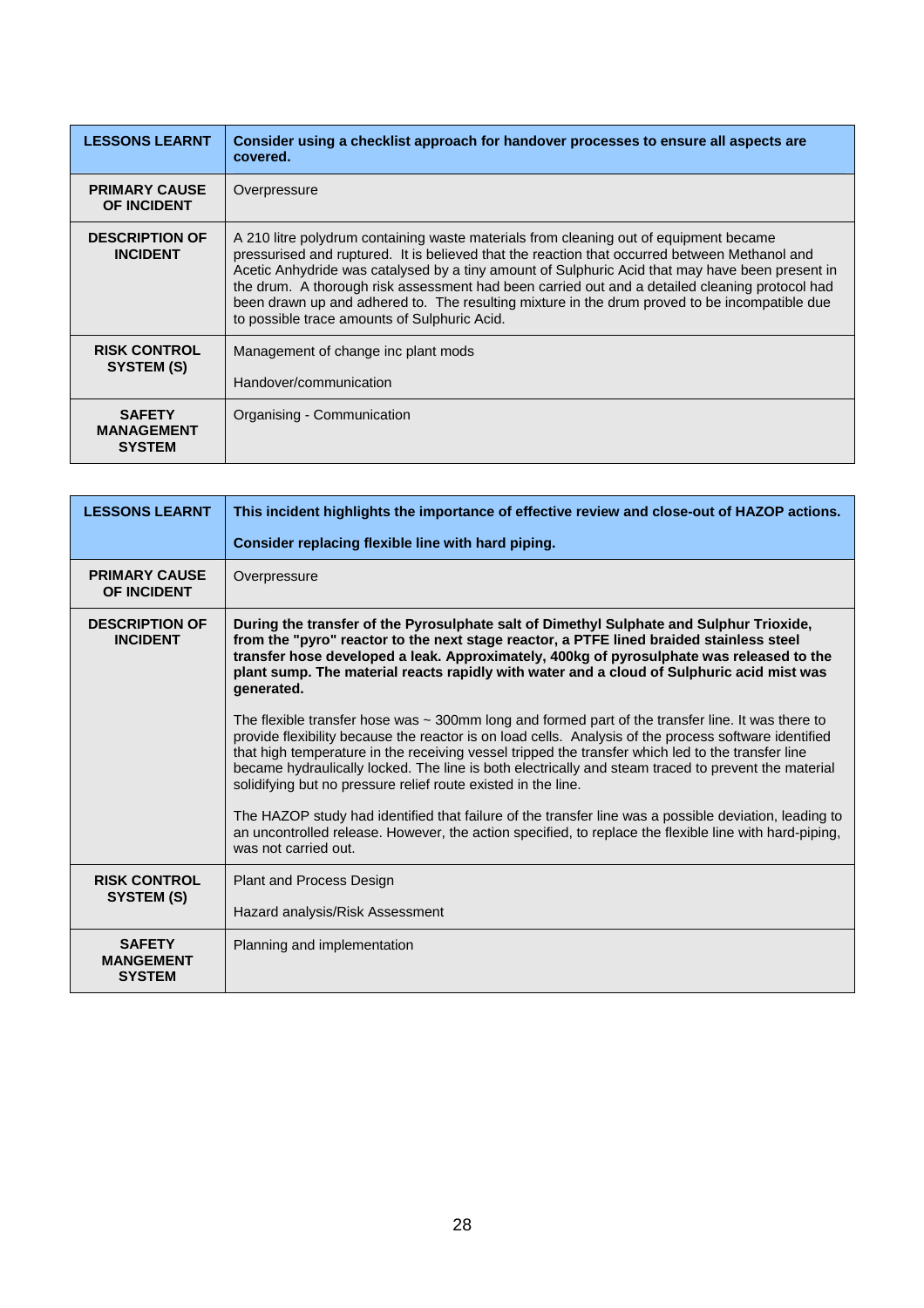| <b>LESSONS LEARNT</b>                                | Ensure instrumentation/alarms are tested to an agreed schedule. Consider fitting an extra<br>transmitter to allow differential pressure to be monitored across the filter, to act as a<br>backup in the event of a failure of one of the transmitters.                                                                                                                                                                                                                                                                                                                                                                                                                                |
|------------------------------------------------------|---------------------------------------------------------------------------------------------------------------------------------------------------------------------------------------------------------------------------------------------------------------------------------------------------------------------------------------------------------------------------------------------------------------------------------------------------------------------------------------------------------------------------------------------------------------------------------------------------------------------------------------------------------------------------------------|
| <b>PRIMARY CAUSE</b><br>OF INCIDENT                  | Overpressure                                                                                                                                                                                                                                                                                                                                                                                                                                                                                                                                                                                                                                                                          |
| <b>DESCRIPTION OF</b><br><b>INCIDENT</b>             | The lid on a filter downstream of a reactor export pump blew off during the export of material from<br>the reactor to the tank farm. No one was in the area and the material in the reactor was non<br>hazardous. It is normal practice for the operator to be monitoring the export in the Control room<br>and access to the reactor is restricted, although it is possible for someone to be in the area. There<br>is one pressure sensor on the line between the pump and the filter that failed. This transmitter<br>reports to the plant computer control system which would give a quicker response considering the<br>system is fully wetted and acting as a hydraulic system. |
| <b>RISK CONTROL</b><br>SYSTEM (S)                    | Plant and Process design<br><b>Operating Procedures</b>                                                                                                                                                                                                                                                                                                                                                                                                                                                                                                                                                                                                                               |
| <b>SAFETY</b><br><b>MANAGEMENT</b><br><b>SYSTEMS</b> | Planning and implementation                                                                                                                                                                                                                                                                                                                                                                                                                                                                                                                                                                                                                                                           |

| <b>LESSONS LEARNT</b>                                | Plant should be designed to make such operations obsolete or controlled. In cases where<br>this is not achievable adequate procedures and protection (PPE) should be implemented.                                                                                                                                               |
|------------------------------------------------------|---------------------------------------------------------------------------------------------------------------------------------------------------------------------------------------------------------------------------------------------------------------------------------------------------------------------------------|
| <b>PRIMARY CAUSE</b><br><b>OF INCIDENT</b>           | Overpressure                                                                                                                                                                                                                                                                                                                    |
| <b>DESCRIPTION OF</b><br><b>INCIDENT</b>             | Operator was drumming off corrosive VP residues at approx 100 degrees. Drum was filled and<br>bung temporarily replaced to allow safe movement of drum to storage area. Bung then removed to<br>prevent pressurisation of drum. On removing bung some product shot out and caught operator<br>slightly on the side of the neck. |
| <b>RISK CONTROL</b><br>SYSTEM (S)                    | Plant and process design<br>Operating procedures                                                                                                                                                                                                                                                                                |
| <b>SAFETY</b><br><b>MANAGEMENT</b><br><b>SYSTEMS</b> | Planning and Implementation                                                                                                                                                                                                                                                                                                     |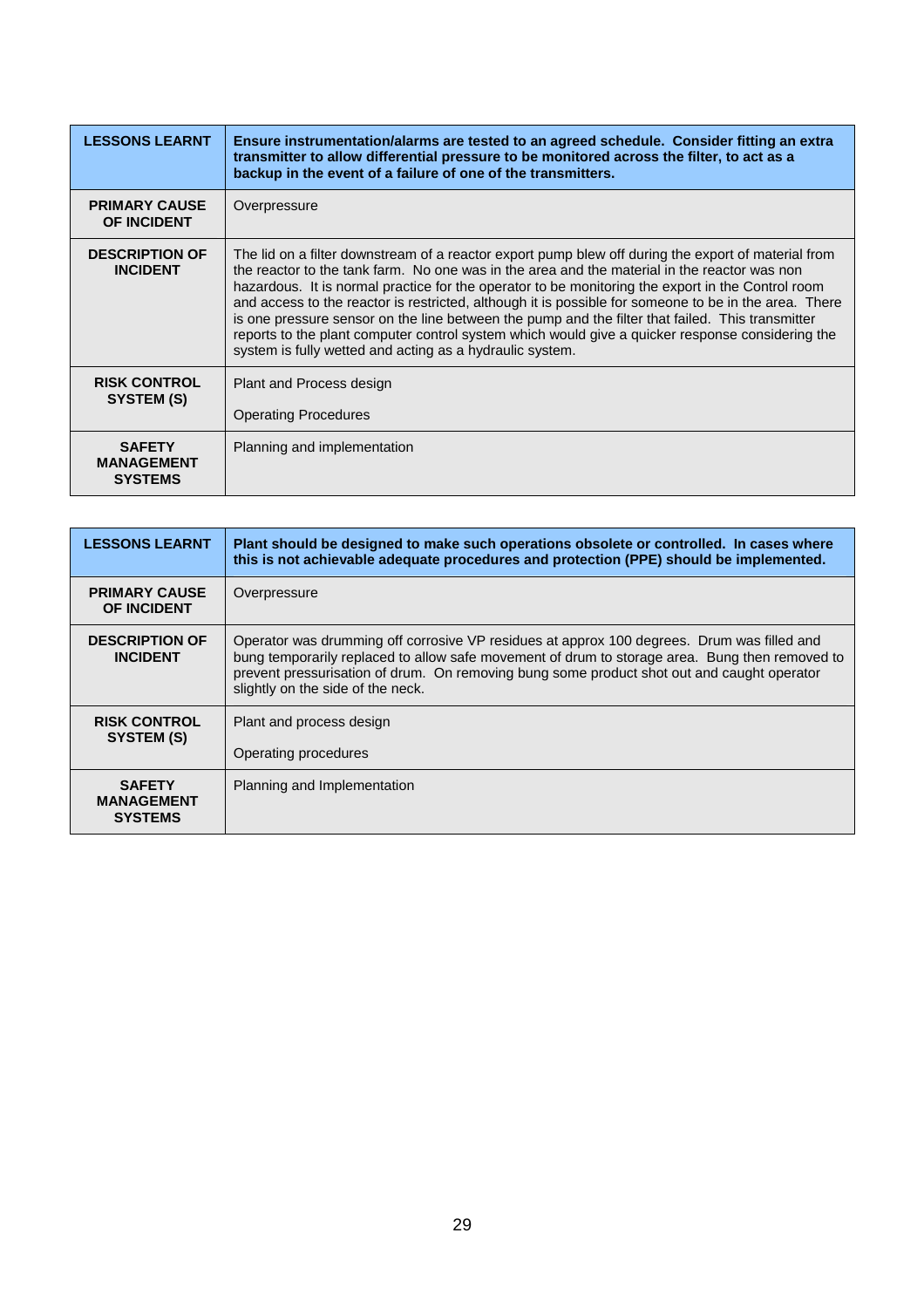## **PROCEDURAL VIOLATION**

<span id="page-30-0"></span>

| <b>LESSONS LEARNT</b>                               | Positive visual checks should be made for pipe blanks on braches and unused connection<br>points at commissioning. Similar checks should be included in routine plant inspections.                                                                     |
|-----------------------------------------------------|--------------------------------------------------------------------------------------------------------------------------------------------------------------------------------------------------------------------------------------------------------|
| <b>PRIMARY CAUSE</b><br><b>OF INCIDENT</b>          | <b>Procedural Violation</b>                                                                                                                                                                                                                            |
| <b>DESCRIPTION OF</b><br><b>INCIDENT</b>            | 406kg of cellulose acetate/acetone dope was released from an open branch on the discharge side<br>of the storage tank pump. Due to vicious nature of the dope, the spillage remained local to the<br>source and was shovelled into drums for disposal. |
| <b>RISK CONTROL</b><br>SYSTEM (S)                   | Management of Change inc plant mods<br><b>Plant Commissioning</b>                                                                                                                                                                                      |
| <b>SAFETY</b><br><b>MANAGEMENT</b><br><b>SYSTEM</b> | Planning and Implementation                                                                                                                                                                                                                            |

| <b>LESSONS LEARNT</b>                      | Check compatibility of materials when transferring into partly full containers.                                                                                                                                                                                                                                                                                                                                                                                                                                                                       |
|--------------------------------------------|-------------------------------------------------------------------------------------------------------------------------------------------------------------------------------------------------------------------------------------------------------------------------------------------------------------------------------------------------------------------------------------------------------------------------------------------------------------------------------------------------------------------------------------------------------|
| <b>PRIMARY CAUSE</b><br><b>OF INCIDENT</b> | Procedural violation                                                                                                                                                                                                                                                                                                                                                                                                                                                                                                                                  |
| <b>DESCRIPTION OF</b><br><b>INCIDENT</b>   | Operator decanting one IBC of sodium chlorite into another to make on full IBC instead of two part<br>IBCs. Both labelled as sodium chlorite, however one was incorrectly labelled and an uncontrolled<br>reaction occurred. Operator mistakenly placed a vented cap on the IBC and the subsequent build<br>up of pressure caused the IBC to rupture.<br>Improved training for emergency situations has been put in place with practice scenarios run on a<br>regular basis. There is also to be improved control of labelling of products and waste. |
| <b>RISK CONTROL</b><br>SYSTEM (S)          | Operating Procedures.<br>Supervision                                                                                                                                                                                                                                                                                                                                                                                                                                                                                                                  |
| <b>SAFETY</b>                              | Organising - Control                                                                                                                                                                                                                                                                                                                                                                                                                                                                                                                                  |
| <b>MANAGEMENT</b><br><b>SYSTEM</b>         |                                                                                                                                                                                                                                                                                                                                                                                                                                                                                                                                                       |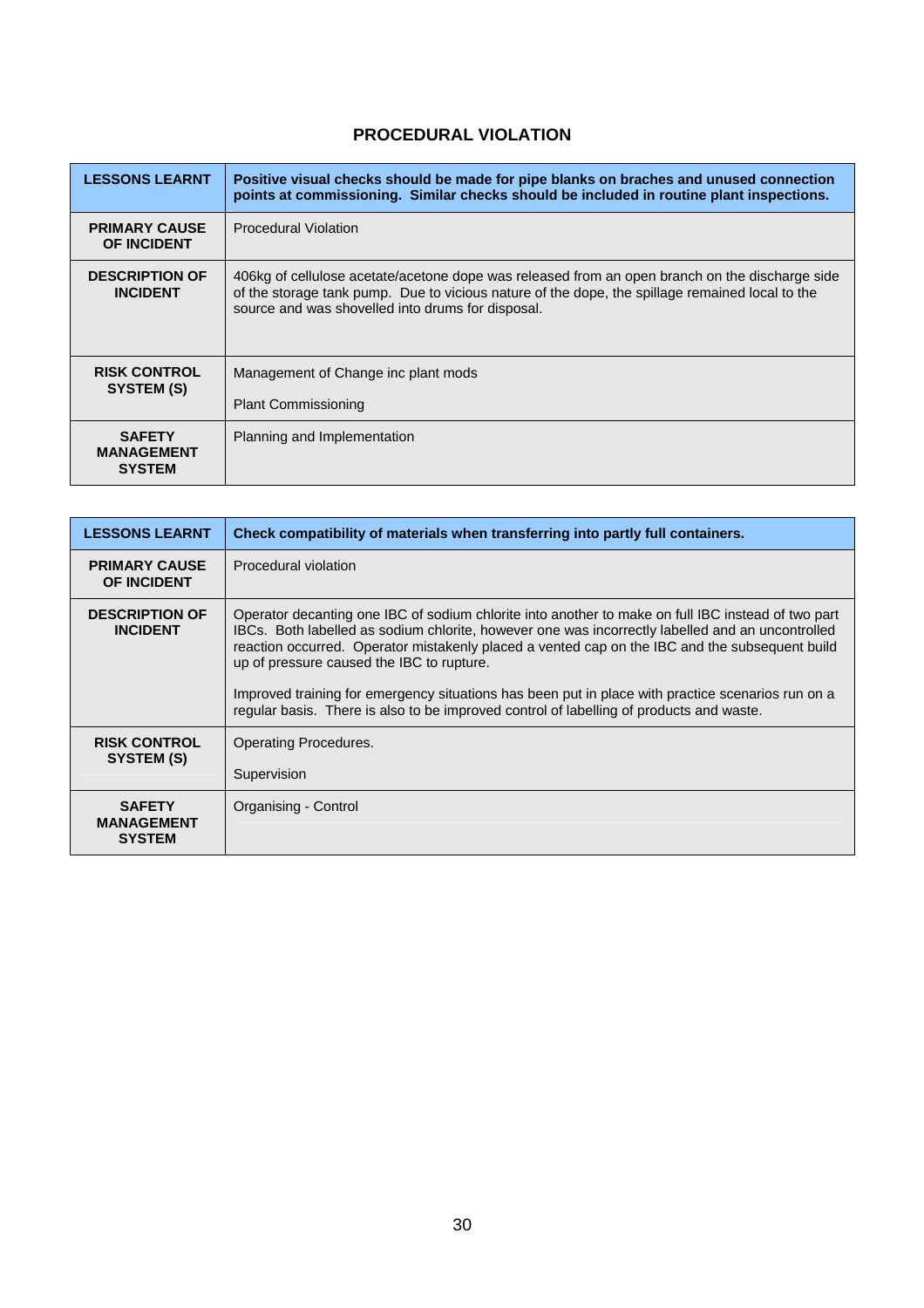| <b>LESSONS LEARNT</b>                              | Consider developing a performance indicator to measure the Return To Operations (RTO)<br>Process for adequacy. It was the failure of RTO that started this incident.                                                                                                                                                          |
|----------------------------------------------------|-------------------------------------------------------------------------------------------------------------------------------------------------------------------------------------------------------------------------------------------------------------------------------------------------------------------------------|
|                                                    | The company investigative process, identified the underlying issues that would have<br>prevented the incident.                                                                                                                                                                                                                |
| <b>PRIMARY CAUSE</b><br><b>OF INCIDENT</b>         | Procedural violation                                                                                                                                                                                                                                                                                                          |
| <b>DESCRIPTION OF</b><br><b>INCIDENT</b>           | During transfer of 5 tonnes of methyl tert butyl ether containing 2.5% hydrogen cyanide (HCN), the<br>HCN alarm was activated and 17 ppm of HCN detected. Investigation showed that the vessel<br>hatch had not been fully secured allowing a small release of HCN to take place.                                             |
|                                                    | At some stage the manway had been opened and shut without any evidence of a controlling<br>system (Safe Working Practice or Authorised Operating Procedure) in place, denotes that there<br>was no control for a task that required one. It was the failure of the Return to Operations process<br>that caused this incident. |
| <b>RISK CONTROL</b><br>SYSTEM (S)                  | Permit to Work<br>Handover/Communication                                                                                                                                                                                                                                                                                      |
| <b>SAFETY</b><br><b>MANGEMENT</b><br><b>SYSTEM</b> | Organising - Communication                                                                                                                                                                                                                                                                                                    |

| <b>LESSONS LEARNT</b>                      | Ensure operating procedures and instructions are not only understood but also being<br>carried out.                                                                                                                                                                                                                                                                                                     |
|--------------------------------------------|---------------------------------------------------------------------------------------------------------------------------------------------------------------------------------------------------------------------------------------------------------------------------------------------------------------------------------------------------------------------------------------------------------|
| <b>PRIMARY CAUSE</b><br><b>OF INCIDENT</b> | <b>Procedural Violation</b>                                                                                                                                                                                                                                                                                                                                                                             |
| <b>DESCRIPTION OF</b><br><b>INCIDENT</b>   | During a transfer of Sodium Hydroxide solution at 22% from an IBC to a pressure bin, the hose<br>connecting the two separated resulting in a loss of product which leaked onto a neighbouring site.<br>The neighbour's site was contacted and spill kits provided to neutralise and absorb the spill. All<br>drains were covered and no loss to drain occurred. Total amount of product lost was 560Kg. |
| <b>RISK CONTROL</b><br>SYSTEM (S)          | <b>Operating Procedures</b><br>Supervision                                                                                                                                                                                                                                                                                                                                                              |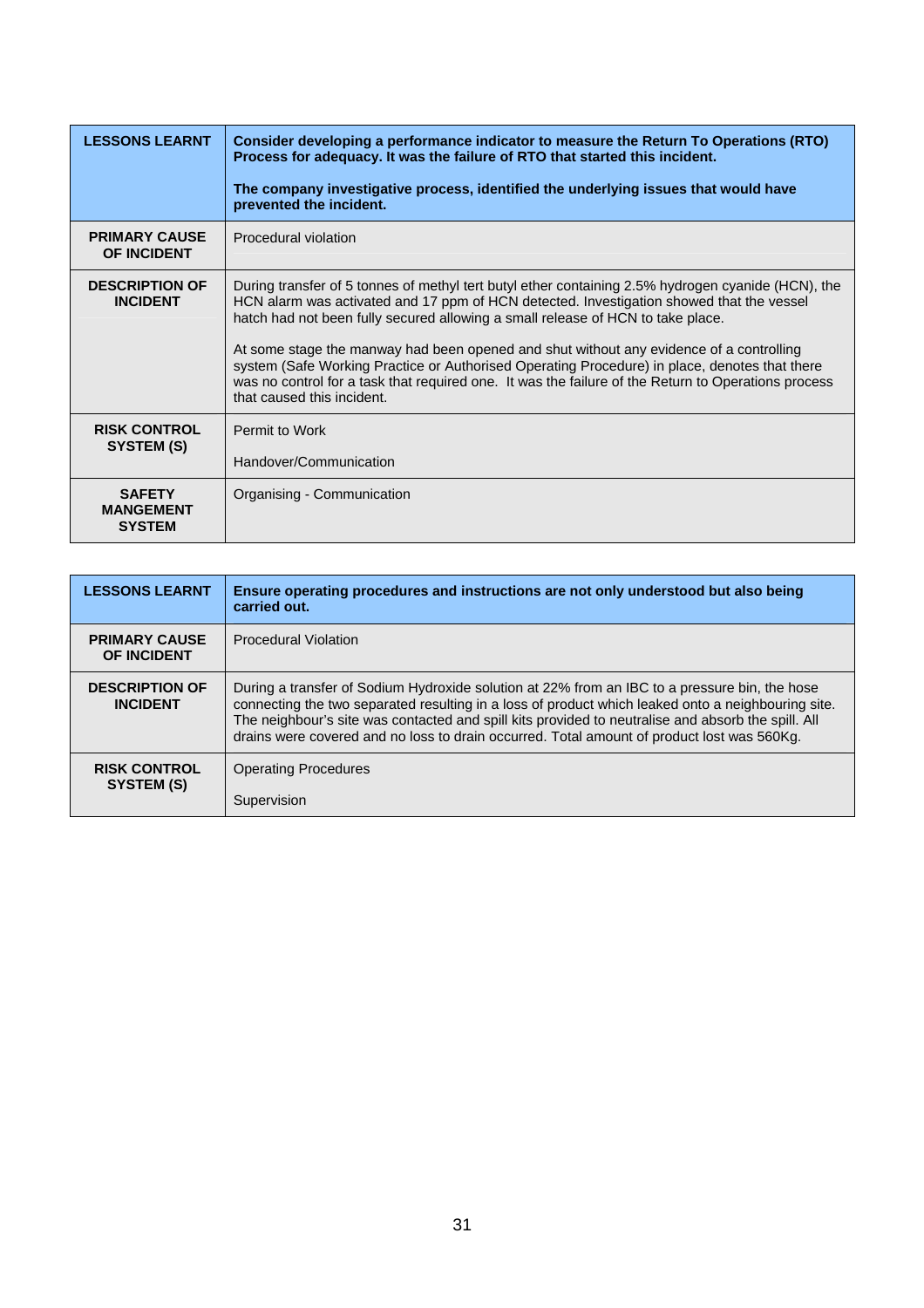<span id="page-32-0"></span>

| <b>LESSONS LEARNT</b>                               | The procedure in place required the driver to carry out a routine check to ensure the back<br>valve is closed prior to commencing loading. In 99 times out of 100 this will be the case<br>because the vehicles are dedicated to the carriage of Methanol and the driver will have<br>closed his valve after discharging. On this occasion, the trailer had been picked up from a<br>vehicle wash out station and the back valve had been left open to assist draining and drying<br>in transit to the terminal. It may be unrealistic to expect total reliability of a procedure to<br>confirm the expected known state.<br>To avoid a recurrence, Methanol is being brought to bottom loading through a batch meter<br>with interlocked pump earth system, vapour dispersal and overspill protection. Although<br>expensive, this solution deals with addresses various issues including falls from height,<br>dangers due to not earthing the vehicle, overspill protection, COSHH and spills from an<br>open back valve. |
|-----------------------------------------------------|------------------------------------------------------------------------------------------------------------------------------------------------------------------------------------------------------------------------------------------------------------------------------------------------------------------------------------------------------------------------------------------------------------------------------------------------------------------------------------------------------------------------------------------------------------------------------------------------------------------------------------------------------------------------------------------------------------------------------------------------------------------------------------------------------------------------------------------------------------------------------------------------------------------------------------------------------------------------------------------------------------------------------|
| <b>PRIMARY CAUSE</b><br><b>OF INCIDENT</b>          | <b>Procedural Violation</b>                                                                                                                                                                                                                                                                                                                                                                                                                                                                                                                                                                                                                                                                                                                                                                                                                                                                                                                                                                                                  |
| <b>DESCRIPTION OF</b><br><b>INCIDENT</b>            | Road tanker top loading bulk Methanol. Tanker back valve not closed before loading commenced<br>and product spilt onto roadway. Tanker driver standing on loading gantry top level holding open<br>dead mans handle of top loading arm. An employee noticed the spill, instructed the driver to stop<br>loading and closed the vehicle back valve. The spilt product was retained in a spill collection<br>system.                                                                                                                                                                                                                                                                                                                                                                                                                                                                                                                                                                                                           |
| <b>RISK CONTROL</b><br>SYSTEM (S)                   | <b>Operating Procedures</b><br>Plant and Process design                                                                                                                                                                                                                                                                                                                                                                                                                                                                                                                                                                                                                                                                                                                                                                                                                                                                                                                                                                      |
| <b>SAFETY</b><br><b>MANAGEMENT</b><br><b>SYSTEM</b> | <b>Organising Control</b>                                                                                                                                                                                                                                                                                                                                                                                                                                                                                                                                                                                                                                                                                                                                                                                                                                                                                                                                                                                                    |

#### **RUNAWAY/CHEMICAL REACTION**

| <b>LESSONS LEARNT</b>                               | Subsequent HSE investigation identified the need for hardwired interlocks on the Rubber<br>Dissolver vessel that were independent to the DCS controls.<br>SIL assessments are now linked to the HAZOP Risk Assessment process.<br>When performing retrospective HAZOPs it is important to validate that control measures are<br>in place and work correctly.<br>Strive for inherent safety as it may have been possible with the original design to avoid<br>energy accumulation from the agitator.eg. lower power, lagging not present on vessel |
|-----------------------------------------------------|---------------------------------------------------------------------------------------------------------------------------------------------------------------------------------------------------------------------------------------------------------------------------------------------------------------------------------------------------------------------------------------------------------------------------------------------------------------------------------------------------------------------------------------------------|
| <b>PRIMARY CAUSE</b><br><b>OF INCIDENT</b>          | Runaway/chemical reaction                                                                                                                                                                                                                                                                                                                                                                                                                                                                                                                         |
| <b>DESCRIPTION OF</b><br><b>INCIDENT</b>            | A batch of rubber and styrene solution was left stirring for 48 hours (normal time would be c.5<br>hours) and this caused accumulation of energy from the agitator on the vessel. The temperature<br>gradually increased until the exothermic onset temperature (94 degC) had been achieved. Stirring<br>continued and eventually an exothermic polymerisation reaction occurred converting styrene to<br>polystyrene.                                                                                                                            |
| <b>RISK CONTROL</b><br>SYSTEMS (S)                  | Hazard analysis/risk assessment<br>Operating procedures                                                                                                                                                                                                                                                                                                                                                                                                                                                                                           |
| <b>SAFETY</b><br><b>MANAGEMENT</b><br><b>SYSTEM</b> | Planning and Implementation                                                                                                                                                                                                                                                                                                                                                                                                                                                                                                                       |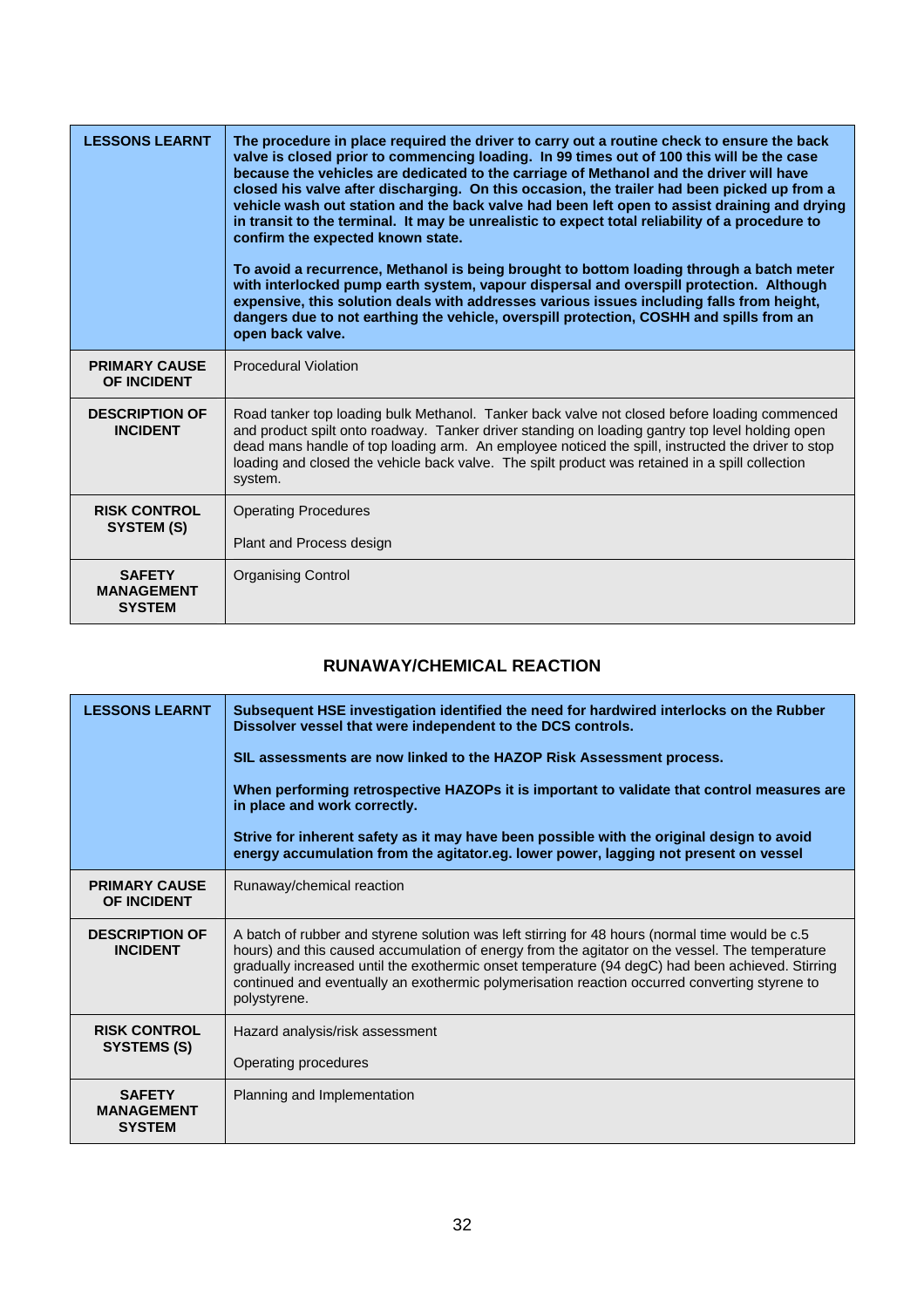| <b>LESSONS LEARNT</b>                               | Always obtain exothermic data in these situations. It is better for the process manager or<br>the chemist to carry out the hazard assessment themselves to promote a greater ownership<br>of the findings. Revisit assessments in light of any changes such as scale up.                                                                                                                                                                                                                                                                                                                                                                                                           |
|-----------------------------------------------------|------------------------------------------------------------------------------------------------------------------------------------------------------------------------------------------------------------------------------------------------------------------------------------------------------------------------------------------------------------------------------------------------------------------------------------------------------------------------------------------------------------------------------------------------------------------------------------------------------------------------------------------------------------------------------------|
| <b>PRIMARY CAUSE</b><br>OF INCIDENT                 | Runaway/chemical reaction                                                                                                                                                                                                                                                                                                                                                                                                                                                                                                                                                                                                                                                          |
| <b>DESCRIPTION OF</b><br><b>INCIDENT</b>            | Reaction runaway due to exotherm. Relief system operated but a joint on the glassware on the<br>reactor inside the plant was displaced causing the release of reaction liquors inside the plant. The<br>material was predominantly acetic acid and caused the plant to be evacuated due to the pungent<br>smell and high concentration of vapour in the atmosphere.<br>Exotherm data was not obtained in the initial assessment an estimated score was entered in the<br>assessment based on laboratory observation. The process was scaled up after the assessment<br>and not re-assessed. The person operating the process was not the person who carried out the<br>assessment. |
| <b>RISK CONTROL</b><br>SYSTEMS (S)                  | Hazard analysis/Risk assessment<br>Plant and process design                                                                                                                                                                                                                                                                                                                                                                                                                                                                                                                                                                                                                        |
| <b>SAFETY</b><br><b>MANAGEMENT</b><br><b>SYSTEM</b> | Planning and Implementation                                                                                                                                                                                                                                                                                                                                                                                                                                                                                                                                                                                                                                                        |

| <b>LESSONS LEARNT</b>                               | Ensure adequate maintenance and cleaning occurs to eliminate residues. |
|-----------------------------------------------------|------------------------------------------------------------------------|
| <b>PRIMARY CAUSE</b><br><b>OF INCIDENT</b>          | Runaway/Chemical Reaction                                              |
| <b>DESCRIPTION OF</b><br><b>INCIDENT</b>            | A percussive emission occurred in a bay of a treatment plant.          |
| <b>RISK CONTROL</b><br>SYSTEMS (S)                  | Hazard analysis/Risk assessment                                        |
|                                                     | Planned maintenance procedures                                         |
| <b>SAFETY</b><br><b>MANAGEMENT</b><br><b>SYSTEM</b> | Monitoring                                                             |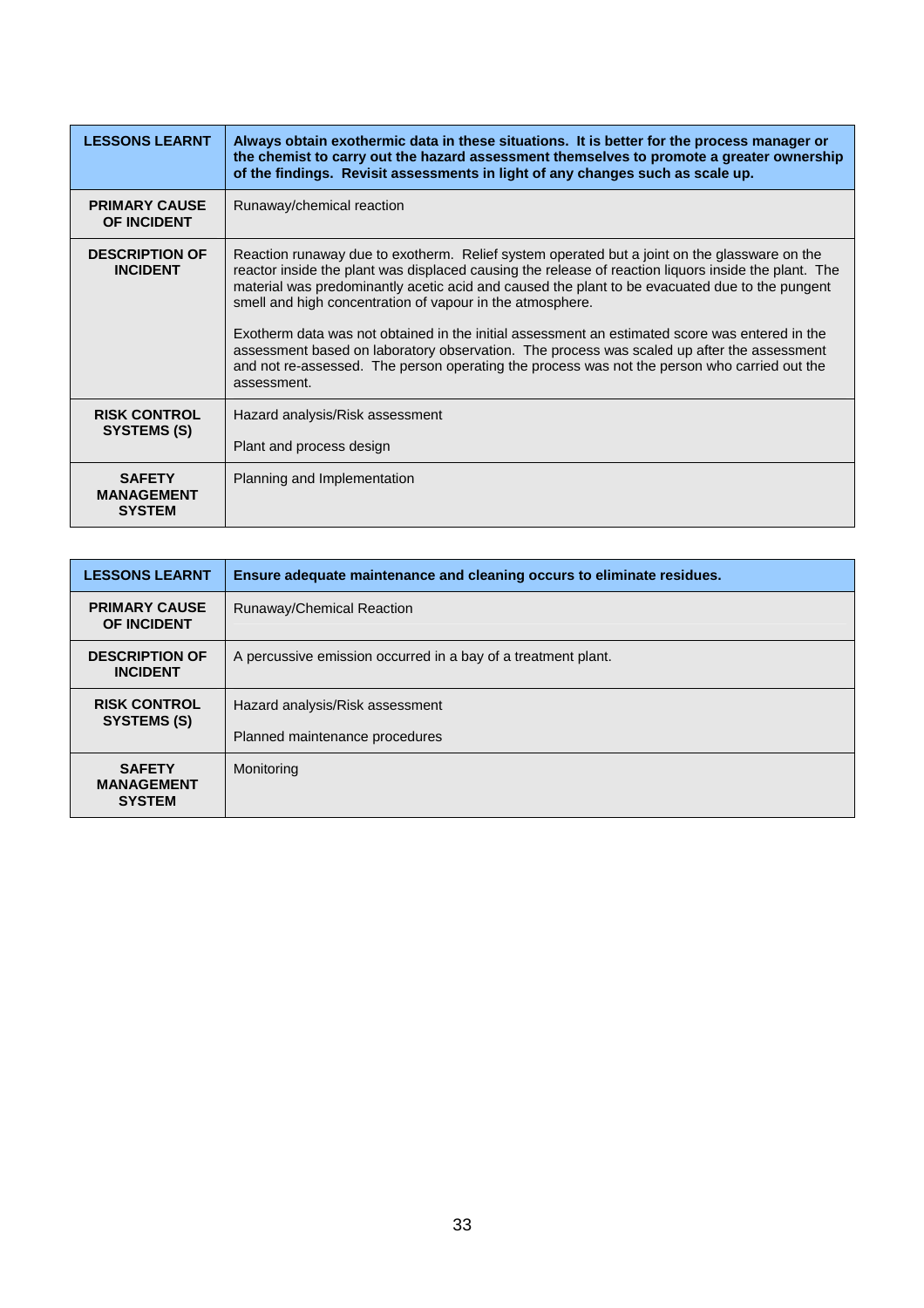## **STRESS/FATIGUE/VIBRATION**

<span id="page-34-0"></span>

| <b>LESSONS LEARNT</b>                               | Consider imposed loading on small-bore piping, especially where vibration may or flow may induce<br>additional movement.                                                                                                                                                                                                                                                                                                                                                                                                                                                                                                                                                                                                                                                                                                                                                                                   |
|-----------------------------------------------------|------------------------------------------------------------------------------------------------------------------------------------------------------------------------------------------------------------------------------------------------------------------------------------------------------------------------------------------------------------------------------------------------------------------------------------------------------------------------------------------------------------------------------------------------------------------------------------------------------------------------------------------------------------------------------------------------------------------------------------------------------------------------------------------------------------------------------------------------------------------------------------------------------------|
| <b>PRIMARY CAUSE</b><br><b>OF INCIDENT</b>          | Stress/fatigue/vibration                                                                                                                                                                                                                                                                                                                                                                                                                                                                                                                                                                                                                                                                                                                                                                                                                                                                                   |
| <b>DESCRIPTION OF</b><br><b>INCIDENT</b>            | A weld on a drain line feeding water to a boiler failed. The line was ASA 600 OD 25mm carrying<br>water at 45 barg and 105 deg C. The drain line was fitted via a weldolet onto the main line. The<br>escaping water set off some level alarms, which shut the boiler down and attracted the attention of<br>the plant supervisor who called out the boiler operator.<br>The drain branch is concluded to have failed by fatigue cracking as a result of the heavy drain<br>valve on the small bore branch. Any movement in the pipe causes stresses in the branch, trying to<br>move the heavy valve. On replacement a much shorter drain line was used to reduce<br>strain/movement on the weld and a fillet was welded between the main water line and the 25mm<br>drain line to strengthen the arrangement. This repair has eliminated this branch and therefore the<br>potential for further failure. |
| <b>RISK CONTROL</b><br>SYSTEM (S)                   | <b>Planned Plant Inspection</b>                                                                                                                                                                                                                                                                                                                                                                                                                                                                                                                                                                                                                                                                                                                                                                                                                                                                            |
| <b>SAFETY</b><br><b>MANAGEMENT</b><br><b>SYSTEM</b> | Planning and Implementation                                                                                                                                                                                                                                                                                                                                                                                                                                                                                                                                                                                                                                                                                                                                                                                                                                                                                |

| <b>LESSONS LEARNT</b>                              | Ensure hoses are supported away from sharp edges.                                                                                                                                                                                                   |
|----------------------------------------------------|-----------------------------------------------------------------------------------------------------------------------------------------------------------------------------------------------------------------------------------------------------|
| <b>PRIMARY CAUSE</b><br><b>OF INCIDENT</b>         | Stress/fatique/vibration                                                                                                                                                                                                                            |
| <b>DESCRIPTION OF</b><br><b>INCIDENT</b>           | Hoses and air pump was being used for transfer of flammable hydrocarbon. Hoses frayed due to<br>agitation against rough surface and allowed a hydrocarbon release to the bund. Hydrocarbon<br>captured by interceptors. Volume lost 5-10000 litres. |
| <b>RISK CONTROL</b><br>SYSTEM (S)                  | <b>Planned Plant Inspection</b>                                                                                                                                                                                                                     |
|                                                    | <b>Operating Procedures</b>                                                                                                                                                                                                                         |
| <b>SAFETY</b><br><b>MANGEMENT</b><br><b>SYSTEM</b> | Planning and implementation                                                                                                                                                                                                                         |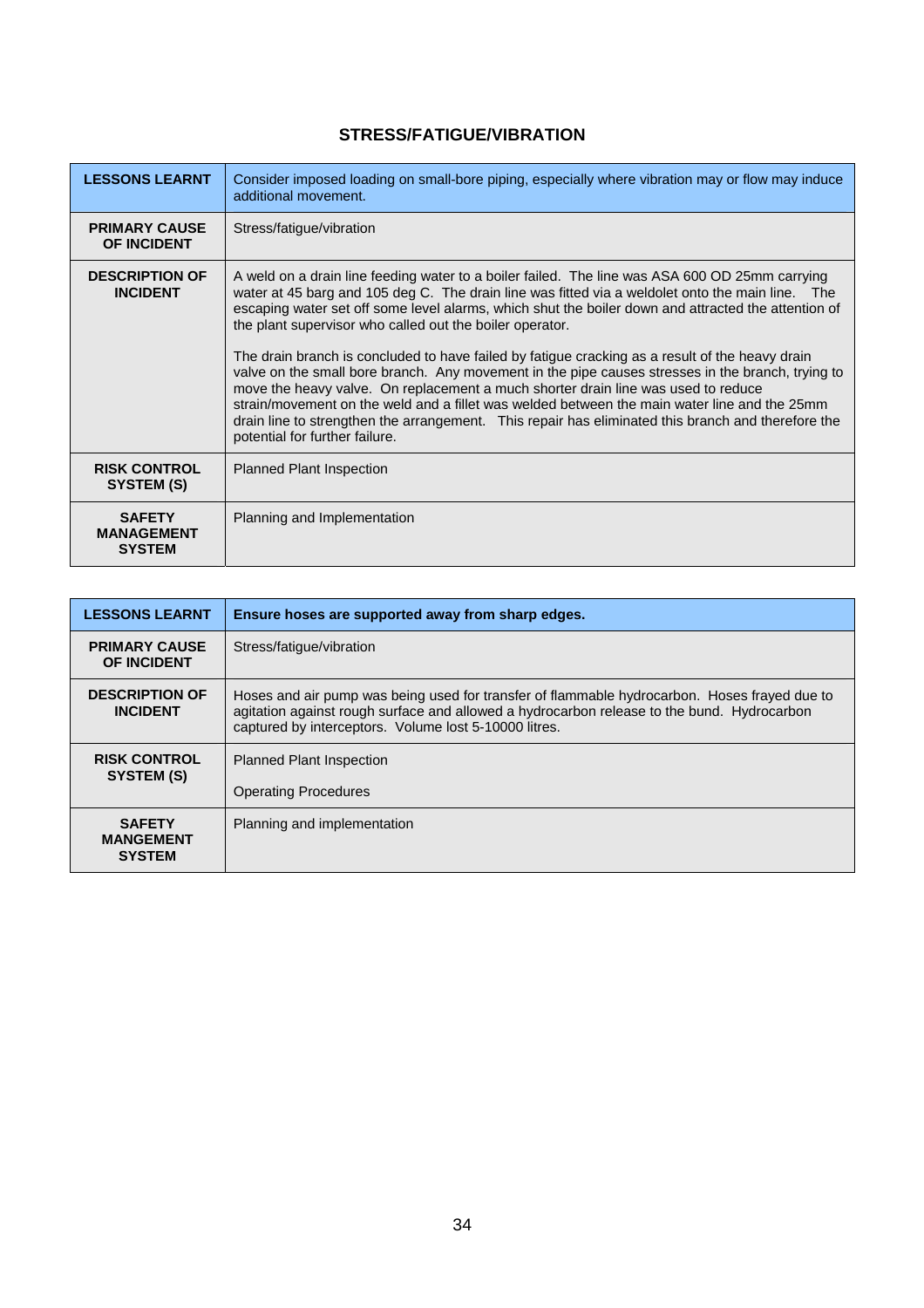<span id="page-35-0"></span>

| <b>LESSONS LEARNT</b>                               | To make inspection easier prior to use, consider replacing reinforced silicone hoses with<br>braided steel hose.                                                                                                                                                                                                                                                                                                                                                                                                                                                                                                      |
|-----------------------------------------------------|-----------------------------------------------------------------------------------------------------------------------------------------------------------------------------------------------------------------------------------------------------------------------------------------------------------------------------------------------------------------------------------------------------------------------------------------------------------------------------------------------------------------------------------------------------------------------------------------------------------------------|
| <b>PRIMARY CAUSE</b><br><b>OF INCIDENT</b>          | Stress/fatigue/vibration                                                                                                                                                                                                                                                                                                                                                                                                                                                                                                                                                                                              |
| <b>DESCRIPTION OF</b><br><b>INCIDENT</b>            | After moving to new premises a fermenter was being re-commissioned. It had been inspected by<br>an insurance inspector. On reaching working pressure, a flexible steam hose (approx 10mm<br>diameter) ruptured releasing steam for about 3 minutes before the supply was cut. It is believed<br>the steam hose had been stressed in the move to the new premises.<br>The plant was supplied with reinforced silicone hoses, which technically meet the required<br>temperature and specification. However mechanical damage can be very difficult to detect by<br>inspection. Cold pressure testing is impracticable. |
| <b>RISK CONTROL</b><br>SYSTEM (S)                   | Planned plant inspection<br>Planned maintenance procedures                                                                                                                                                                                                                                                                                                                                                                                                                                                                                                                                                            |
| <b>SAFETY</b><br><b>MANAGEMENT</b><br><b>SYSTEM</b> | <b>NOT GIVEN</b>                                                                                                                                                                                                                                                                                                                                                                                                                                                                                                                                                                                                      |

### **REFINERY SECTOR – LESSONS LEARNT**

#### **CORROSION**

| <b>LESSONS LEARNT</b>                      | Dead legs on corrosive service need to be managed by:<br>1. Modification– Engineer a solution to remove and eliminate the dead leg.<br>2. Procedure Control – Implement procedures to minimise corrosion on dead legs which<br>cannot be designed out, eg routine flushing.<br>3. Monitoring Corrosion – The inspection team should monitor the dead leg for any<br>potential deterioration. |
|--------------------------------------------|----------------------------------------------------------------------------------------------------------------------------------------------------------------------------------------------------------------------------------------------------------------------------------------------------------------------------------------------------------------------------------------------|
| <b>PRIMARY CAUSE</b><br><b>OF INCIDENT</b> | Corrosion – internal (under deposit corrosion)                                                                                                                                                                                                                                                                                                                                               |
| <b>DESCRIPTION OF</b><br><b>INCIDENT</b>   | A leak occurred on a dead leg. The dead leg is in the wet undersalted crude process system.                                                                                                                                                                                                                                                                                                  |
| <b>RISK CONTROL</b><br>SYSTEM (S)          | Planned plant inspection<br><b>Operating Procedures</b>                                                                                                                                                                                                                                                                                                                                      |
| <b>SAFETY</b><br><b>MANAGEMENT</b>         | Organising – co operation                                                                                                                                                                                                                                                                                                                                                                    |
| <b>SYSTEM</b>                              |                                                                                                                                                                                                                                                                                                                                                                                              |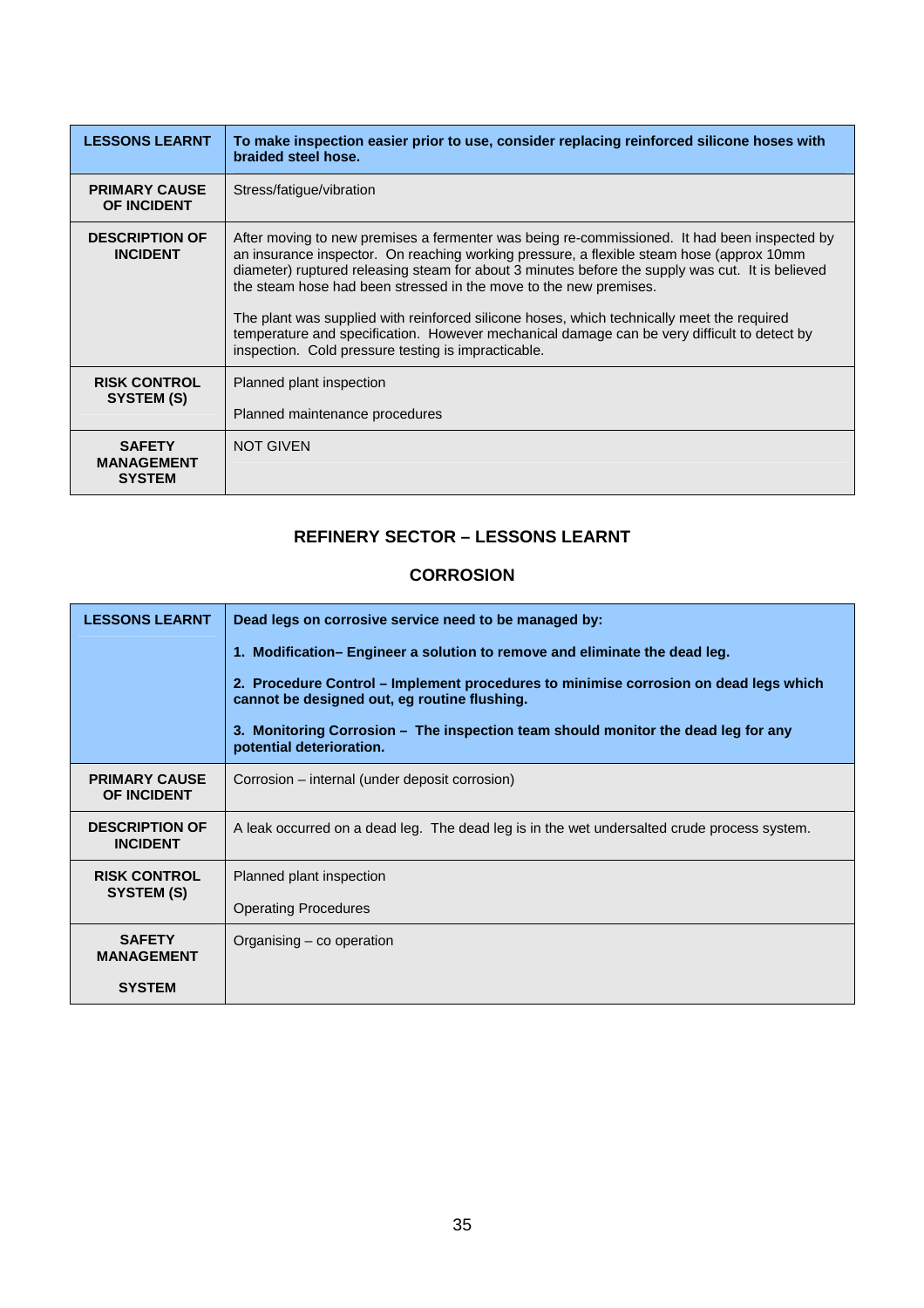| <b>LESSONS LEARNT</b>                               | Failure of floor and wall paint coating system led to localised areas of corrosion and<br>penetration of floor plates. Review frequency of tank internal inspection for coated/painted<br>tanks. |
|-----------------------------------------------------|--------------------------------------------------------------------------------------------------------------------------------------------------------------------------------------------------|
| <b>PRIMARY CAUSE</b><br><b>OF INCIDENT</b>          | Corrosion-Internal                                                                                                                                                                               |
| <b>DESCRIPTION OF</b><br><b>INCIDENT</b>            | Leak of motor spirit from storage tank due to corrosion of floor plates.                                                                                                                         |
| <b>RISK CONTROL</b><br>SYSTEM (S)                   | <b>Plant and Process Design</b>                                                                                                                                                                  |
| <b>SAFETY</b><br><b>MANAGEMENT</b><br><b>SYSTEM</b> | Monitoring                                                                                                                                                                                       |

| <b>LESSONS LEARNT</b>                               | Ensure risk based inspection incorporates known areas of weakness.                                                                                                                                                                                                                                                                                                                                            |
|-----------------------------------------------------|---------------------------------------------------------------------------------------------------------------------------------------------------------------------------------------------------------------------------------------------------------------------------------------------------------------------------------------------------------------------------------------------------------------|
| <b>PRIMARY CAUSE</b><br><b>OF INCIDENT</b>          | Corrosion - Internal                                                                                                                                                                                                                                                                                                                                                                                          |
| <b>DESCRIPTION OF</b><br><b>INCIDENT</b>            | Leak of platformate (motor spirit blending component) due to holes caused by corrosion of the floor<br>plates. Failure of the internal floor paint covering led to isolated areas of corrosion, leading to<br>penetration of the floor plates and release of stored product. In addition underfloor corrosion due<br>to presence of water under the floor plates also led to a penetrating area of corrosion. |
| <b>RISK CONTROL</b><br>SYSTEM (S)                   | Planned plant inspection<br>Plant and process design                                                                                                                                                                                                                                                                                                                                                          |
| <b>SAFETY</b><br><b>MANAGEMENT</b><br><b>SYSTEM</b> | Policy                                                                                                                                                                                                                                                                                                                                                                                                        |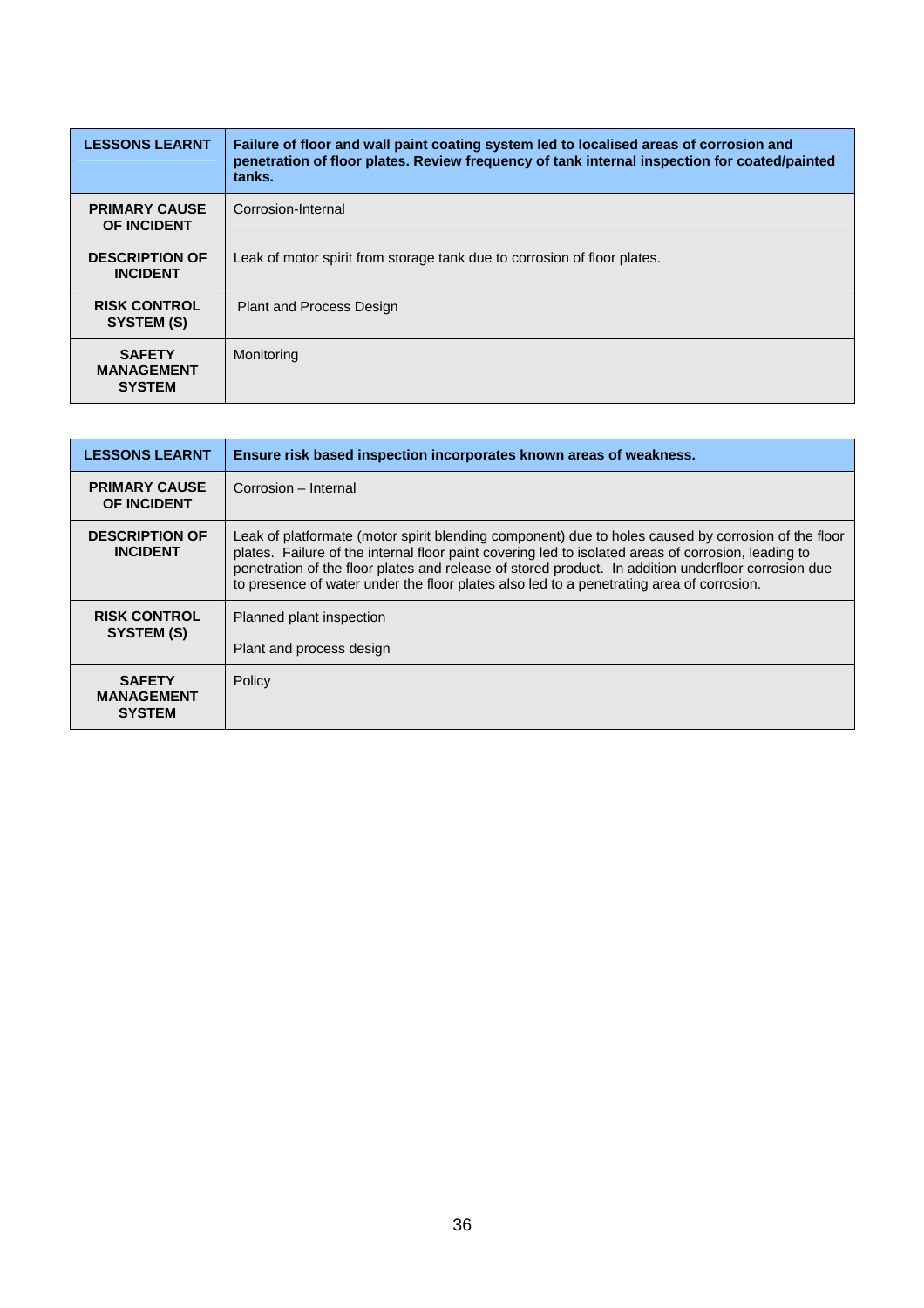| <b>LESSONS LEARNT</b>                                | Consider impact on adjacent plant from any modification which alters the ambient<br>conditions.                                                                                                                                                                                                                                                                                                                                                                                                                                                                                                                                                                                                                                                                                                                                                                                                                                                                                                                                                                                                                                                                                     |
|------------------------------------------------------|-------------------------------------------------------------------------------------------------------------------------------------------------------------------------------------------------------------------------------------------------------------------------------------------------------------------------------------------------------------------------------------------------------------------------------------------------------------------------------------------------------------------------------------------------------------------------------------------------------------------------------------------------------------------------------------------------------------------------------------------------------------------------------------------------------------------------------------------------------------------------------------------------------------------------------------------------------------------------------------------------------------------------------------------------------------------------------------------------------------------------------------------------------------------------------------|
| <b>PRIMARY CAUSE</b><br><b>OF INCIDENT</b>           | Corrosion - Internal                                                                                                                                                                                                                                                                                                                                                                                                                                                                                                                                                                                                                                                                                                                                                                                                                                                                                                                                                                                                                                                                                                                                                                |
| <b>DESCRIPTION OF</b><br><b>INCIDENT</b>             | Release of 6 tonnes of a mixture of diesel-type streams and vapour (containing hydrogen, ethane,<br>propane and butane). A leak occurred in the hydrofiner, in the cold separator line between the<br>exchanger and stripper tower. The inspection history of the line was good, however recent<br>changes in process conditions resulted in a previously unrecognised degradation mechanism,<br>causing accelerated internal corrosion, leading to line failure.<br>The temperature of the line that failed was slightly increased after a heat exchanger was replaced<br>(the exchanger was more efficient than had been planned for). This led to conditions supporting<br>an aggressive corrosion mechanism, which had not been previously recognised in this type of<br>service and was therefore not covered by the equipment strategy. Two earlier leaks on the line<br>were boxed. Work to establish extent and cause of metal loss was being carried out when the line<br>failed (teared due to extra load of boxes). Although one box included engineering support, the<br>design (20 years ago) of the original support to which it was attached was less than adequate. |
| <b>RISK CONTROL</b><br>SYSTEM (S)                    | Planned plant inspection<br>Management of change including plant modifications                                                                                                                                                                                                                                                                                                                                                                                                                                                                                                                                                                                                                                                                                                                                                                                                                                                                                                                                                                                                                                                                                                      |
| <b>SAFETY</b><br><b>MANAGEMENT</b><br><b>SYSTEMS</b> | PLANNING & IMPLEMENTATION                                                                                                                                                                                                                                                                                                                                                                                                                                                                                                                                                                                                                                                                                                                                                                                                                                                                                                                                                                                                                                                                                                                                                           |

| <b>LESSONS LEARNT</b>                               | Ensure pipes are laid on proper bedding and fully corrosion protected. Ensure this is<br>included in inspection regime.                                                            |
|-----------------------------------------------------|------------------------------------------------------------------------------------------------------------------------------------------------------------------------------------|
| <b>PRIMARY CAUSE</b><br><b>OF INCIDENT</b>          | Corrosion - External                                                                                                                                                               |
| <b>DESCRIPTION OF</b><br><b>INCIDENT</b>            | A discolouration was noted in the grass above a pipeline – found to be a small hole in a crude oil<br>transfer line. Heavy rain led to a small amount entering a stretch of water. |
| <b>RISK CONTROL</b><br>SYSTEM (S)                   | Selection & Management of Corrosion<br><b>Planned Maintenance Procedures</b>                                                                                                       |
| <b>SAFETY</b><br><b>MANEGEMENT</b><br><b>SYSTEM</b> | Audit & Review                                                                                                                                                                     |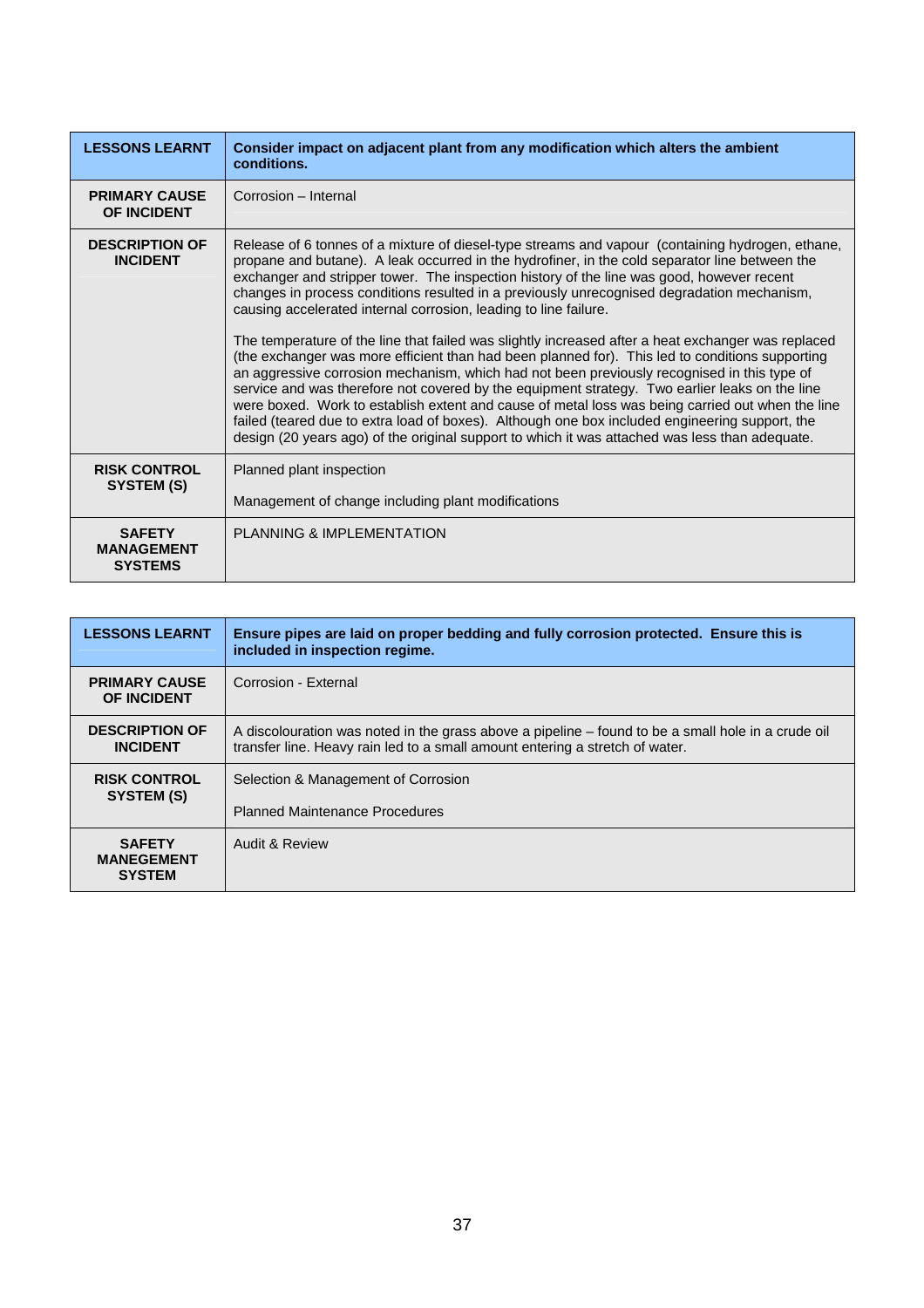<span id="page-38-0"></span>

| <b>LESSONS LEARNT</b>                               | Review the implications of differing sizes of rail tank cars on control set points such as anti-<br>spill cut off levels.                                                                                                                                                                                                                                                                     |
|-----------------------------------------------------|-----------------------------------------------------------------------------------------------------------------------------------------------------------------------------------------------------------------------------------------------------------------------------------------------------------------------------------------------------------------------------------------------|
| <b>PRIMARY CAUSE</b><br><b>OF INCIDENT</b>          | Electrical/electronic/programmable                                                                                                                                                                                                                                                                                                                                                            |
| <b>DESCRIPTION OF</b><br><b>INCIDENT</b>            | During the loading of rail tank cars with motor spirit, a system shutdown was activated by a<br>detected high level in one of the rail tank cars. When this happens all the loading lances in service<br>at the time are set to partially retract within the car. The system allowed one to retract completely<br>from the car leading to a spillage of the product being loaded at the time. |
| <b>RISK CONTROL</b><br>SYSTEM (S)                   | Plant and process design<br>Planned plant inspection                                                                                                                                                                                                                                                                                                                                          |
| <b>SAFETY</b><br><b>MANAGEMENT</b><br><b>SYSTEM</b> | <b>MONITORING</b>                                                                                                                                                                                                                                                                                                                                                                             |

#### **HUMAN ERROR**

| <b>LESSONS LEARNT</b>                               | Double check product and destination before any critical product transfer.                                                                                                                                                                                                                                                                                                                                                                                             |
|-----------------------------------------------------|------------------------------------------------------------------------------------------------------------------------------------------------------------------------------------------------------------------------------------------------------------------------------------------------------------------------------------------------------------------------------------------------------------------------------------------------------------------------|
| <b>PRIMARY CAUSE</b><br>OF INCIDENT                 | Human Error                                                                                                                                                                                                                                                                                                                                                                                                                                                            |
| <b>DESCRIPTION OF</b><br><b>INCIDENT</b>            | An activity to drop caustic from a Merox unit vessel was in progress. Olefin from the vessel was<br>also inadvertently transferred to the Spent Caustic Tank. This vented to atmosphere where it<br>ignited on an adjacent diesel generator. The hydrocarbon source was quickly identified and<br>isolated and the fire was extinguished within approximately ten minutes. There was extensive<br>damage to the diesel generator enclosure but only minor fire damage. |
| <b>RISK CONTROL</b><br>SYSTEM (S)                   | <b>Operating Procedures</b><br><b>Plant and Process Design</b>                                                                                                                                                                                                                                                                                                                                                                                                         |
| <b>SAFETY</b><br><b>MANAGEMENT</b><br><b>SYSTEM</b> | Organising                                                                                                                                                                                                                                                                                                                                                                                                                                                             |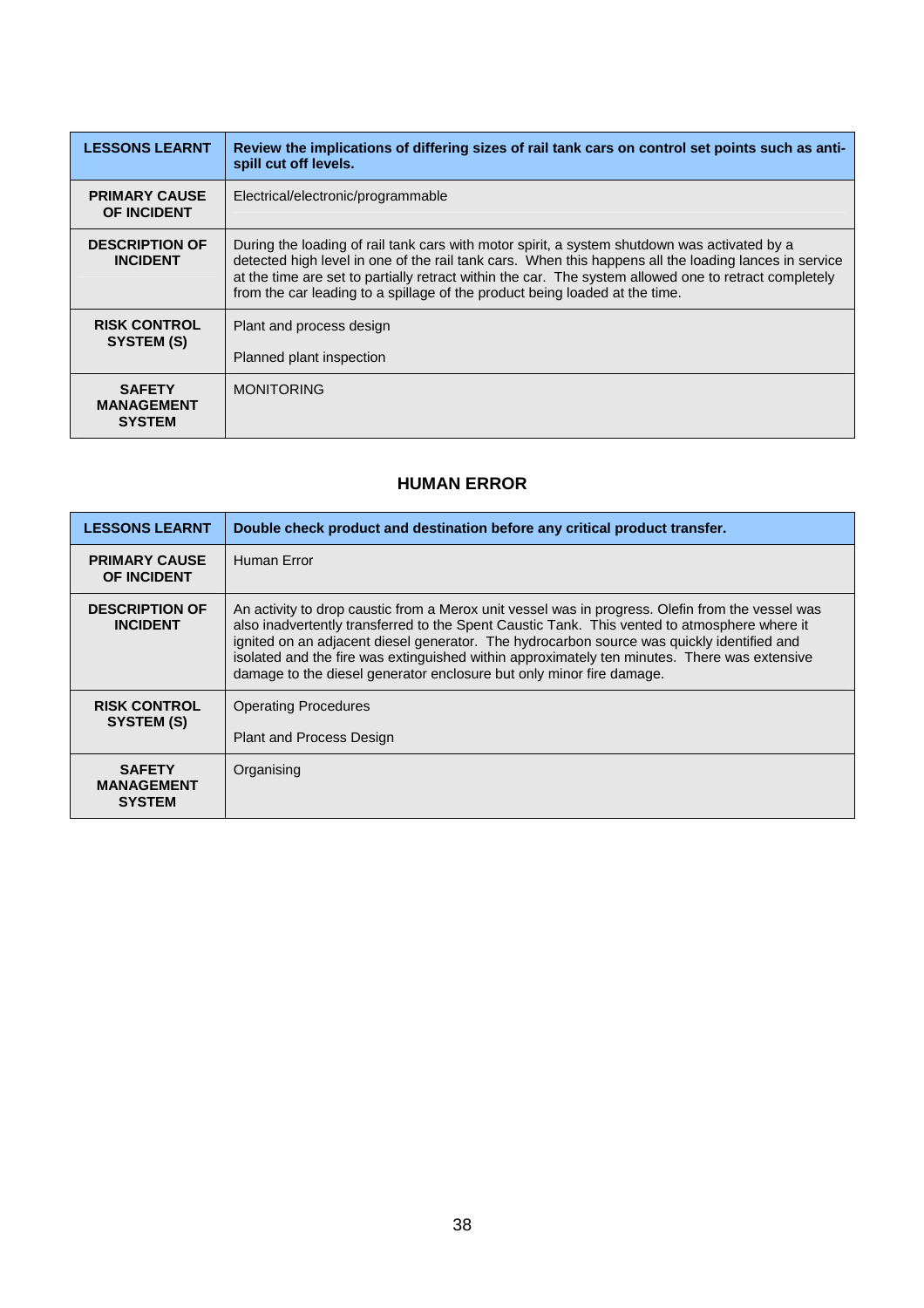#### **STATIC/SPARK**

<span id="page-39-0"></span>

| <b>LESSONS LEARNT</b>                               | The presence of flammable materials absorbed in a sandy type of material does not give<br>sufficient vapour presence to trigger off conventional flammable gas detector but can ignite<br>if contacted by sparks from grinding or welding operations.<br>Consider                                                                                                                                                                                                                                                                                                                                                       |
|-----------------------------------------------------|-------------------------------------------------------------------------------------------------------------------------------------------------------------------------------------------------------------------------------------------------------------------------------------------------------------------------------------------------------------------------------------------------------------------------------------------------------------------------------------------------------------------------------------------------------------------------------------------------------------------------|
| <b>PRIMARY CAUSE</b><br><b>OF INCIDENT</b>          | Static/Spark                                                                                                                                                                                                                                                                                                                                                                                                                                                                                                                                                                                                            |
| <b>DESCRIPTION OF</b><br><b>INCIDENT</b>            | Motor spirit line had been nitrogen purged and blinded prior to being cold cut for the replacement of<br>a section of line. A spillage of residues to grade occurred which had been water flushed and gully<br>sucked. Whilst preparing the end of the pipe for welding a small fire occurred which was<br>immediately extinguished and work stopped. Further water flushing of the area was undertaken<br>with fire blankets and sand being used in the area. Gas testing for flammable vapours showed<br>negative results and work recommenced. On restarting hot work a further fire occurred under the<br>pipework. |
| <b>RISK CONTROL</b><br>SYSTEM (S)                   | Permit to work                                                                                                                                                                                                                                                                                                                                                                                                                                                                                                                                                                                                          |
| <b>SAFETY</b><br><b>MANAGEMENT</b><br><b>SYSTEM</b> | Planning and Implementation                                                                                                                                                                                                                                                                                                                                                                                                                                                                                                                                                                                             |

#### **INADEQUATE ISOLATION**

| <b>LESSONS LEARNT</b>                               | Ensure Blinding list is adequate to allow for the removal of pipework to enable the<br>exchanger to be removed for replacement/refurbishment. Ensure permit to work is<br>adequate and covers all aspect of the process to be carried out. (The permit to work did not<br>specifically allow this pipework to be removed but the fitter assumed it was a necessity)                          |
|-----------------------------------------------------|----------------------------------------------------------------------------------------------------------------------------------------------------------------------------------------------------------------------------------------------------------------------------------------------------------------------------------------------------------------------------------------------|
| <b>PRIMARY CAUSE</b><br>OF INCIDENT                 | Inadequate Isolation                                                                                                                                                                                                                                                                                                                                                                         |
| <b>DESCRIPTION OF</b><br><b>INCIDENT</b>            | Release of gases from refinery slop system header occurred due to inadequate isolation of a<br>section of line that was removed to enable a heat exchanger to be dismantled. At the time of<br>removal the line had become plugged with heavy oil residues and no release occurred. The plug<br>melted when the steam tracing was reinstated later in the shutdown and the release occurred. |
| <b>RISK CONTROL</b><br>SYSTEM (S)                   | Planned maintenance procedures                                                                                                                                                                                                                                                                                                                                                               |
|                                                     | Permit to work                                                                                                                                                                                                                                                                                                                                                                               |
| <b>SAFETY</b><br><b>MANAGEMENT</b><br><b>SYSTEM</b> | Planning and Implementation                                                                                                                                                                                                                                                                                                                                                                  |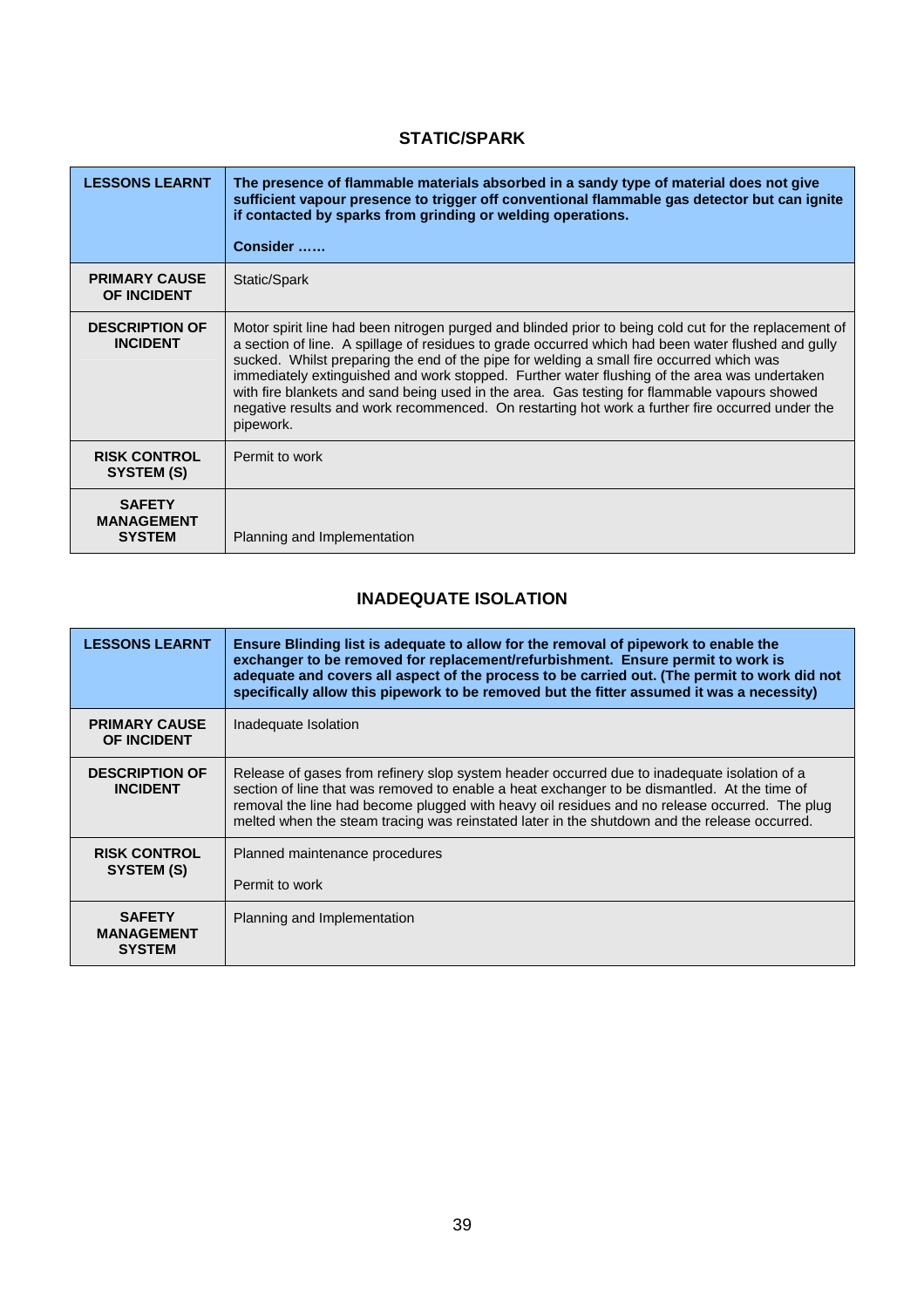<span id="page-40-0"></span>

| <b>LESSONS LEARNT</b>                              | Always check fuel gas flow is to specification before starting up.                                                                                                                                                                                                                                                                              |
|----------------------------------------------------|-------------------------------------------------------------------------------------------------------------------------------------------------------------------------------------------------------------------------------------------------------------------------------------------------------------------------------------------------|
| <b>PRIMARY CAUSE</b><br><b>OF INCIDENT</b>         | Inadequate Isolation                                                                                                                                                                                                                                                                                                                            |
| <b>DESCRIPTION OF</b><br><b>INCIDENT</b>           | A reformer unit was being prepared for start up. Hydrogen was circulating and preparations were<br>underway to light furnaces from cold. During attempts to light the furnace an explosion occurred.<br>The explosion was the result of the presence of an excess of fuel gas in the furnace at the time of<br>introducing the ignition source. |
| <b>RISK CONTROL</b><br>SYSTEM (S)                  | Management of change                                                                                                                                                                                                                                                                                                                            |
|                                                    | Operating procedures                                                                                                                                                                                                                                                                                                                            |
| <b>SAFETY</b><br><b>MANGEMENT</b><br><b>SYSTEM</b> | Planning and Implementing                                                                                                                                                                                                                                                                                                                       |

#### **PROCEDURAL VIOLATION**

| <b>LESSONS LEARNT</b>                               | Ensure that staff involved in new work are fully conversant with work procedures.                                                                                                                                                                                                                                                                                                                                                                                                                                                                          |
|-----------------------------------------------------|------------------------------------------------------------------------------------------------------------------------------------------------------------------------------------------------------------------------------------------------------------------------------------------------------------------------------------------------------------------------------------------------------------------------------------------------------------------------------------------------------------------------------------------------------------|
| <b>PRIMARY CAUSE</b><br><b>OF INCIDENT</b>          | Procedural violation                                                                                                                                                                                                                                                                                                                                                                                                                                                                                                                                       |
| <b>DESCRIPTION OF</b><br><b>INCIDENT</b>            | Release of 55 tonnes of light tops into a pipe track from an open drain valve on a product rundown<br>pipe during the recommissioning of the pipe after a plant turnaround. Note that during the<br>turnaround a section of the pipe had been replaced. The PTW procedures and normal planned<br>maintenance procedures were not followed. 'Can do' attitude by person co-ordinating the work.<br>Person co-ordinating the commissioning on the day was carrying out their normal role as a<br>production shift manager and not 100% involved in the task. |
| <b>RISK CONTROL</b><br>SYSTEM (S)                   | Permit to work                                                                                                                                                                                                                                                                                                                                                                                                                                                                                                                                             |
| <b>SAFETY</b><br><b>MANAGEMENT</b><br><b>SYSTEM</b> | Organising - control                                                                                                                                                                                                                                                                                                                                                                                                                                                                                                                                       |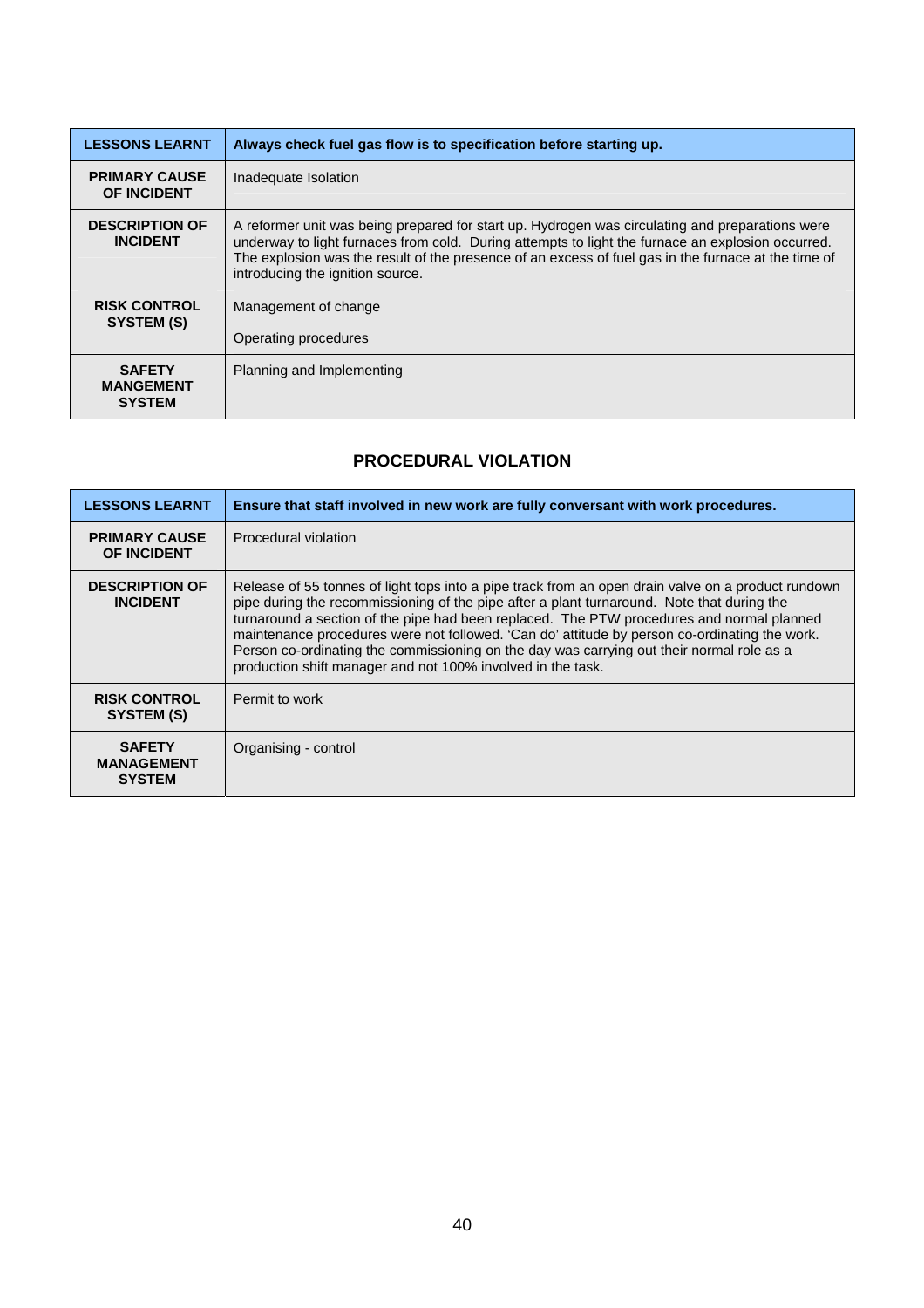<span id="page-41-0"></span>

| <b>LESSONS LEARNT</b>                               | Ensure adequate knowledge of persons preparing permits to work, especially when there is<br>a change from original planned work.                                                                                                                                                                                                                                                                                                                                                                                                                                                                                                                                                                                                                                                                                                                                     |
|-----------------------------------------------------|----------------------------------------------------------------------------------------------------------------------------------------------------------------------------------------------------------------------------------------------------------------------------------------------------------------------------------------------------------------------------------------------------------------------------------------------------------------------------------------------------------------------------------------------------------------------------------------------------------------------------------------------------------------------------------------------------------------------------------------------------------------------------------------------------------------------------------------------------------------------|
| <b>PRIMARY CAUSE</b><br><b>OF INCIDENT</b>          | Procedural violation                                                                                                                                                                                                                                                                                                                                                                                                                                                                                                                                                                                                                                                                                                                                                                                                                                                 |
| <b>DESCRIPTION OF</b><br><b>INCIDENT</b>            | Release of flammable/toxic refinery flare gas occurred when fitters disconnected a flange to<br>change a valve with inadequate isolation. Breathing apparatus had not been specified as<br>necessary RPE for the fitters - under the prevailing conditions it should have been.<br>A change in the sequencing of shutdown activities led to a problem of isolation of a valve due for<br>removal. In the original sequence of events the valve would have been isolated elsewhere and<br>breathing apparatus would not have been required. In the event isolation was inadequate at the<br>time of commencing the job and this should have been checked at the time. In line with normal<br>practice, permits to work for shutdown activities are prepared in advance based on the agreed<br>schedule. The implications of rescheduling this task were not realised. |
| <b>RISK CONTROL</b><br>SYSTEM (S)                   | Permit to work<br>Handover/communication                                                                                                                                                                                                                                                                                                                                                                                                                                                                                                                                                                                                                                                                                                                                                                                                                             |
| <b>SAFETY</b><br><b>MANAGEMENT</b><br><b>SYSTEM</b> | Planning and Implementation                                                                                                                                                                                                                                                                                                                                                                                                                                                                                                                                                                                                                                                                                                                                                                                                                                          |

## **STRESS/FATIGUE/VIBRATION**

| <b>LESSONS LEARNT</b>                               | Be alert to unexpected change in process conditions, which could lead to corrosion<br>especially where water is present.                                                                                                                                                                                                                                                                                                                                                                                            |
|-----------------------------------------------------|---------------------------------------------------------------------------------------------------------------------------------------------------------------------------------------------------------------------------------------------------------------------------------------------------------------------------------------------------------------------------------------------------------------------------------------------------------------------------------------------------------------------|
| <b>PRIMARY CAUSE</b><br><b>OF INCIDENT</b>          | Stress/fatique/vibration                                                                                                                                                                                                                                                                                                                                                                                                                                                                                            |
| <b>DESCRIPTION OF</b><br><b>INCIDENT</b>            | A $\frac{1}{2}$ inch line from a reflux pump discharge line to the discharge pressure gauge fractured.<br>resulting in the loss of approximately 1850 kg of reflux product (predominately butane). Although<br>vibration was the cause of the failure, the vibration was caused by acid corrosion in the system.<br>HCI is normally present, and in this instance it reacted with residual water to form acid, which<br>caused significant damage to the pump impeller, which was the source of the high vibration. |
| <b>RISK CONTROL</b><br>SYSTEM (S)                   | <b>Operating Procedures</b><br><b>Planned Maintenance Procedures</b>                                                                                                                                                                                                                                                                                                                                                                                                                                                |
| <b>SAFETY</b><br><b>MANAGEMENT</b><br><b>SYSTEM</b> | Organising - competence                                                                                                                                                                                                                                                                                                                                                                                                                                                                                             |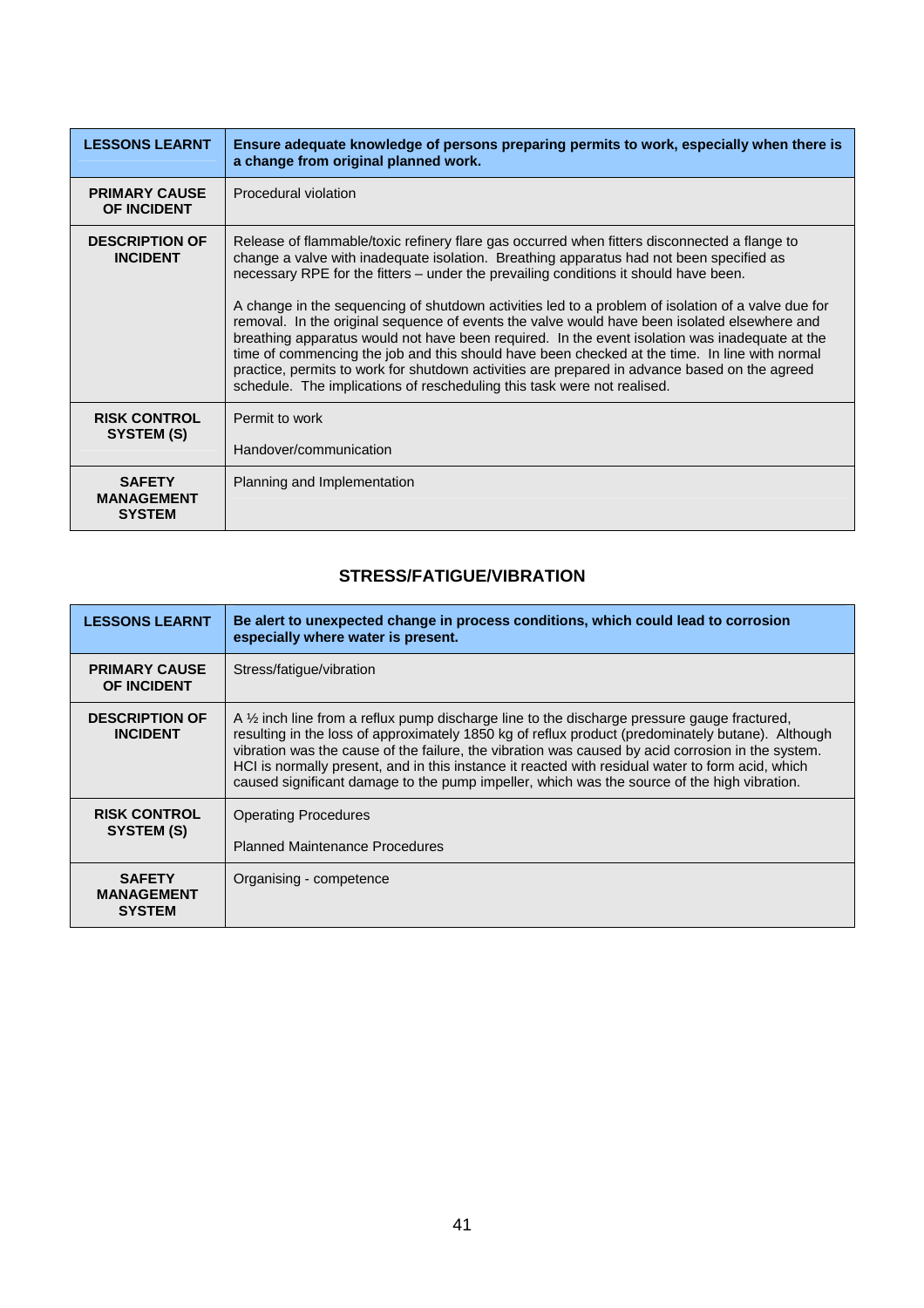## <span id="page-42-0"></span>**Annex 2 – Full Results Against the Loss of Containment Dataset**

## **CHEMICALS SECTOR (EXCLUDING REFINERIES)**

| <b>Manufacturing Activity - Chemicals Sector</b> |                |  |
|--------------------------------------------------|----------------|--|
| <b>Basic Pharmaceutical Prods</b>                | 6              |  |
| Dyes and Pigments                                | 0              |  |
| Fertilisers and Nitrogen Compounds               | 0              |  |
| <b>Industrial Gases</b>                          | 5              |  |
| None Selected                                    | 15             |  |
| <b>Other Chemicals</b>                           | 28             |  |
| Other Inorganic Basic Chemicals                  | 4              |  |
| <b>Other Organic Basic Chemicals</b>             | 8              |  |
| Paints/Varnishes/Links                           | 3              |  |
| Pesticides & Agrochem Products                   | 0              |  |
| <b>Pharmaceutical Preps</b>                      | $\mathfrak{p}$ |  |
| Plastics in Primary Form                         |                |  |
| Printing Ink                                     | $\Omega$       |  |
| Synthetic Rubber Primary Form                    | 0              |  |
| <b>Caused Environmental Damage</b>               | 0              |  |

| <b>Operating Mode - Chemicals Sector</b> |    |  |
|------------------------------------------|----|--|
| Cleaning/Washing                         | 4  |  |
| Commissioning                            | 2  |  |
| Construction                             | በ  |  |
| Decommissioning                          |    |  |
| Delivery                                 | 4  |  |
| Maintenance planned                      | っ  |  |
| Maintenance Reactive                     | 5  |  |
| Normal Operation                         | 41 |  |
| Plant/Process Modification               |    |  |
| Shutdown/Shutting Down                   | በ  |  |
| Start-up/Reinstatement                   |    |  |
| Testing/Sampling                         |    |  |
| Unknown                                  |    |  |
| Warehouse/Storage                        | 4  |  |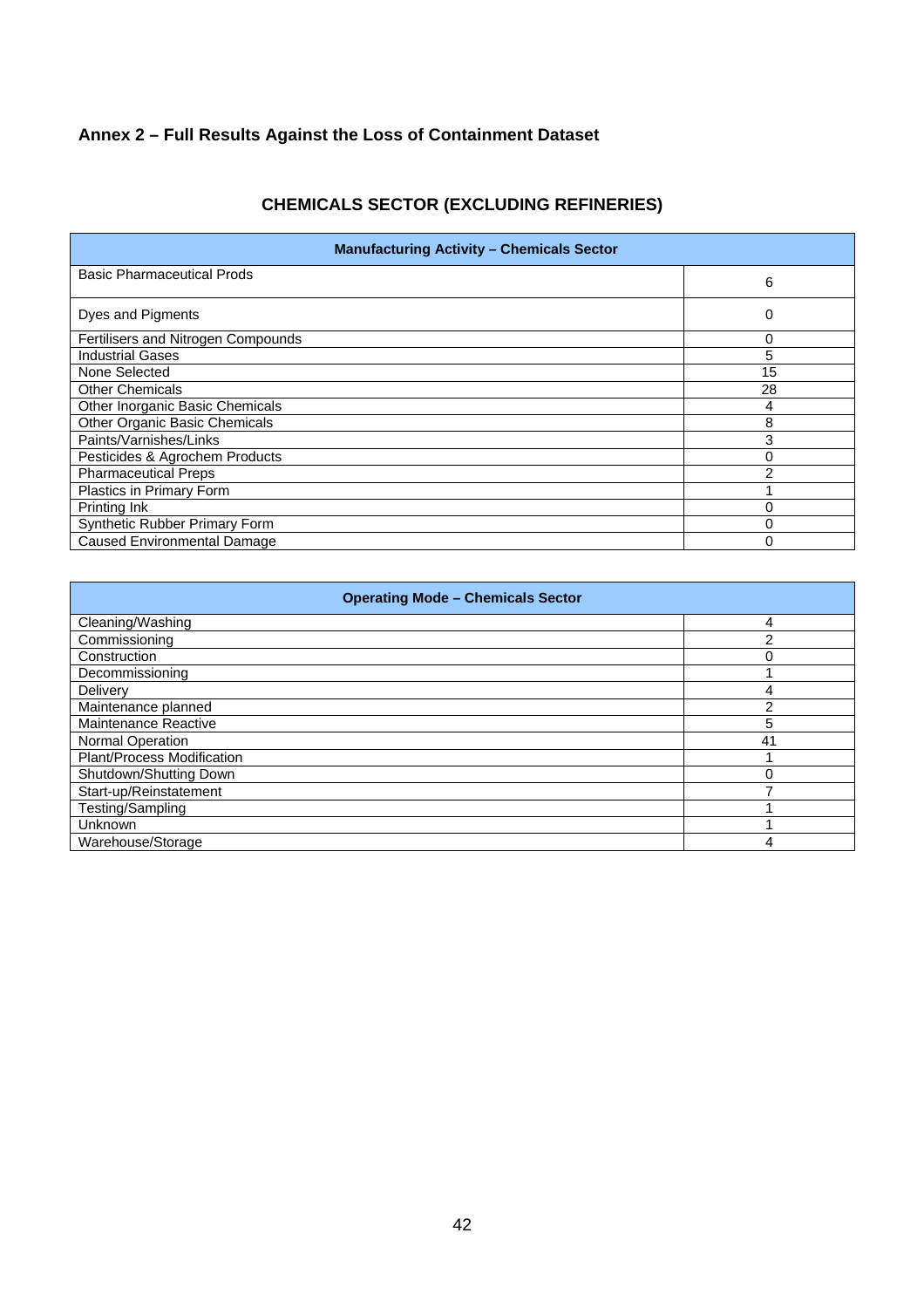| Site Release - Chemicals Sector |                |  |
|---------------------------------|----------------|--|
| <b>Bursting Disc</b>            | 0              |  |
| Coupling                        | $\overline{2}$ |  |
| <b>Extraction System</b>        | $\overline{c}$ |  |
| Flexible Hose Body              | $\overline{7}$ |  |
| <b>Flexible Hose Connection</b> | 1              |  |
| Flexible Hose Open End          | 5              |  |
| <b>Instrument Connection</b>    | 0              |  |
| Manlid Open                     | 3              |  |
| <b>Other Equipment Body</b>     | 5              |  |
| <b>Other Equipment Flange</b>   | $\overline{4}$ |  |
| <b>Other Equipment Seal</b>     | 1              |  |
| Pipe Body                       | $\overline{2}$ |  |
| Pipe Flange                     | 3              |  |
| Pipe Open End                   | $\overline{3}$ |  |
| Pipe Weld                       | 1              |  |
| Process Vessel Body             | 1              |  |
| Process Vessel Flange           | 0              |  |
| Process Vessel Open             | 1              |  |
| Process Vessel Vent             | 1              |  |
| Vessel Other                    | 4              |  |
| Pump Body                       | 1              |  |
| Pump/Compressor Flange          | 0              |  |
| Pump/Compressor Seal            | 1              |  |
| Road Tanker                     | $\overline{c}$ |  |
| Scrubber                        | 0              |  |
| Storage Vessel Body             | 8              |  |
| Storage Vessel Flange           | 0              |  |
| Storage Vessel Open             | 1              |  |
| Storage Vessel Vent             | $\overline{c}$ |  |
| Unknown                         | 5              |  |
| Valve Body                      | $\overline{2}$ |  |
| Valve Flange                    | 3              |  |
| Valve Open End                  | $\overline{2}$ |  |

| <b>COMAH Status - Chemicals Sector</b> |           |
|----------------------------------------|-----------|
| Top Tier                               | 30        |
| Lower Tier                             | 20        |
| Non-COMAH                              | no.<br>دے |

| <b>Incident Type - Chemicals Sector</b> |    |  |
|-----------------------------------------|----|--|
| Major Accident Reportable to the EC     |    |  |
| Maior Accident to the Environment       |    |  |
| Process Related Dangerous Occurrences   | 64 |  |
| Other Incident                          |    |  |

| <b>Category of Event - Chemicals Sector</b> |    |
|---------------------------------------------|----|
| Major                                       |    |
| Significant                                 | 16 |
| Minor                                       | 52 |
| None Selected                               |    |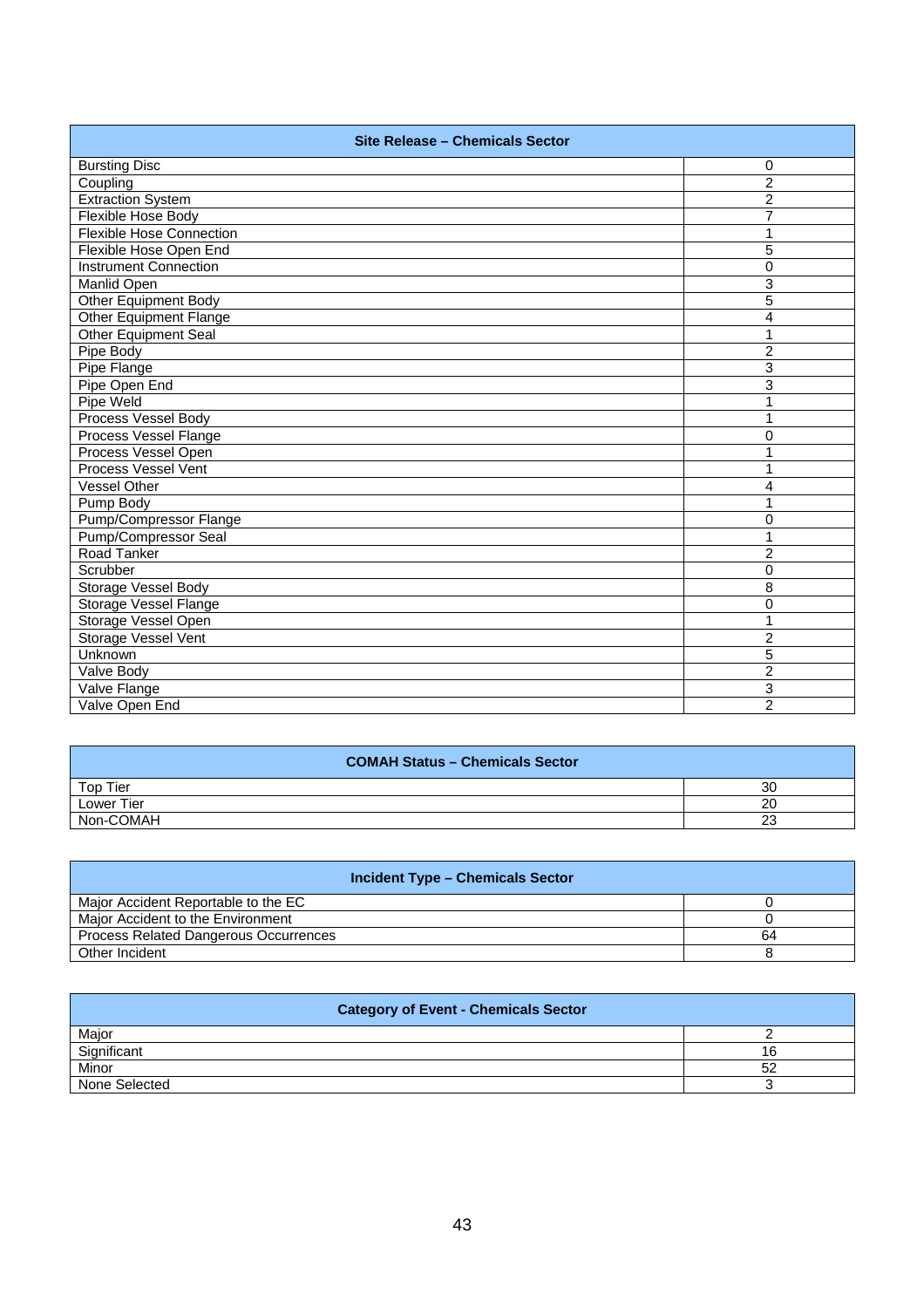| <b>Nature of Substance - Chemicals Sector</b> |                |
|-----------------------------------------------|----------------|
| Explosive                                     | 0              |
| Oxidizing                                     | 4              |
| <b>Extremely Flammable</b>                    | $\mathfrak{p}$ |
| <b>Highly Flammable</b>                       | 13             |
| Flammable                                     | 17             |
| Very Toxic                                    | 4              |
| Toxic                                         | 6              |
| Highly Flammable Liquid                       |                |
| Non Comah                                     | 20             |
| Any Class R14                                 | 0              |
| Any Class R29                                 | 0              |
| D for the E R50                               |                |
| D for the E R51, R53                          | 3              |
| Unknown                                       | 3              |

| <b>Injuries - Chemicals Sector</b>        |  |
|-------------------------------------------|--|
| <b>Fatal Injuries</b>                     |  |
| Major Injuries                            |  |
| Injuries not Requiring Hospital Treatment |  |
| Over 3 Day Injuries                       |  |
| <b>Occupational Disease</b>               |  |

| <b>Environment – Chemicals Sector</b> |  |
|---------------------------------------|--|
| Caused Environmental Damage           |  |

| <b>Cost - Chemicals Sector</b>                  |           |
|-------------------------------------------------|-----------|
| Damage to Property & Plant in the Establishment | 252.545   |
| Damage to Property Outside the Establishment    |           |
| <b>Business Interruption</b>                    | 645.280   |
| Clean Up Costs                                  | 259.109   |
| <b>Total Costs</b>                              | 1,156,934 |

| <b>Ignition - Chemicals Sector</b> |  |
|------------------------------------|--|
| Flash Fire                         |  |
| Jet Fire                           |  |
| Pool Fire                          |  |
| Explosion                          |  |
| Other                              |  |
| <b>Total Number of Ignitions</b>   |  |

| <b>Dispersion - Chemicals Sector</b> |    |
|--------------------------------------|----|
| On-Site                              | 58 |
| Off-Site                             |    |
| Unknown                              |    |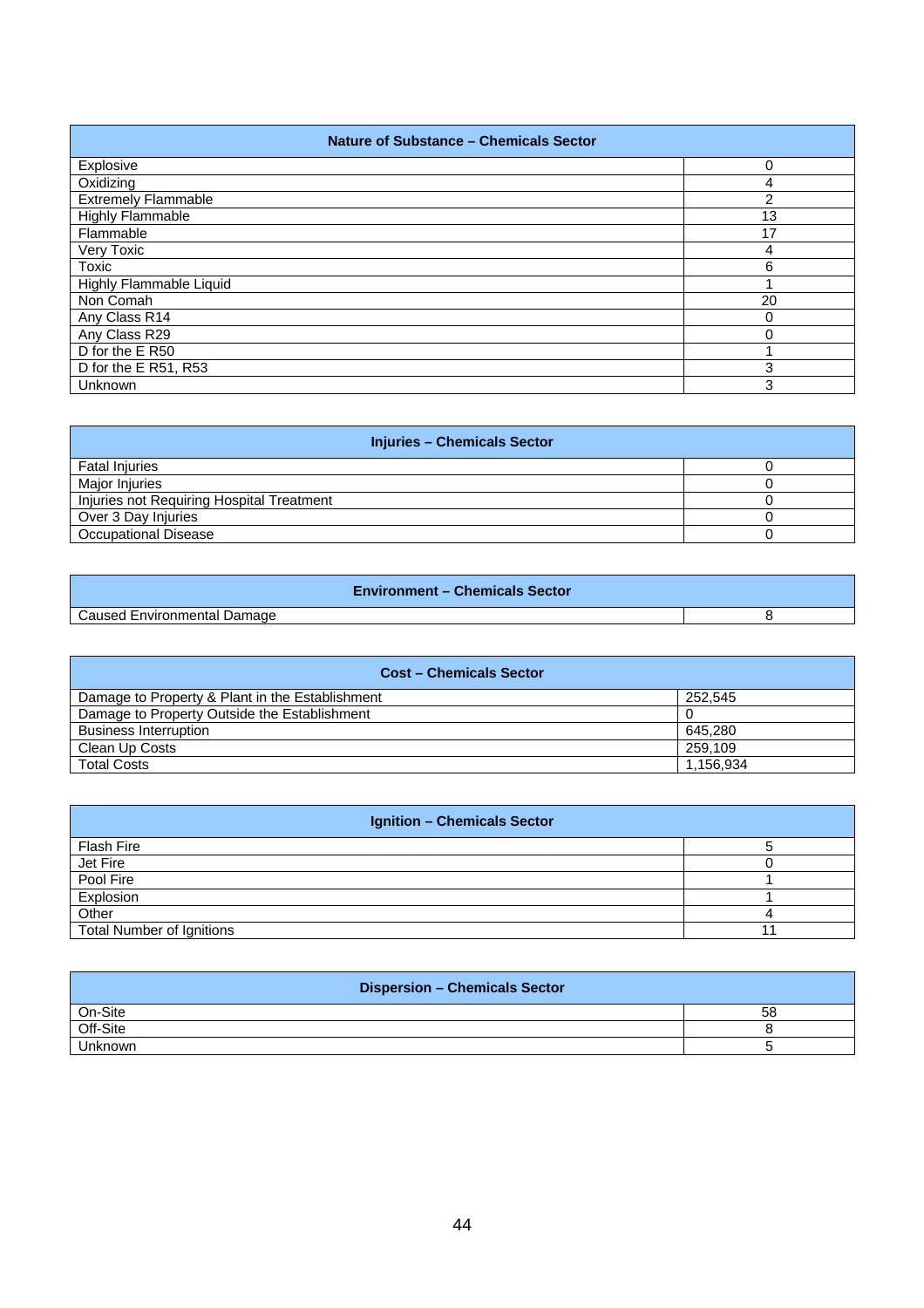| Primary Cause of The Incident - Chemicals Sector |                |
|--------------------------------------------------|----------------|
| Auto Ignition/Spontaneous Combustion             | 5              |
| Blockage                                         | 3              |
| Corrosion - External                             |                |
| Corrosion - Internal                             | 3              |
| Corrosion - Unknown                              | 0              |
| <b>Corrosion Under Lagging</b>                   | 0              |
| Defective Equipment                              | 8              |
| Degradation of Material Properties               | 3              |
| Drive Away                                       | 0              |
| <b>Dust Explosion</b>                            | 0              |
| Electrical/Electronic/Programmable               | 1              |
| Human Error                                      | 17             |
| Impact/Dropped Object                            | 4              |
| Inadequate Isolation                             | 1              |
| Incorrect Installation                           | 1              |
| Lightning                                        | 0              |
| <b>Manufacturing Defect</b>                      | $\overline{2}$ |
| Overflow                                         |                |
| Overpressure                                     | 6              |
| <b>Procedural Violation</b>                      | 4              |
| Runaway/Chemical Reaction                        | 3              |
| Static/Spark                                     | 0              |
| Stress/Fatigue/Vibration                         | 3              |
| Unknown                                          | 5              |
| Unsuitable Equipment                             | $\overline{2}$ |

| <b>Risk Control System - Chemicals Sector</b> |    |
|-----------------------------------------------|----|
| <b>Planned Plant Inspection</b>               | 8  |
| Permit to Work                                |    |
| <b>Operating Procedures</b>                   | 27 |
| <b>Planned Maintenance Procedures</b>         | 14 |
| Management of Change Inc Plant Mods           | 9  |
| Selection and Management of Contracts         | 2  |
| <b>Plant Commissioning</b>                    | 4  |
| Plant and Process Design                      | 23 |
| Securing Assessing Competence                 |    |
| Handover/Communication                        | 5  |
| Supervision                                   | 6  |
| Hazard Analysis/Risk Assessment               | 19 |
| Not Applicable                                | 0  |
| Unknown                                       | 2  |

| Health and Safety Management System - Chemicals Sector |    |
|--------------------------------------------------------|----|
| Policy                                                 |    |
| Organising - Control                                   | 12 |
| Organising - Co - Operation                            |    |
| Organising - Communication                             |    |
| <b>Organising Competence</b>                           | 4  |
| Planning and Implementation                            | 27 |
| Monitoring                                             | 12 |
| <b>Audit and Review</b>                                | ົ  |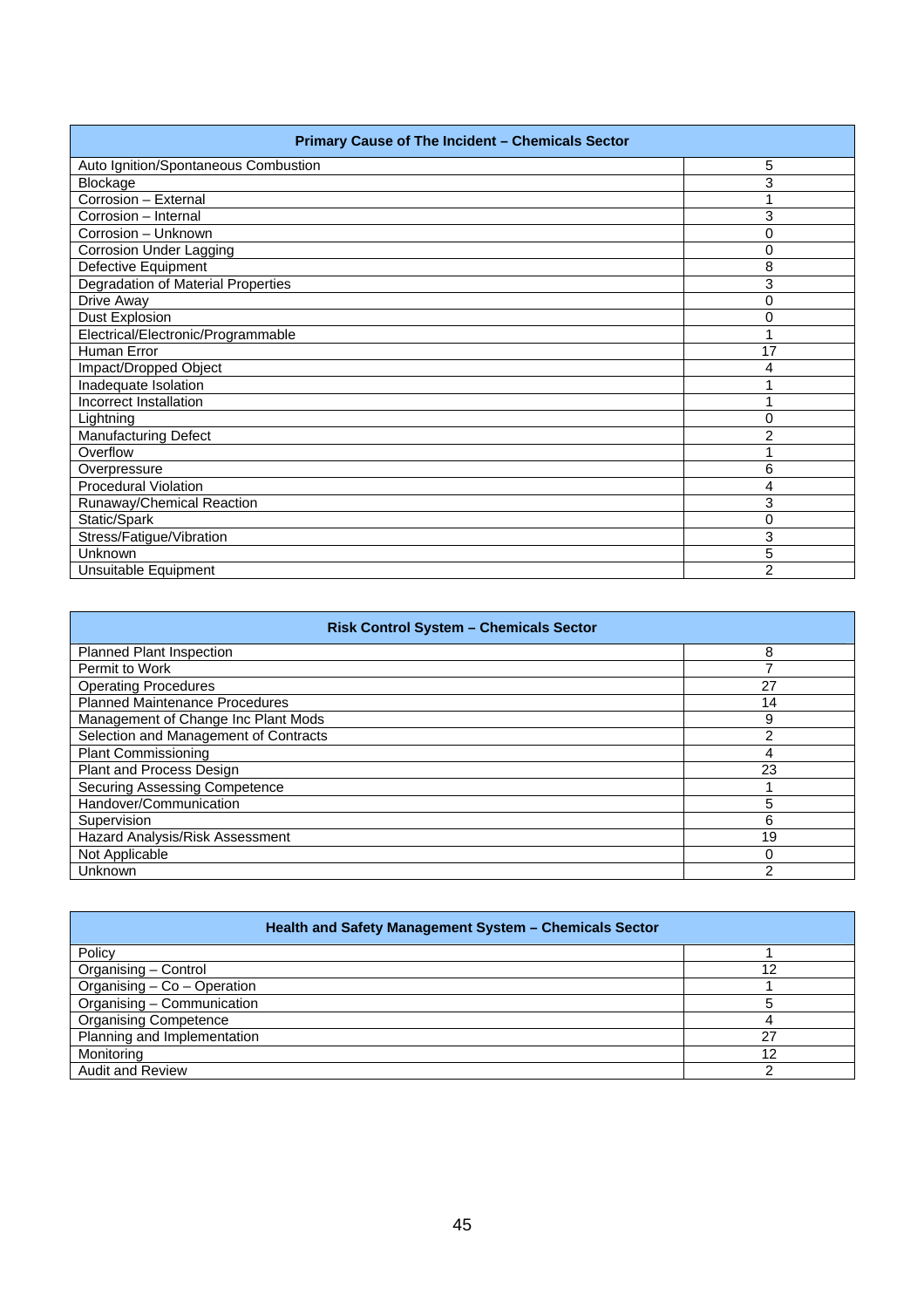<span id="page-46-0"></span>

| <b>Mitigating Defences - Chemicals Sector</b> |    |
|-----------------------------------------------|----|
| Automatic Shut Off Valve Operated             |    |
| <b>Contained Within Bund</b>                  | 8  |
| <b>Contained Within Effluent System</b>       | 6  |
| Fire Extinguished                             |    |
| Fire or Gas Detectors Alerted Operators       | ົ  |
| <b>Flame Arrester</b>                         |    |
| Manual Shut Off Valve Operated                |    |
| None/Unknown                                  | 31 |
| <b>Pressure Relief System</b>                 |    |
| Process Stopped                               | 14 |
| Water Sprays/Sprinklers                       |    |

| <b>Emergency Action - Chemicals Sector</b> |    |
|--------------------------------------------|----|
| On-Site                                    | 46 |
| Off-Site                                   |    |

## **Full Results Against the Loss of Containment Dataset REFINERIES SECTOR**

| <b>Manufacturing Activity - Refinery Sector</b> |  |
|-------------------------------------------------|--|
| <b>Refinery Products</b>                        |  |
| None Selected                                   |  |

| <b>Plant Installations - Refinery Sector</b> |                |
|----------------------------------------------|----------------|
| <b>Alkylation Plant</b>                      | 0              |
| Catalytic Cracker                            | 0              |
| Crude Distillation/Vacuum                    | $\overline{2}$ |
| Distribution/Product Receipt: Jetty          | 0              |
| Distribution/Product Receipt: Rail Tanker    |                |
| Distribution/Product Receipt: Road Tanker    | 0              |
| Dimersol                                     | 0              |
| Hydrodesulphurisation                        |                |
| <b>Merox Units</b>                           |                |
| Amine Unit                                   | 0              |
| Sulphur Plant                                | $\Omega$       |
| Hydrocracking                                | $\Omega$       |
| Reforming                                    |                |
| Isomeration                                  | 2              |
| Other                                        | 4              |
| Other Bulk Storage                           | 3              |
| PLPL/LPG Bulk Storage                        | 0              |
| <b>Utilities</b>                             | $\Omega$       |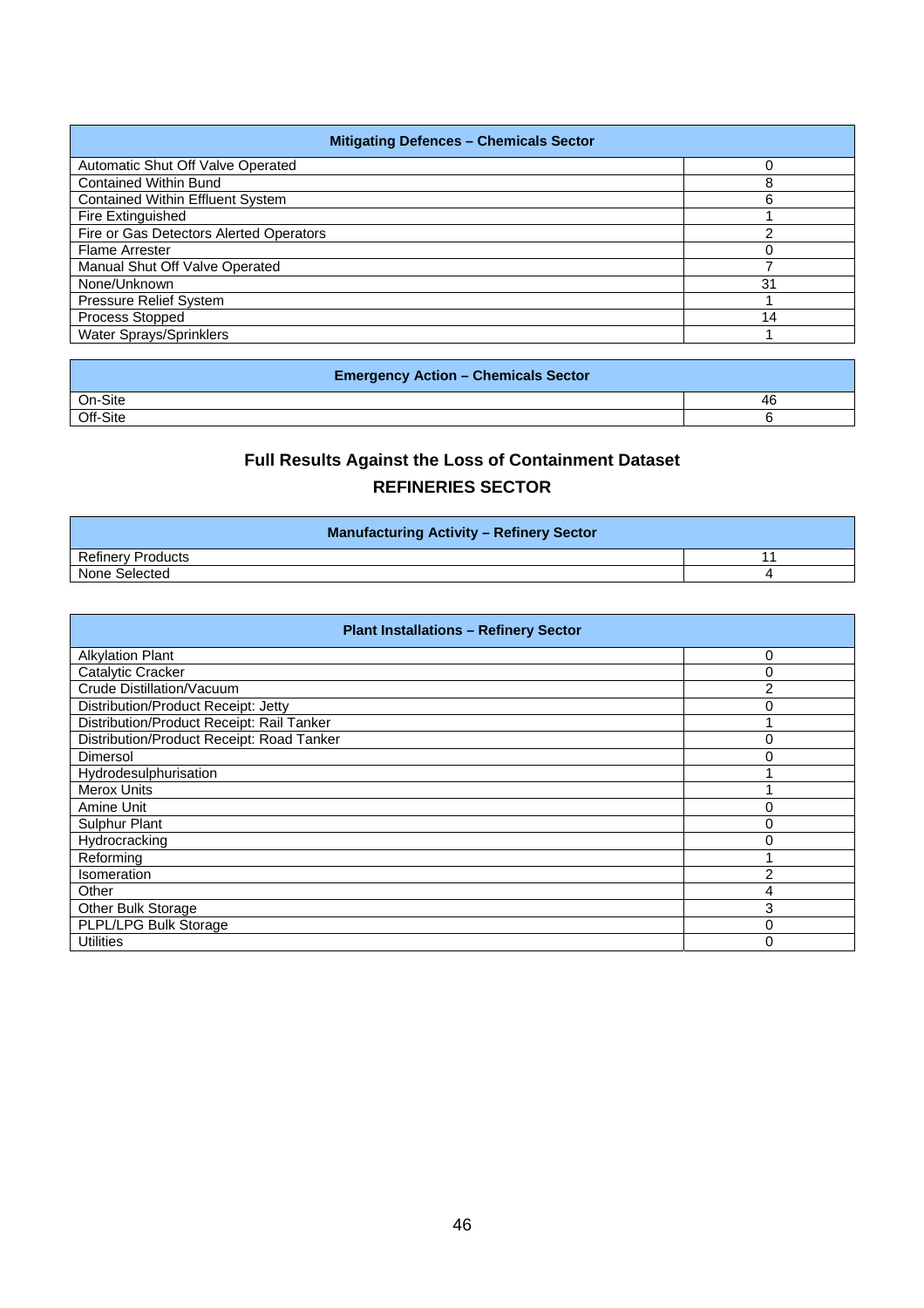| <b>Operating Mode - Refinery Sector</b> |   |
|-----------------------------------------|---|
| Cleaning/Washing/Flushing               | 0 |
| Commissioning                           |   |
| <b>Construction/Hot Work</b>            | 0 |
| Construction/Other                      | 0 |
| Decommissioning                         | 0 |
| Delivery                                |   |
| Maintenance/Hot Work                    |   |
| Maintenance/Other                       | 0 |
| Normal Operation                        | 8 |
| Plant/Process Modification              | 0 |
| Shutdown/Shutting down                  | 2 |
| Start-up/reinstatement                  | 2 |
| Testing/Sampling                        | 0 |
| <b>Unknown</b>                          | 0 |
| Warehouse/Storage                       | 0 |

| Site of Release - Refinery Sector  |                |
|------------------------------------|----------------|
| <b>Bellows</b>                     | 1              |
| <b>Bursting Disc</b>               | $\overline{0}$ |
| Centrifuge                         | 0              |
| <b>Compression Flange</b>          | 0              |
| <b>Compression Seal</b>            | $\mathbf{0}$   |
| <b>Extraction System</b>           | 0              |
| <b>Flexible Hose Body</b>          | 0              |
| <b>Flexible Hose Connection</b>    | 0              |
| Flexible Hose Open End             | 0              |
| <b>Instrument Connection</b>       | $\overline{2}$ |
| <b>Other Equipment Body</b>        | 0              |
| Other Equipment Flange             | 1              |
| <b>Other Equipment Seal</b>        | 0              |
| Pipe Body                          | 3              |
| Pipe Flange                        | 1              |
| Pipe Open End                      | 3              |
| Pipe Weld                          | $\overline{0}$ |
| Process Vessel Body                | $\mathbf 0$    |
| Process Vessel Flange              | 0              |
| Process Vessel Open End            | 0              |
| Pump                               | 0              |
| Pump Flange                        | 0              |
| Pump seal/piping                   | 0              |
| <b>Relief Device Bursting Disc</b> | $\mathbf{0}$   |
| Relief Device - Valve              | $\mathbf 0$    |
| Scrubber/Vent/Flare                | 0              |
| <b>Small Bore Connection</b>       | 0              |
| <b>Small Bore Piping</b>           | $\overline{0}$ |
| <b>Instrument Tapping</b>          | 0              |
| Storage Vessel Body                | $\overline{2}$ |
| <b>Storage Vessel Flange</b>       | 0              |
| Storage Vessel Open End            | 1              |
| <b>Compressor Receipt</b>          | 0              |
| <b>Compressor Turbine</b>          | 0              |
| Turbine                            | 0              |
| Unknown                            | $\overline{0}$ |
| Valve Body                         | 0              |
| Valve Flange                       | 0              |
| Valve Open End                     | 1              |
| Valve Stem                         | $\overline{0}$ |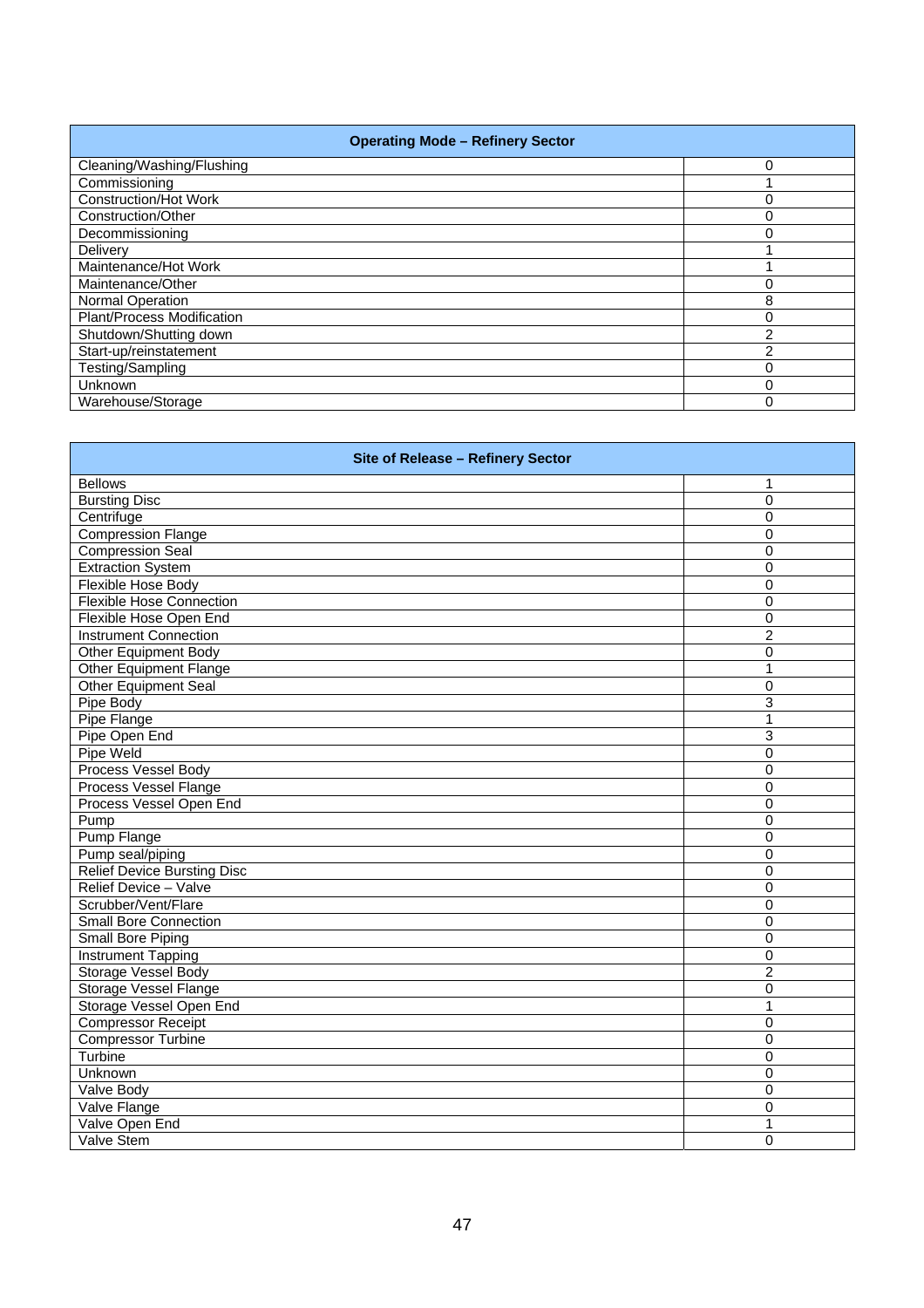| <b>Incident Type - Refinery Sector</b>       |    |
|----------------------------------------------|----|
| Maior Accident Reportable to the EC          |    |
| Maior Accident to the Environment            |    |
| <b>Process Related Dangerous Occurrences</b> | 14 |
| Other Incident                               |    |

| <b>Category of Event - Refinery Sector</b> |  |
|--------------------------------------------|--|
| Major                                      |  |
| Significant                                |  |
| Minor                                      |  |
| None Selected                              |  |

| <b>Nature of Substance - Refinery Sector</b> |   |
|----------------------------------------------|---|
| Explosive                                    |   |
| Oxidizing                                    | Ω |
| <b>Extremely Flammable</b>                   | 8 |
| Highly Flammable                             |   |
| Flammable                                    | 5 |
| Very Toxic                                   | 0 |
| Toxic                                        |   |
| Highly Flammable Liquid                      |   |
| Non Comah                                    | 0 |
| Any Class R14                                | 0 |
| Any Class R29                                | 0 |
| D for the E R50                              | U |
| D for the E R51, R53                         |   |
| Unknown                                      | O |

| <b>Injuries - Refinery Sector</b>         |  |
|-------------------------------------------|--|
| <b>Fatal Injuries</b>                     |  |
| Major Injuries                            |  |
| Injuries not Requiring Hospital Treatment |  |
| Over 3 Day Injuries                       |  |
| <b>Occupational Disease</b>               |  |

| <b>Environment - Refinery Sector</b> |  |
|--------------------------------------|--|
| Caused Environmental Damage          |  |

| <b>Cost – Refinery Sector</b>                   |           |
|-------------------------------------------------|-----------|
| Damage to Property & Plant in the Establishment | 1.009.500 |
| Damage to Property Outside the Establishment    | 1.425.000 |
| <b>Business Interruption</b>                    | 815,000   |
| Clean Up Costs                                  | 501,500   |
| <b>Total Costs</b>                              | 3.751.000 |

| <b>Ignition - Refinery Sector</b> |    |
|-----------------------------------|----|
| None                              |    |
| <b>Flash Fire</b>                 |    |
| Jet Fire                          |    |
| Pool Fire                         |    |
| Explosion                         |    |
| Other                             | 16 |
| <b>Total Number of Ignitions</b>  |    |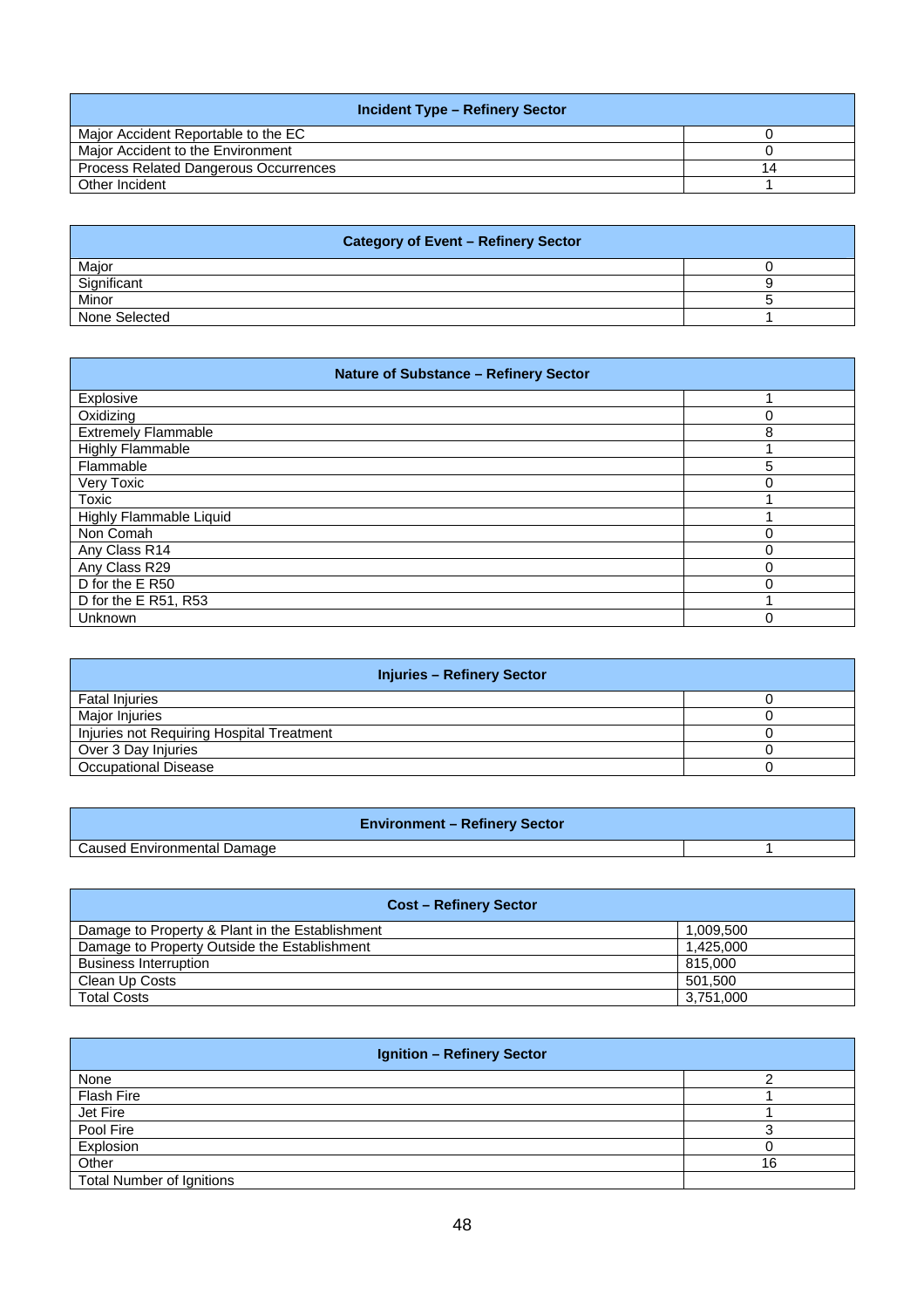| <b>Dispersion - Refinery Sector</b> |  |
|-------------------------------------|--|
| On-Site                             |  |
| Off-Site                            |  |
| <b>Unknown</b>                      |  |

| <b>Emergency Action - Refinery Sector</b> |  |
|-------------------------------------------|--|
| On-Site                                   |  |
| Off-Site                                  |  |

| Primary Cause of The Incident - Refinery Sector |                |
|-------------------------------------------------|----------------|
| Auto Ignition/Spontaneous Combustion            | 0              |
| Blockage                                        | 0              |
| Corrosion - External                            | 1              |
| Corrosion - Internal                            | 4              |
| Corrosion - Unknown                             | 0              |
| <b>Corrosion Under Lagging</b>                  | 0              |
| Defective Equipment                             | $\mathbf{0}$   |
| Degradation of Material Properties              | 0              |
| Drive Away                                      | 0              |
| <b>Dust Explosion</b>                           | 0              |
| Electrical/Electronic/Programmable              | 1              |
| Erosion                                         | 0              |
| <b>Human Error</b>                              | $\overline{2}$ |
| Impact/Dropped Object                           | 0              |
| Inadequate Control System                       | 0              |
| Inadequate Isolation                            | $\overline{2}$ |
| Incorrect Installation                          | 0              |
| Inadequate Procedures                           | 0              |
| Lightning                                       | 0              |
| <b>Manufacturing Defect</b>                     | 0              |
| Overflow                                        | 0              |
| Overpressure                                    | 0              |
| <b>Procedural Violation</b>                     | $\overline{2}$ |
| Runaway/Chemical Reaction                       | 0              |
| Static/Spark                                    | 1              |
| Stress/fatigue/vibration                        | 2              |
| Unknown                                         | 0              |
| Unsuitable Equipment                            | 0              |

| <b>Risk Control System - Refinery Sector</b> |                |
|----------------------------------------------|----------------|
| <b>Planned Plant Inspection</b>              | 4              |
| Permit to Work                               | 4              |
| <b>Operating Procedures</b>                  | 4              |
| <b>Planned Maintenance Procedures</b>        | 4              |
| Management of Change Inc Plant Mods          | 2              |
| Selection and Management of Contracts        |                |
| <b>Plant Commissioning</b>                   | 0              |
| Plant and Process Design                     | 4              |
| <b>Securing Assessing Competence</b>         |                |
| Handover/Communication                       |                |
| Supervision                                  | 0              |
| Hazard Analysis/Risk Assessment              | $\overline{2}$ |
| Alarm Handling                               | 0              |
| <b>Emergency Response</b>                    | 0              |
| Not Applicable                               | $\Omega$       |
| Unknown                                      | O              |